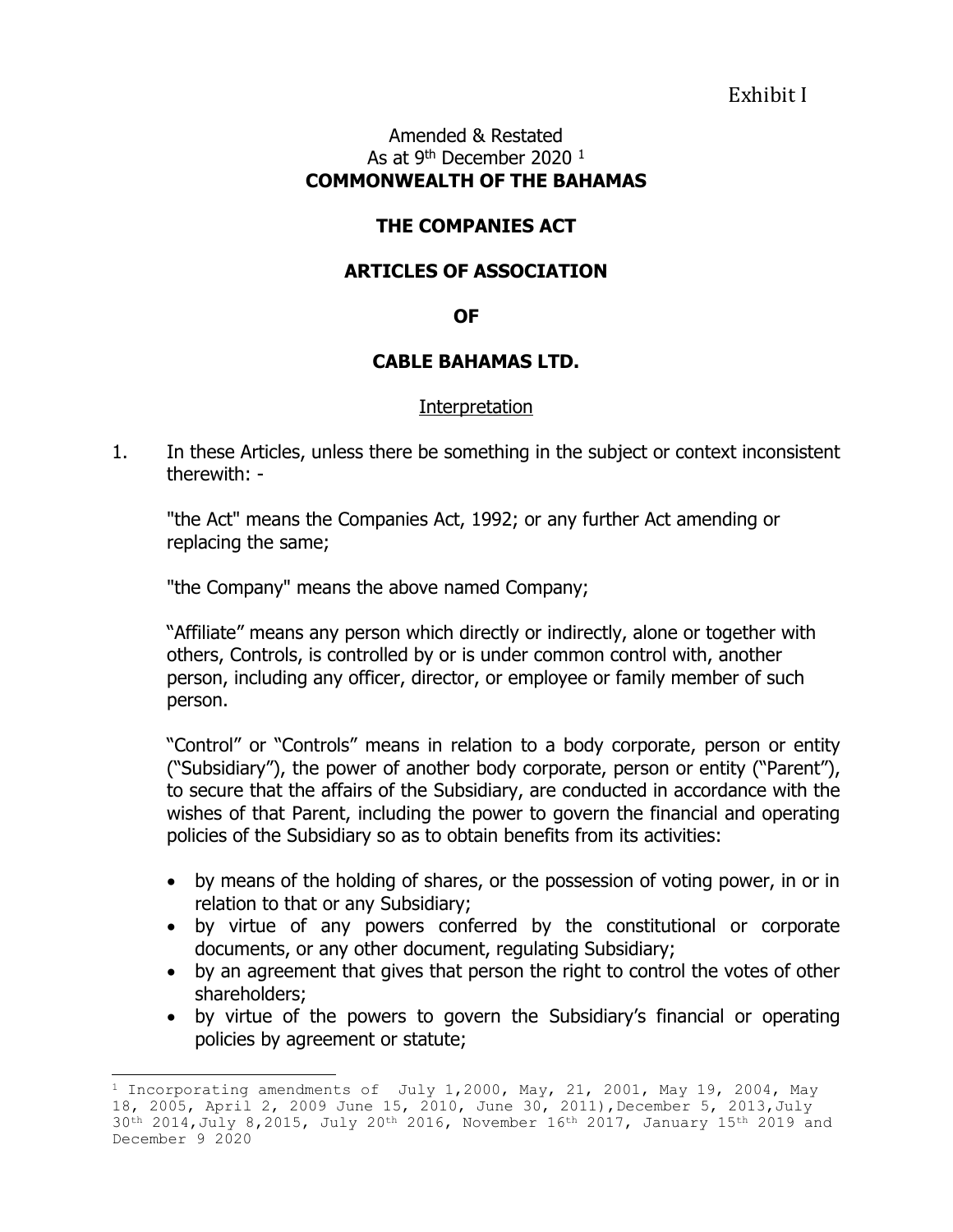- by a right to appoint or remove the majority of the board of directors or other governing body of the Subsidiary or the power to direct their votes; or
- a combination of factors that such control rests with the Parent.

"Controlling" and "controlled by" shall be construed accordingly and is presumed to exist when the parent owns, directly or indirectly through Subsidiaries, more than one half of an entity's voting power and a

"Change of Control" occurs if a Parent, who controls any Subsidiary, ceases to do so or if another body corporate, person or entity acquires control of the Subsidiary.

"electronic general meeting" – means a general meeting hosted on an electronic platform<sup>2</sup>;

"electronic platform" – shall include, but is not limited to, websites and conference call systems such as LUMI Virtual AGM Platform<sup>3</sup>;

"lawful money of the Bahamas" – means Bahamian Dollars or United States Dollars as applicable

"these Articles" means the Articles of Association as originally registered, or as from time to time altered by resolution of members;

"the office" means the Registered Office for the time being of the Company;

"the register" means the register of members to be kept pursuant to Section 56 of the Act;

"the seal" means the Common Seal of the Company and any official seal adopted by the Company for use outside of The Bahamas pursuant to the provisions of section 26 of the Act;

"resolution of members" or "resolution of the Company" means a resolution approved at a duly constituted meeting of the Company by the affirmative vote of a simple majority or such larger majority as may be specified in these Articles, of the votes of the Members voting at the Meeting either in person or by proxy, or a simple majority or such larger majority as may be specified in these Articles of the votes of the holders of each class or series of shares voting at the Meeting either in person or by proxy;

"resolution of the directors" means either:

j.

<sup>2</sup> Effective December 9, 2020

<sup>3</sup> Effective December 9, 2020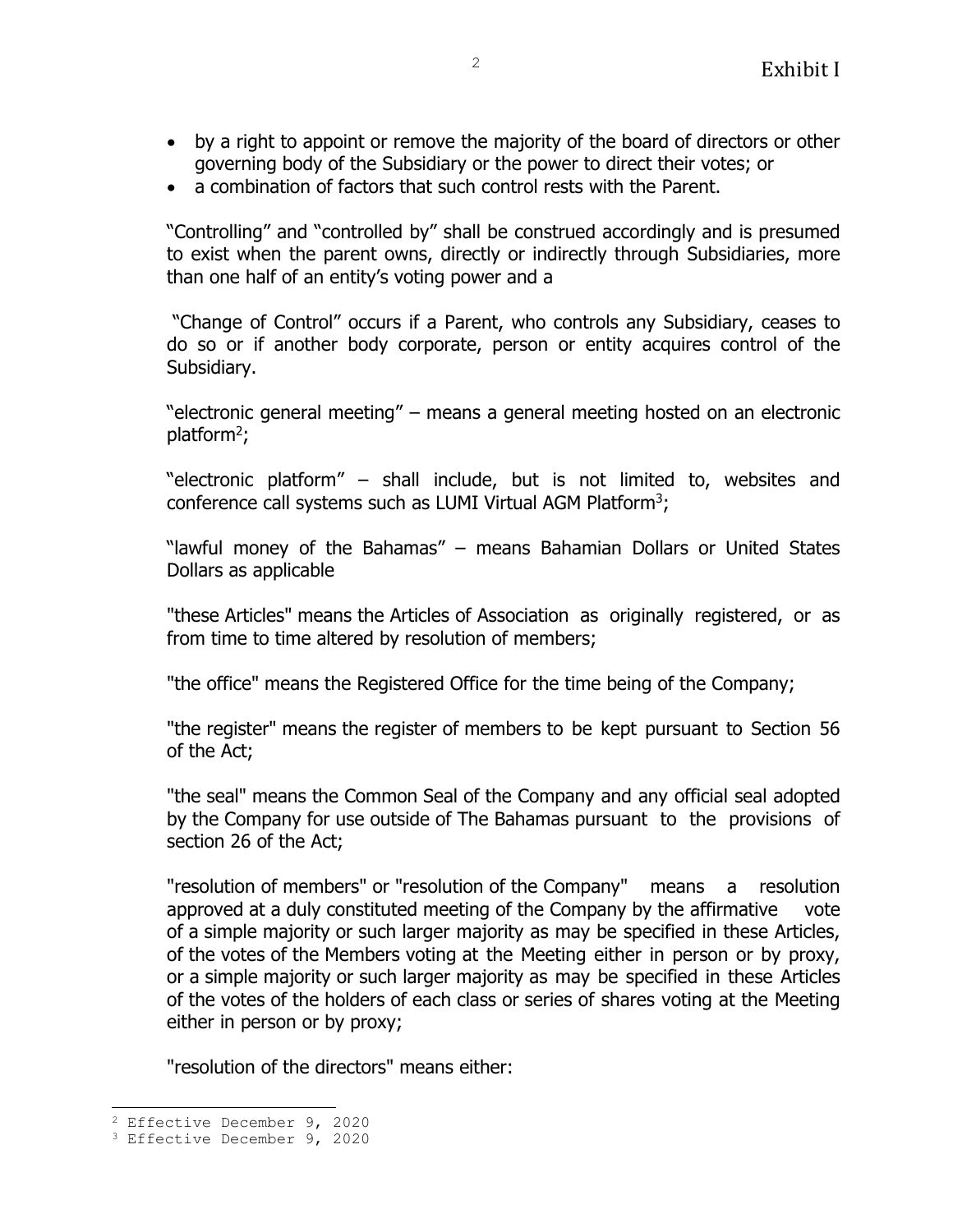(a) a resolution approved by a duly constituted meeting of directors by affirmative vote of a simple majority or such larger majority as may be specified in these Articles of the directors present at the meeting who voted and did not abstain; or

(b) a resolution consented to in writing by a simple majority or such larger majority as may be specified in these Articles of all the directors, as the case may be;

"month" means calendar month;

"in writing" and "written" mean and include words printed, lithographed, represented or reproduced in any mode in a visible form;

"the directors" means the directors for the time being of the Company;

"the secretary" includes an Assistant Secretary and any person appointed to perform the duties of Secretary of the Company;<sup>4</sup>

Words importing the singular number only, include the plural number, and vice versa;

Words importing the masculine gender only, include the feminine gender;

Words importing persons include corporations.

Save as aforesaid any words or expressions defined in the Act shall, if not inconsistent with the subject or context, bear the same meaning in these Articles.

2. In addition to the Office of the Company in The Bahamas, the Company may have other offices for the transaction of business at any other place or places.

# **Authorised Capital**

3. The authorised capital of the Company is Thirty Million Two Hundred and Fifty Thousand<sup>5</sup> Bahamian Dollars (B\$30,250,000) comprising Twenty Million Bahamian Dollars (B\$20,000,000) represented by Sixty Million (60,000,000) Ordinary Shares<sup>6</sup> ("Ordinary shares") with no par value each and Preferred Shares comprising Ten Million Two Hundred and Fifty Thousand Bahamian Dollars (\$10,250,000)<sup>7</sup> represented by Twenty-five Million (25,000,000) Preferred Shares with a par value of one cent (\$0.01) each and Ten Thousand (10,000) Preferred Shares with a par value of One Thousand Bahamian dollars

<sup>÷,</sup> <sup>4</sup> Effective May 31, 2001

<sup>5</sup> Effective May 19, 2004

<sup>6</sup> Effective July 8, 2015

<sup>&</sup>lt;sup>7</sup> Effective July 8, 2015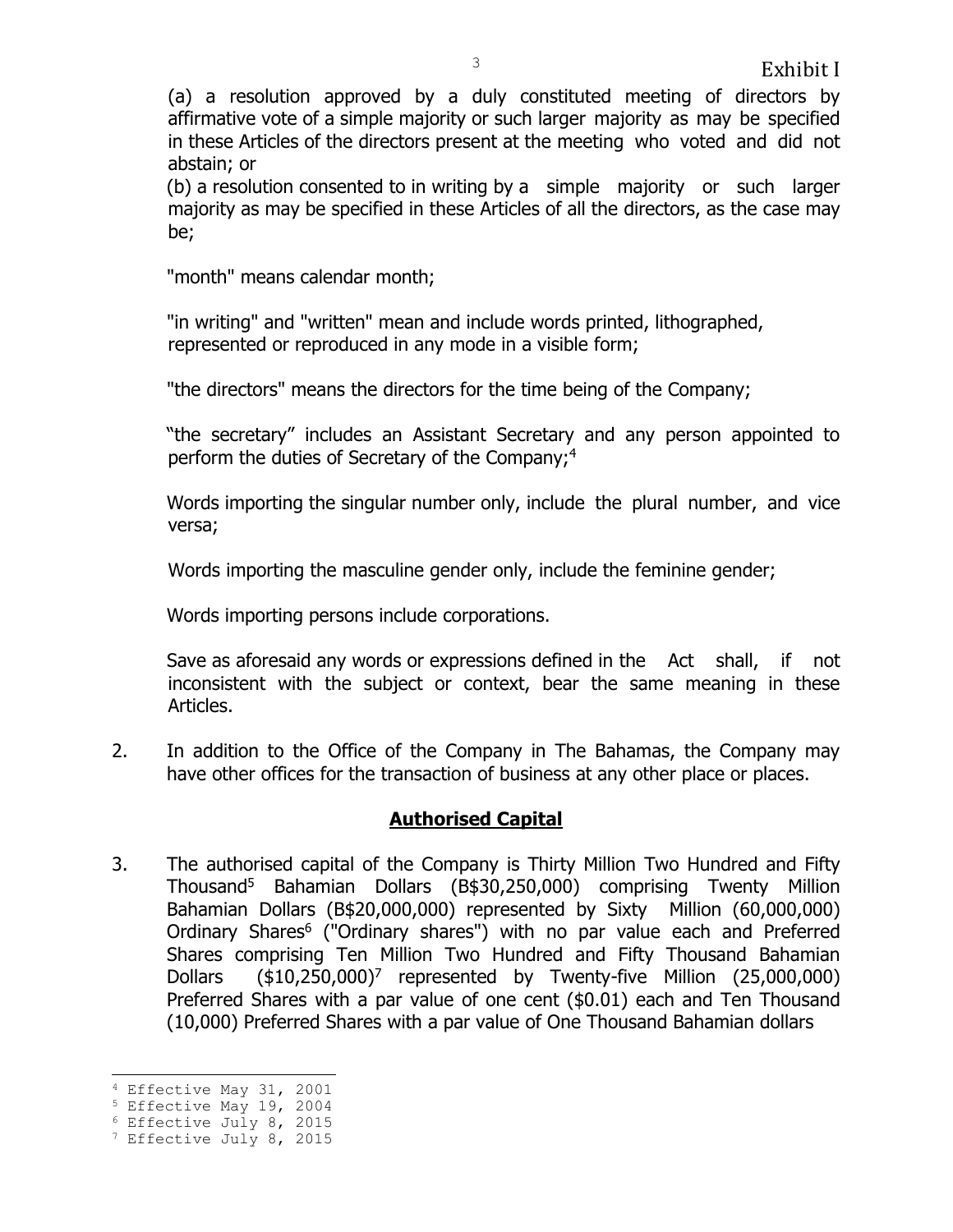(B\$1,000) each. The Preferred Shares shall have the rights, privileges, restrictions and conditions as set forth respectively in the Schedules to these Articles.

### **Increase and Alteration of Capital**

- 4. The Company may, from time to time, by resolution of members increase its capital by the creation of new shares of such amount as may be deemed expedient.
- 5. (a) The new shares shall be issued upon such terms and conditions and with such rights and privileges annexed thereto as the resolution of members creating the same shall direct, and if no direction be given, as the directors shall determine, and in particular such shares may be issued with a preferential or qualified right to dividends and in the distribution of assets of the Company, and with a special or without any right of voting.

(b) The new shares may be issued in such class or classes or series of shares as the directors may by resolution determine with such rights and privileges annexed thereto as the resolution creating the same shall direct.

- 6. If any difficulty shall arise in the apportionment of such new shares, or any of them amongst the members, such difficulty shall, in the absence of direction by the Company be determined by the directors.
- 7. Except so far as otherwise provided by the conditions of issue, or by these Articles, any capital raised by the creation of new shares shall be considered part of the original capital, and shall be subject to the provisions herein contained with reference to transfer, transmission, lien, forfeiture, and otherwise.
- 8. The Company may by resolution of members:

(a) Consolidate and divide all or any of its share capital into shares of larger amount than its existing shares; or

- (b) Convert its paid up shares into stock; or
- (c) Re-convert any stock into paid up shares of any denomination; or

(d) Cancel any shares which, at the date of the passing of the resolution, had not been taken, or agreed to be taken, by any person and diminish the amount of its share capital by the amount of the shares so cancelled; or

(e) Subdivide its shares, or any of them, into shares of smaller amounts than is fixed by the Memorandum of Association (subject, nevertheless, to the provisions of the Act), and so that the resolution whereby any share is subdivided may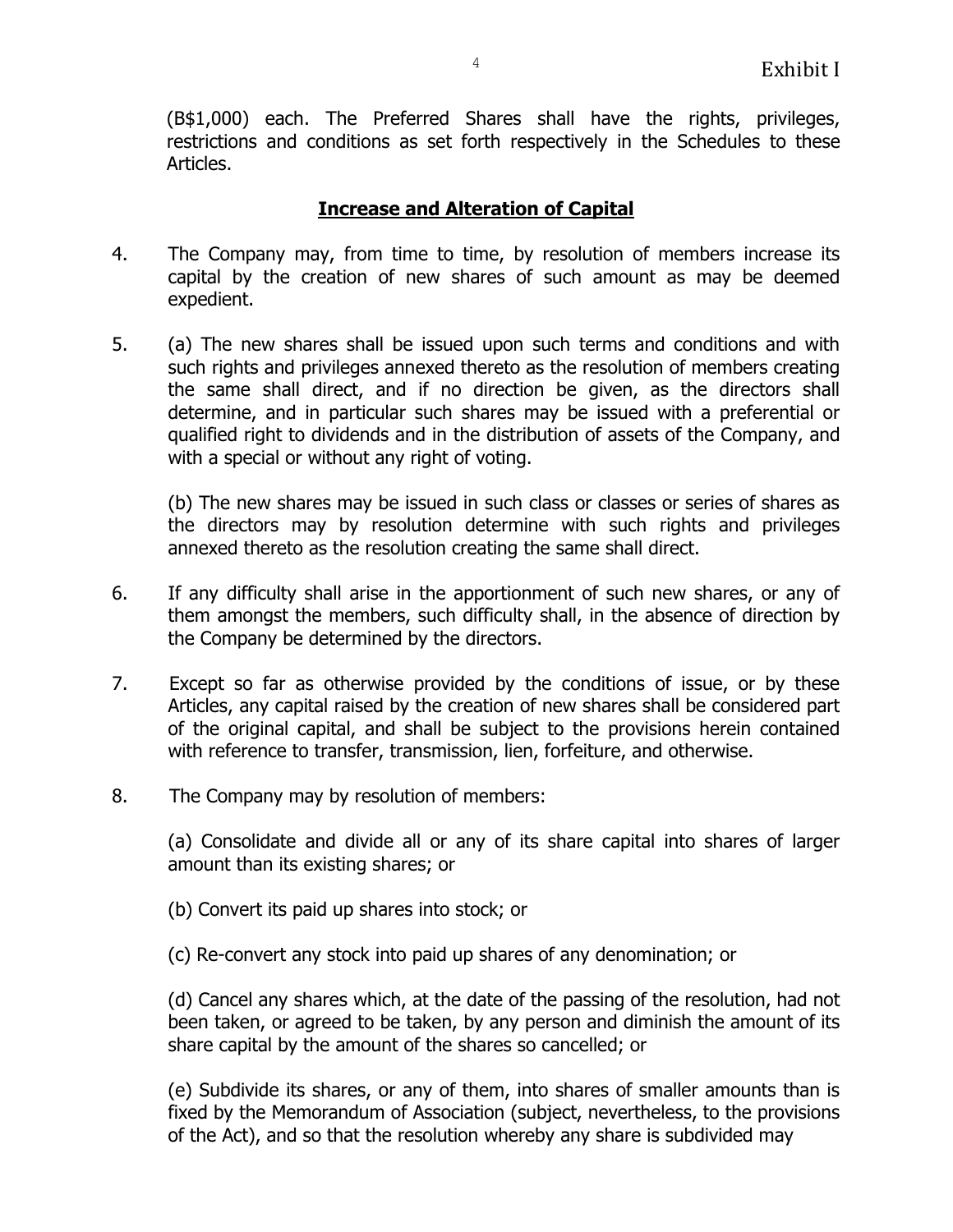determine that, as between the holders of the shares resulting from such subdivision, one or more of the shares may have any such preferred or other special rights over, or may have such deferred rights, or be subject to any restrictions as compared with the others as the Company has power to attach to unissued or new shares.

- 9. Subject to the provisions of Section 51 of the Act, the Company may from time to time by resolution of members reduce its share capital, and any capital redemption reserve fund in any manner authorised and subject to any incident prescribed or allowed by law.
- 10. Anything done in pursuance of either of the last two preceding Articles shall be done in the manner provided and subject to any conditions imposed by the Act, so far as they shall be applicable, and, so far as they shall not be applicable, in accordance with the terms of the resolution authorising the same, and, so far as such resolution shall not be applicable, in such manner as the directors deem most expedient. Whenever on any consolidation members shall be entitled to any fractions of shares the directors may sell or the company may purchase subject to the Act, all or any of such fractions and shall distribute the net proceeds thereof amongst the members entitled to such fractions in due proportions. In giving effect to any such sale the directors may authorise some person to transfer the shares sold to the purchaser thereof and the purchaser shall be registered as the holder of the shares comprised in any such transfer and he shall not be bound to see to the application of the purchase money nor shall his title to the shares be affected by any irregularity or invalidity in the proceedings relating to the transfer.
- 11. Subject to any directions at any time and from time to time given by the Company in general meeting, the shares shall be under the control of the directors, who may allot or otherwise dispose of the same to such persons, on such terms and conditions, and at such times as the directors think fit.
- 12. The Company may pay commissions for placing its capital. The Company may also on any issue of shares pay such brokerage fee as may be lawful.
- 13. Except as required by law, no person shall be recognised by the Company as holding any share upon any trust, and the Company shall not be bound by or be compelled in any way to recognise (even when having notice thereof) any equitable, contingent, future or partial interest in any share, or any interest in any fractional part of a share or (except only as by these Articles or by law otherwise provided or under an order of a court of competent jurisdiction) any other rights in respect of any share except an absolute right to the entirety thereof in the registered holder.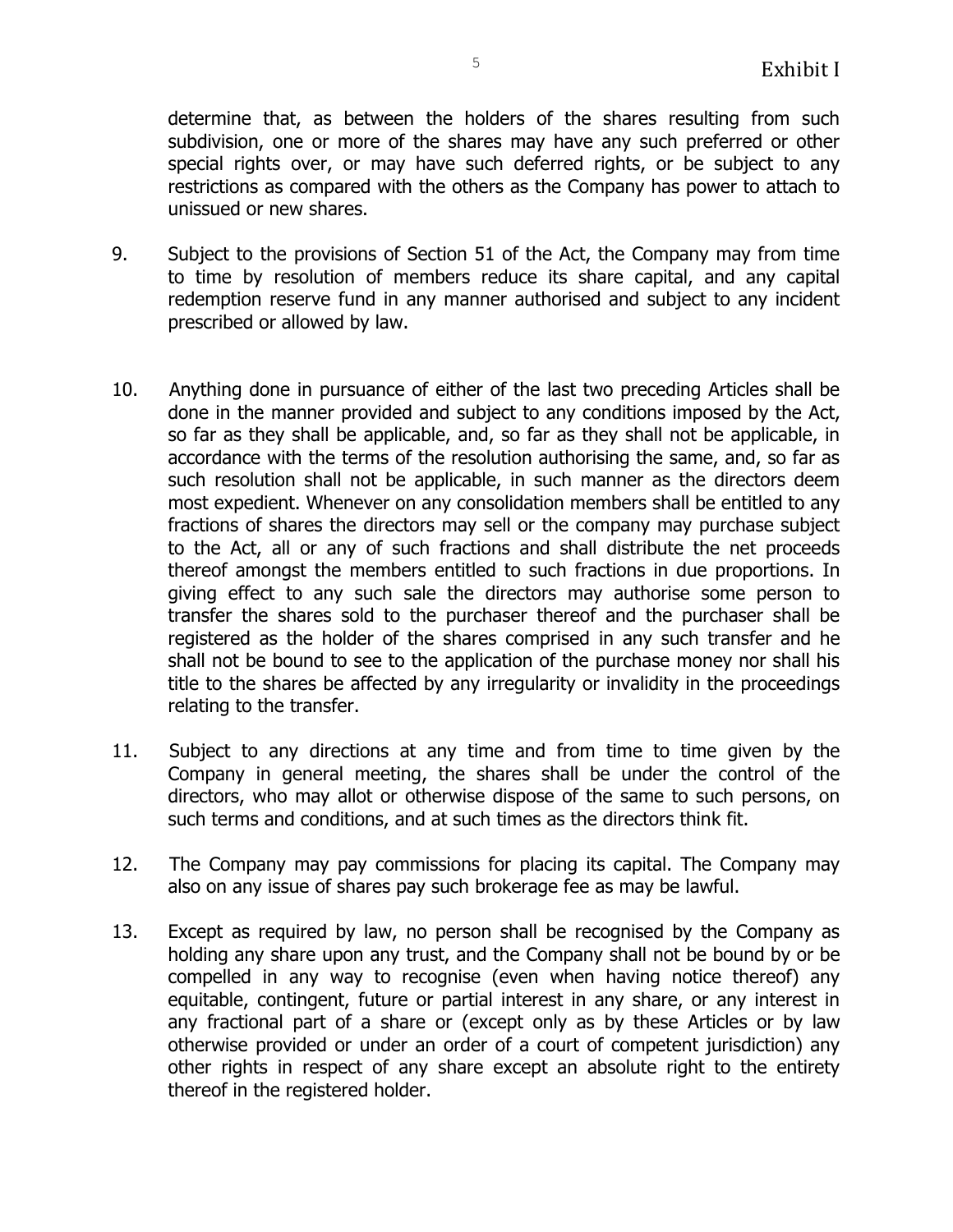14. The Company may exercise any power conferred by law to dispense with distinguishing or denoting numbers for shares.

# **Uncertificated Shares and Securities Exchange**<sup>8</sup>

15. (a) The Directors in order that the securities of the Company comprised in any public offering and to be allotted may be traded on any Securities Exchange authorized by law, may, by Resolution of the Directors, authorize and declare that such shares shall be uncertificated and may be traded on any such Securities Exchange pursuant to and in accordance with the Securities Industry Act, 1999 (or any statutory re-enactment or replacement thereof or similar law authorizing the establishment of a Securities Exchange including Regulations thereunder) the Regulations made thereunder and any Rules made by any Securities Exchange in which shares of the Company are traded. The Directors may also authorize that the provisions of such Regulations or Rules, as the case may be, as they shall apply in respect of such allotment of shares to share certificates, transfer of shares, registration of transfers, registration of members, the Register, notifications to members, notices to members calling general meetings of the Company and rights of attendance and voting at such meeting shall apply to these Articles and the same shall accordingly be read and construed as if such Regulations or Rules, as the case maybe, were written herein respectively governing the matters hereinbefore in this clause set out.

(b) From the  $31<sup>st</sup>$  day of May, 2001 the Company at the discretion of the Directors will not thereafter issue certificates for its issued shares being shares authorized by the Company. Instead the Company itself or through its duly appointed Registrar and Transfer Agent will issue written confirmations with respect to such share issues, transfers and registration to the intent that the book entry method shall be used to record such issues, transfers and registrations.

(c) Notwithstanding the provisions of Article 15(b) the Company either by itself or through its duly appointed Registrar and Transfer Agent shall continue to maintain the Register of all of the members of the Company from time to time and all other provisions of these Articles and of applicable law shall remain in full force with respect to the members of the Company its and their rights and obligations.

(d) Members holding certificates for issued shares after the  $31<sup>st</sup>$  day of May, 2001 may trade their shares publicly but if they choose to sell their shares they must turn in their share certificates to the Company or its duly authorized agent, whereupon the provisions of this Article as to uncertificated shares shall apply thereafter to such shares.

ı.

<sup>8</sup> Effective May 31, 2001.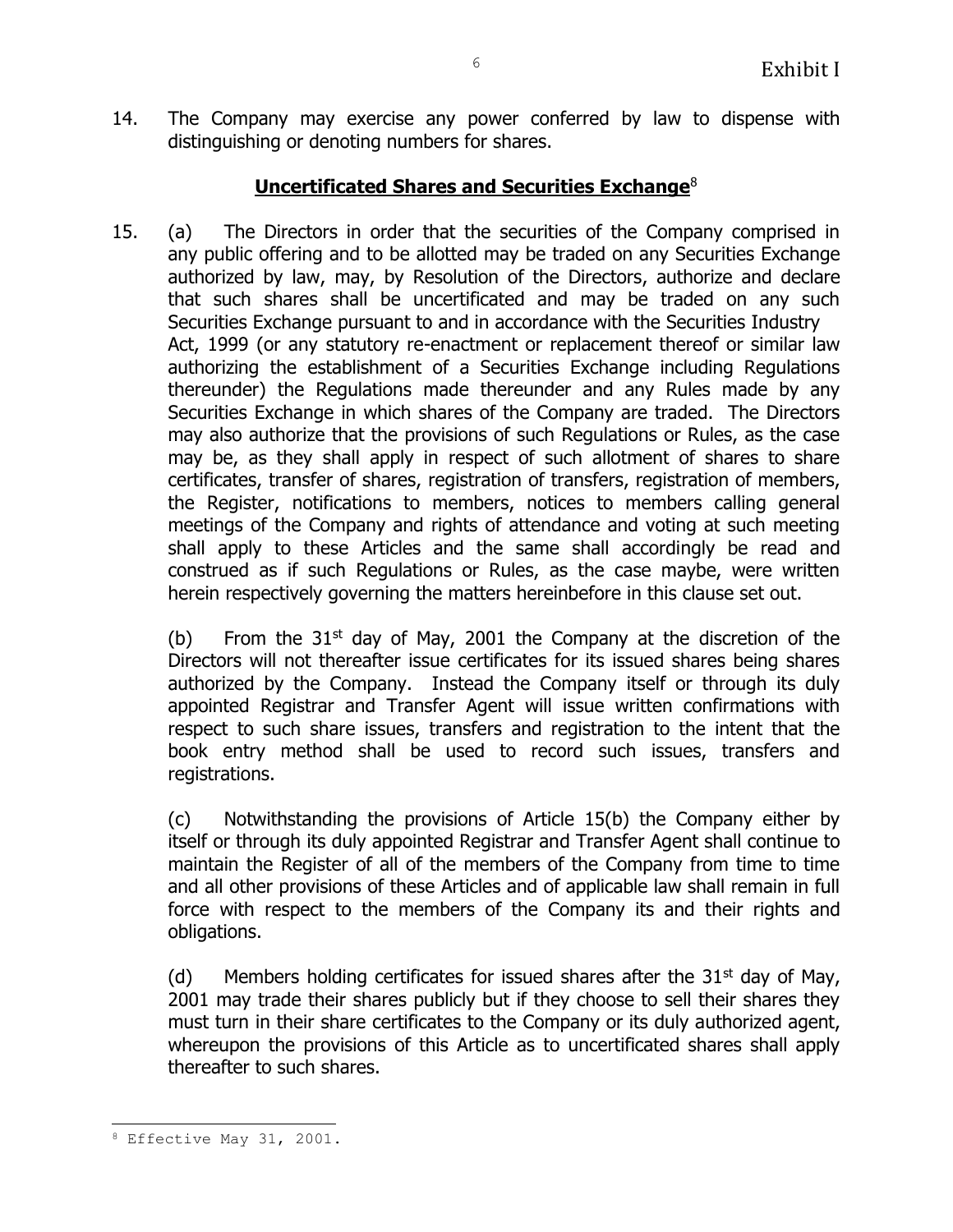## **Acquisition of Own Shares**

16. Subject to Section 44 of the Act the directors may, on behalf of the Company, purchase, redeem or otherwise acquire any shares issued by the Company for such consideration as they consider fit, and either cancel such shares or hold the said shares as authorised, but unissued shares.

## **Calls on Shares**

17. The directors may from time to time make calls upon the members in respect of any moneys unpaid on their shares (whether on account of the nominal value of the shares or by way of premium) and not by the conditions of allotment thereof

made payable at fixed times, provided that no call shall exceed one-half of the nominal value of the share or be payable less than thirty days from the date fixed for the payment of the last preceding call, and each member shall (subject to receiving at least fourteen days' notice specifying the time or times and place of payment) pay to the Company at the time or times and place so specified the amount called on his shares. A call may be revoked or postponed as the directors may determine.

- 18. A call shall be deemed to have been made at the time when the resolution of the directors authorising the call was passed, and may be made payable by instalments.
- 19. The joint holders of a share shall be jointly and severally liable to pay all calls in respect thereof.
- 20. If a sum called in respect of a share is not paid before or on the day appointed for payment thereof, the person from whom the sum is due shall pay interest on the sum from the day appointed for payment thereof to the time of actual payment at such rate, not exceeding ten percent per annum, as the directors may determine, but the directors shall be at liberty to waive payment of such interest wholly or in part.
- 21. On the trial or hearing of any action for the recovery of any money due for any call, it shall be sufficient to prove that the name of the member sued is entered in the register as the holder, or one of the holders of the shares in respect of which such debt accrued, that the resolution making the call is duly recorded in the minute book; and that notice of such call was duly given to the member sued, in pursuance of these Articles; and it shall not be necessary to prove the appointment of the directors who made such call, nor any other matters whatsoever, but the proof of the matters aforesaid shall be conclusive evidence of the debt.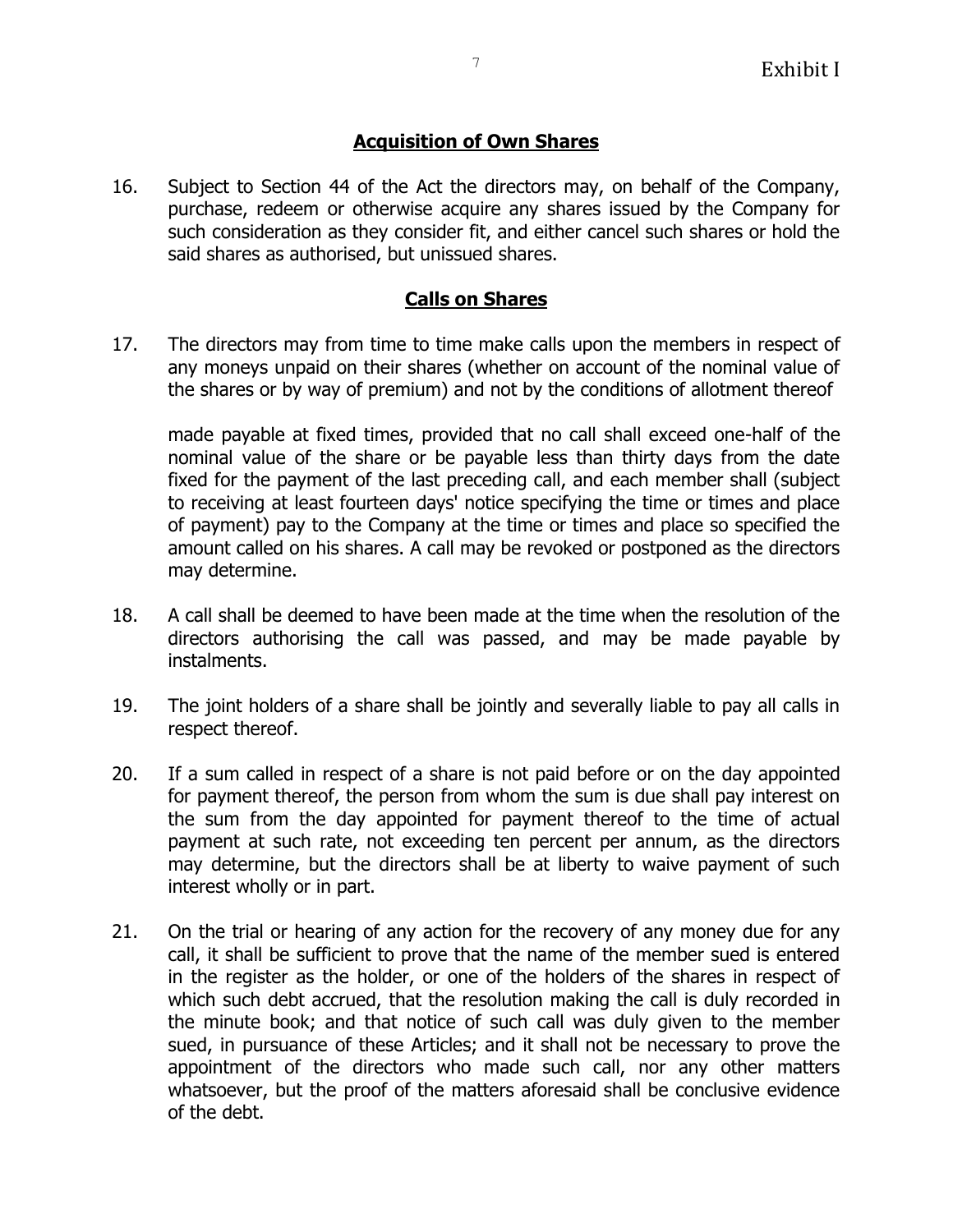- 22. Any sum which by the terms of issue of a share becomes payable on allotment or at any fixed date, whether on account of the nominal value of the share or by way of premium, shall for all the purposes of these Articles be deemed to be a call duly made and payable on the date on which, by the terms of issue, the same becomes payable, and in case of non-payment all the relevant provisions of these Articles as to payment of interest and expenses, forfeiture, or otherwise shall apply as if such sum had become payable by virtue of a call duly made and notified.
- 23. The directors may, if they think fit, receive from any member willing to advance the same all or any part of the moneys (whether on account of the nominal value of the shares or by way of premium) uncalled and unpaid upon any shares held by him, and such payment in advance of calls shall extinguish, so far as the same shall extend, the liability upon the shares in respect of which it is made, and upon the money so received or so much thereof as from time to time exceeds the amount of the calls then made upon the shares concerned, the Company may pay interest at such rate (not exceeding five percent per annum) as the member paying such sum and the directors agree upon. No such sum paid in advance of calls shall entitle the member paying such sum to any portion of a dividend declared in respect of any period prior to the date upon which such sum would, but for such payment, become presently payable.
- 24. No member shall be entitled to receive any dividend or to be present or to vote on any question, either personally or by proxy, at any general meeting, or upon a poll, or to be reckoned in a quorum whilst any call or other sum shall be due and payable to the Company in respect of any of the shares held by him, whether alone or jointly with any other person.

# **Company's Lien on Shares**

- 25. The Company shall have a lien on every share for all moneys, whether presently payable or not, called or payable at a fixed time in respect of such share; and the Company shall also have a first and paramount lien and charge on every share standing registered in the name of a member for all the debts and liabilities of such member or his estate to the Company and that whether the same shall have been incurred before or after notice to the Company of any equitable or other interest in any person other than such member, and whether the period for the payment or discharge of the same shall have actually arrived or not, and notwithstanding that the same are joint debts or liabilities of such member or his estate and any other person, whether a member of the Company or not. The Company's lien (if any) on a share shall extend to all dividends payable thereon. The directors may resolve that any share shall for some specified period be exempt from the provisions of this Article.
- 26. The Company may sell in such manner as the directors think fit any share on which the Company has a lien, but no sale shall be made unless some sum in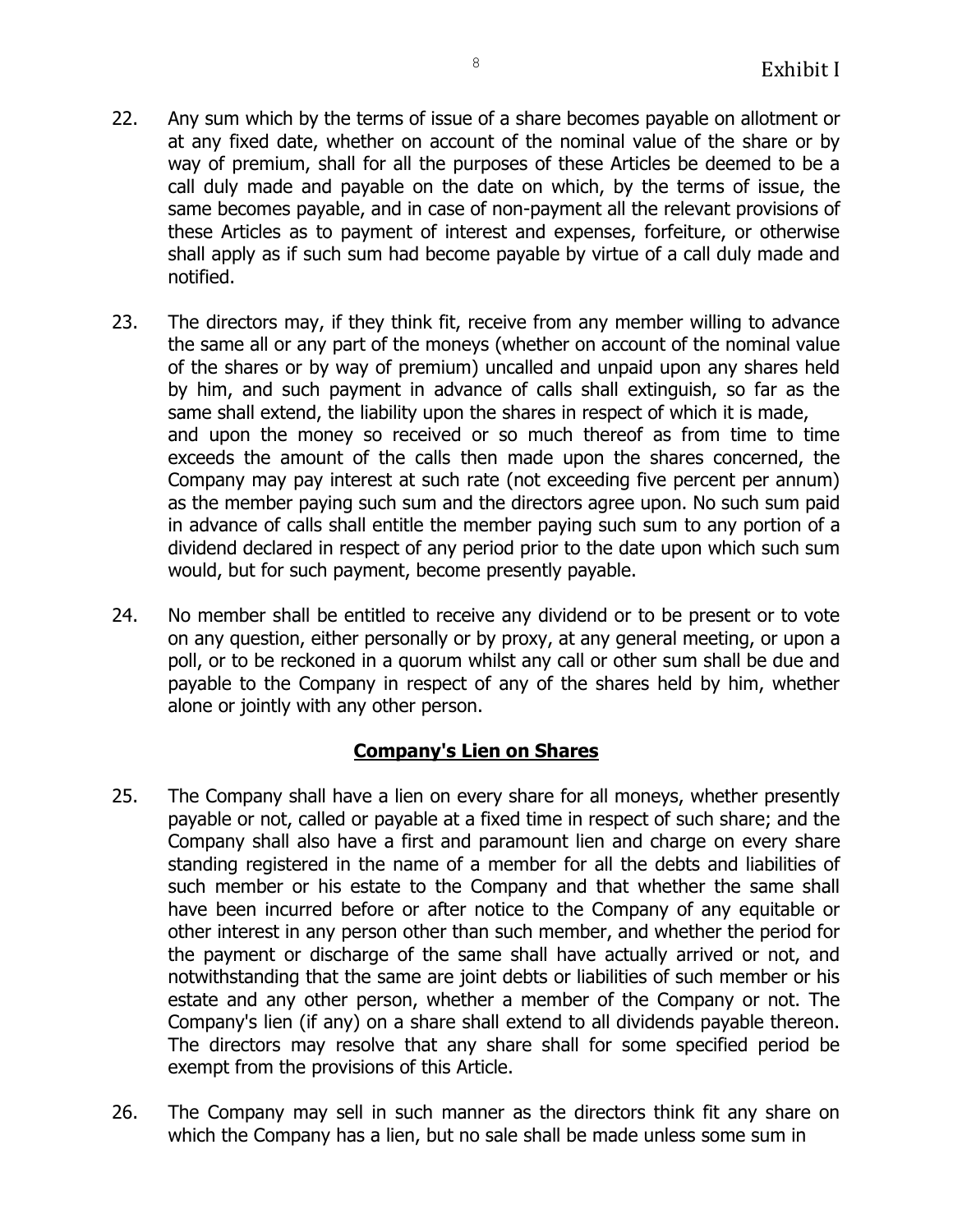respect of which the lien exists is presently payable, nor until the expiration of seven days after a notice in writing, stating and demanding payment of the sum presently payable, and giving notice of intention to sell in default, shall have been given to the holder for the time being of the share or the person entitled thereto by reason of his death or bankruptcy.

- 27. The net proceeds of such sale after payment of the costs of such sale shall be applied in or towards payment or satisfaction of the debt or liability in respect whereof the lien exists, so far as the same is presently payable, and any residue shall (subject to a like lien for debts or liabilities not presently payable as existed upon the share prior to the sale) be paid to the person entitled to the share at the time of the sale.
- 28. To give effect to any such sale the directors may authorise some person to transfer the share sold to the purchaser thereof. The purchaser shall be registered as the holder of the share comprised in any such transfer, and he shall not be bound to see to the application of the purchase money, nor shall his title to the share be affected by any irregularity or invalidity in the proceedings in reference to the sale.

# **Forfeiture**

- 29. If a member fails to pay in full any call or instalment of a call before or on the day appointed for payment thereof, the directors may, at any time thereafter, serve a notice on him requiring payment of so much of the call or instalment as is unpaid, together with any interest and expenses which may have accrued.
- 30. The notice shall name a further day (not being less than seven days from the date of service of the notice) on or before which and the place where the payment required by the notice is to be made, and shall state that in the event of non-payment in accordance therewith the share in respect of which the call was made will be liable to be forfeited.
- 31. If the requirements of any such notice as aforesaid are not complied with, any share in respect of which such notice has been given may, at any time thereafter, before payment of all calls and interest and expenses due in respect thereof has been made, be forfeited by a resolution of the directors to that effect. Such forfeiture shall include all dividends declared in respect of the forfeited share, and not actually paid before forfeiture. The directors may accept a surrender of any share liable to be forfeited hereunder.
- 32. When any share shall have been so forfeited, notice of the forfeiture shall be given to the holder of the share, or the person entitled to the share by transmission, and any entry of the forfeiture, with the date thereof, shall forthwith be made in the register, but no forfeiture shall be invalidated by any failure to give such notice or make such entry as aforesaid.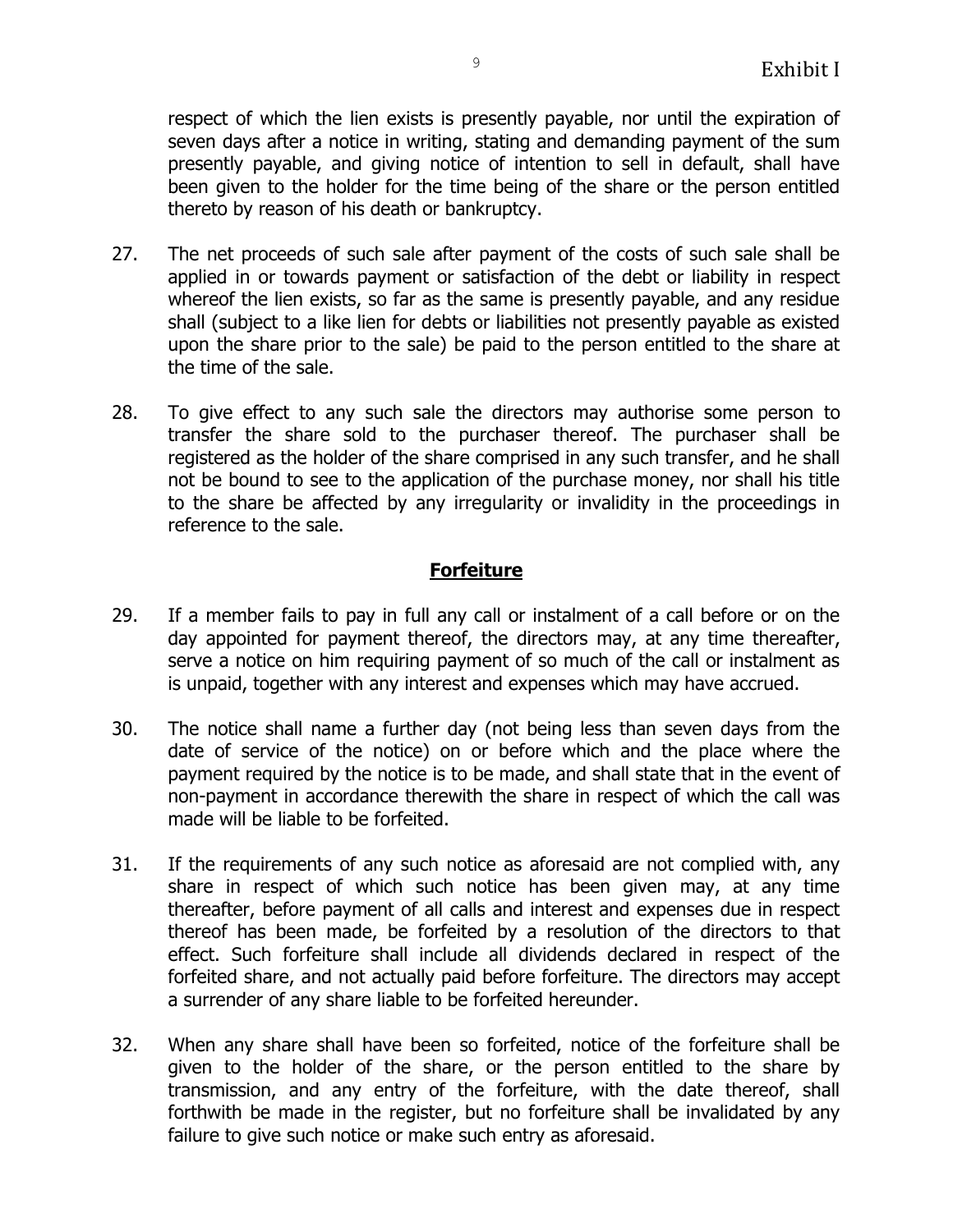- 33. A share so forfeited or surrendered shall become the property of the Company and may be sold, re-allotted or otherwise disposed of, either to the person who was before such forfeiture or surrender the holder thereof or entitled thereto, or to any other person, upon such terms and in such manner as the directors shall think fit, and at any time before a sale, re-allotment or disposition the forfeiture or surrender may be cancelled on such terms as the directors think fit. The directors may, if necessary, authorise some person to transfer a forfeited or surrendered share to any such other person as aforesaid.
- 34. A shareholder whose shares have been forfeited or surrendered shall cease to be a member in respect of the shares, but shall notwithstanding the forfeiture or surrender remain liable to pay to the Company all moneys which at the date of

forfeiture or surrender were presently payable by him to the Company in respect of the shares with interest thereon at Fifteen percent per annum or such lower rate as the directors may approve) from the date of forfeiture or surrender until payment, but the directors may waive payment of such interest either wholly or in part, and the directors may enforce payment without any allowance for the value of the shares at the time of forfeiture or surrender.

35. A statutory declaration or affidavit that the declarant is a director or secretary of the Company, and that a share has been duly forfeited or surrendered on a date stated in the declaration or affidavit, shall be conclusive evidence of the facts therein stated as against all persons claiming to be entitled to the share, and such declaration or affidavit and the receipt of the Company for the consideration (if any) given for the share on the sale, re-allotment or disposal thereof together with the certificate of proprietorship of the share under the seal delivered to a purchaser or allottee thereof shall (subject to the execution of a transfer if the same be required) constitute a good title to the share, and the person to whom the share is sold, re-alloted or disposed of shall be registered as the holder of the share and shall not be bound to see to the application of the purchase money (if any) nor shall his title to the share be affected by any irregularity or invalidity in the proceedings in reference to the forfeiture, surrender, sale, re-allotment or disposal of the share.

# **Transfers and Restriction on Sale And Transfer**

36. Subject to the provisions of Article 37, shares in the Company shall be transferable by instrument in writing or electronically or in such other form as the Directors may from time to time determine, and the transferor of a share shall be deemed to remain the holder thereof until the name of the transferee shall have been entered in the Register in respect thereof.<sup>9</sup>

ı. <sup>9</sup> Effective May 31, 2001.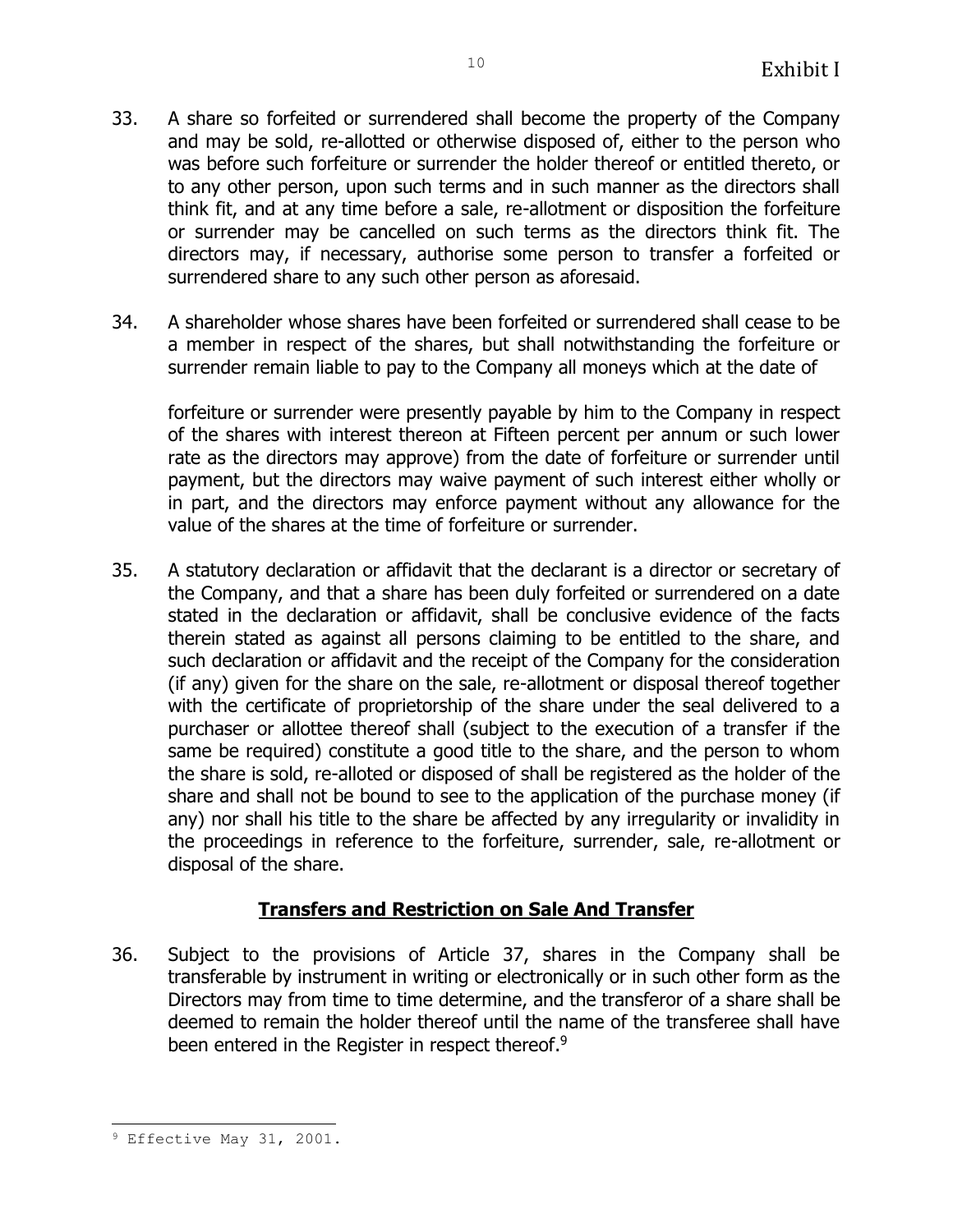37. (1) Where applicable<sup>10</sup>, the instrument of transfer of a share shall be signed by or on behalf of the transferor. The authority under which a person signs a transfer on behalf of the transferor shall be in such form as the directors may approve.

(2) Pursuant to the Securities Act, 2011 (or as amended or replaced) shares in the Company may also be transferred in accordance with the provisions of that enactment or any statutory re-enactment or replacement thereof or similar law authorizing the transfer of shares listed on a Securities Exchange. $11$ 

38. (1) The directors may decline to register any transfer, transmission or allotment of ordinary share if such transfer, transmission or allotment would cause Bahamian citizens to own less than 51% of the ordinary shares of the Company or if, in any event, the effect of any transfer, transmission or allotment of ordinary shares by a transferor or transferors would, if completed, result in the total shareholding of any person(s), entity(ies) or party(ies) under the same Control exceeding 22% of the issued ordinary shares of the Company or result in the transferee whether singly or together with persons or entities acting in concert or connected with that transferee obtaining a Controlling Interest in more than 22% of the ordinary shares of the Company or breach any financial or regulatory covenants, laws, or regulations<sup>12</sup>. The Directors may also decline to register the transfer of a share on which the Company has a lien.

(2) In the event that any transfer, transmission or allotment of any ordinary share(s) to any person(s), corporate body(ies) or other entity(ies) exceeds the limit on shareholding set out in Article 38(1), the directors shall give written notice to the transferee(s) to dispose of, transfer or sell the excess number of ordinary shares such that the number of ordinary shares held by the transferee(s) shall not exceed the shareholding limit set out in Article 38(1). Should the transferee(s) fail to or make any default in transferring the excess ordinary shares within the time period stipulated by the directors, the directors may appoint one of the members of the board of directors or some other person duly nominated by a resolution of the Board for that purpose (who shall forthwith be deemed to be the duly appointed attorney of the transferee(s) with full power to execute, complete and deliver in the name and on behalf of the transferee(s) a transfer or transfers of the relevant excess ordinary shares) and any director may receive and give a good discharge for the purchase price on behalf of the transferee(s) and enter the name of the purchaser or purchasers in the register as the holder or holders of the ordinary shares so purchased by it, him or them. The Board shall forthwith pay the purchase money into a separate bank account in the Company's name and shall hold such money on trust (but without interest) for the transferee(s) $^{13}$ .

<sup>÷,</sup> <sup>10</sup> Effective May 31, 2001.

<sup>&</sup>lt;sup>11</sup> Effective May 31, 2001.

<sup>&</sup>lt;sup>12</sup> Effective June 15, 2010

<sup>&</sup>lt;sup>13</sup> Effective June 15, 2010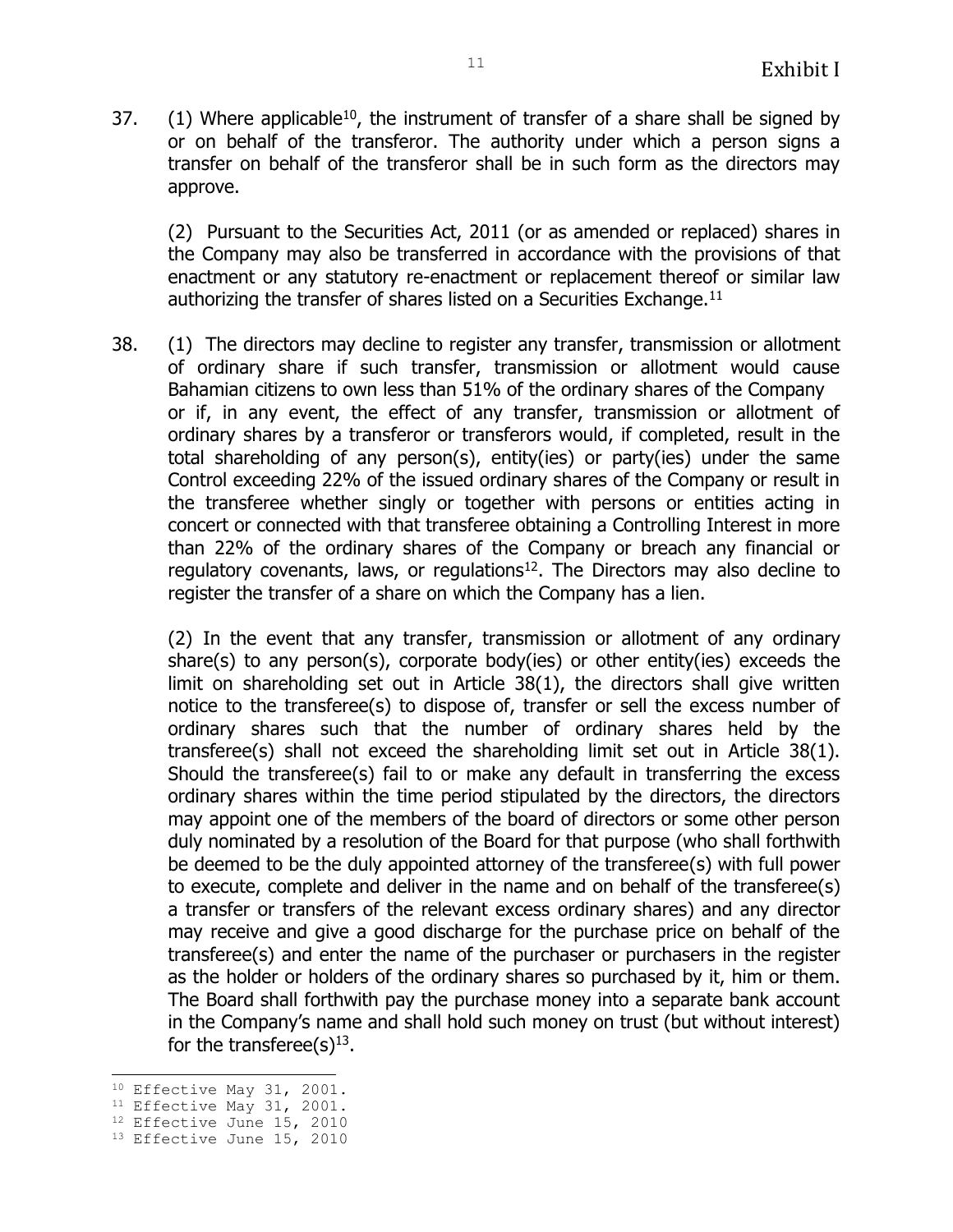(3) Notwithstanding the foregoing, the directors may in their absolute discretion give their written consent and approval for any person(s), corporate body(ies) or other entity(ies) to acquire ordinary shares in excess of the limit set forth in Article 38(1) and upon such terms and conditions (if any) as the directors in their absolute discretion may impose or require $^{14}$ .

- 39. Nothing herein contained shall preclude the directors from recognizing a renunciation of the allotment of any share by the allottee in favour of some other person.
- 40. The registration of transfers may be suspended at such times and for such periods (not exceeding thirty days in any year) as the directors may from time to time determine.

## **Transmission**

- 41. In the case of the death of a shareholder, the survivors or survivor where the deceased was a joint holder, and the executors or administrators of the deceased where he was a sole or only surviving holder, shall be the only persons recognised by the Company as having any title to his share, but nothing herein contained shall release the estate of a deceased holder (whether sole or joint) from any liability in respect of any share solely or jointly held by him.
- 42. Where a member has been declared to be a bankrupt in any jurisdiction or has been declared to be of unsound mind or is subject to an order made by any court having jurisdiction in lunacy, the Company may, upon production of such evidence as the directors may require, recognise any person having apparent authority to act in relation to the affairs of such member as being entitled to the shares of such member.
- 43. Any person becoming entitled to a share in consequence of the death, bankruptcy or disability of a member may, subject as hereinafter provided, either be registered himself as a holder of the share upon giving to the Company notice in writing of such desire, or transfer such share to some other person. All the limitations, restrictions and provisions of these Articles relating to the right to transfer and the registration of transfers of shares shall be applicable to any such notice or transfer as aforesaid as if the death, bankruptcy or disability of the member had not occurred and the notice or transfer was a notice given or a transfer executed by such member.
- 44. A person becoming entitled to a share in consequence of the death, bankruptcy or disability of a member may give a discharge for all dividends and other moneys payable in respect of the share, but he shall not be entitled to receive notices of or to attend or vote at meetings of the Company or, save as aforesaid,

12

ı. <sup>14</sup> Effective June 15, 2010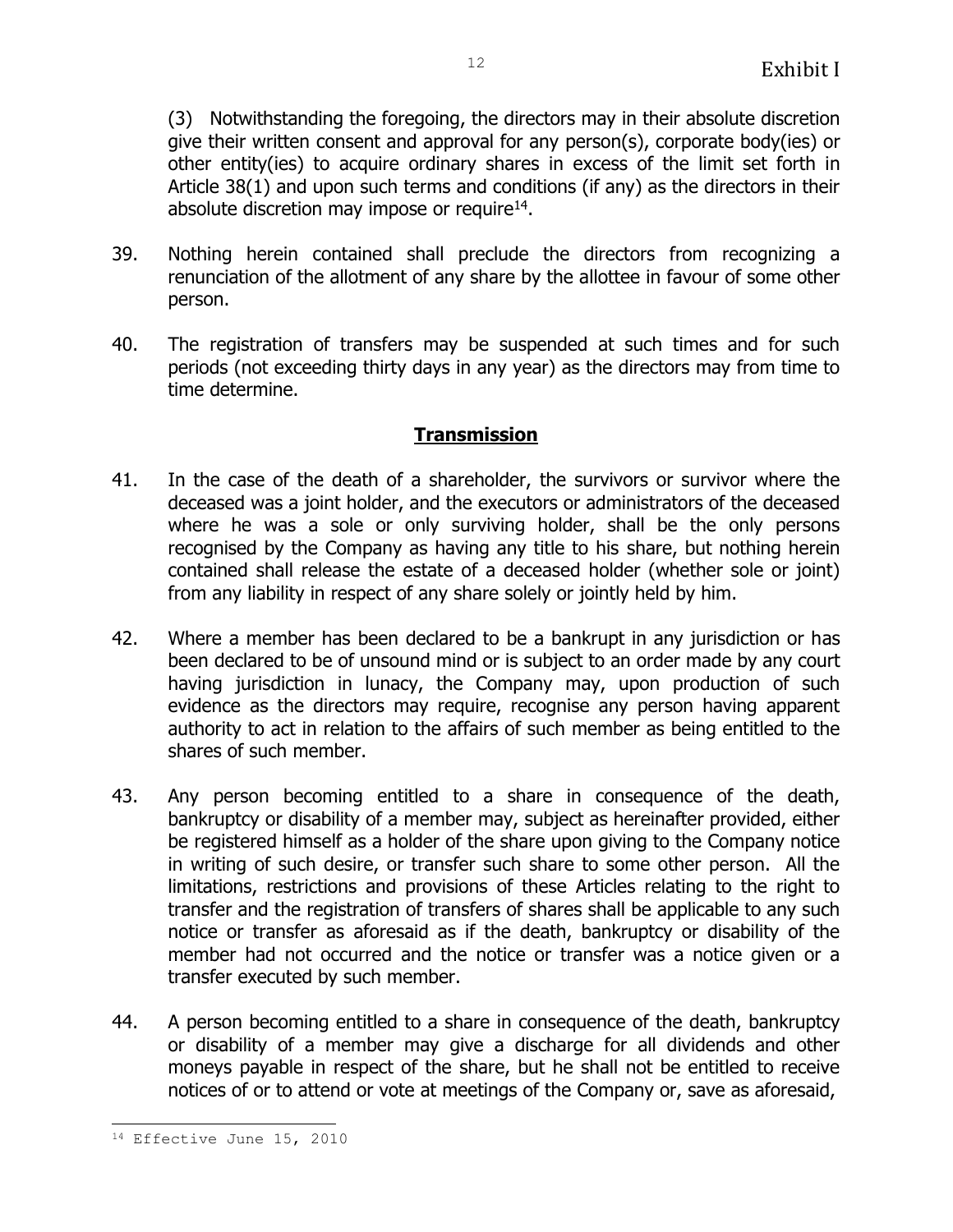to any of the rights or privileges of a member until he shall have become a member in respect of the share, and should he fail either to transfer the share or to elect to be registered as a member in respect thereof within sixty days of being required so to do by the directors, he shall in the case of a share which is fully paid up be deemed to have elected to be registered as a member in respect thereof and shall be registered accordingly.

## **Variation of Rights**

45. Whenever the capital of the Company is divided into different classes of shares, the special rights attached to a class may, subject to the provisions of the Act and unless otherwise provided by the terms of issue of the shares of that class, be varied or abrogated either with the consent in writing of the holders of three-fourths of the issued shares of that class, or with the sanction of a resolution passed by three-fourths of the holders of shares of that class at a separate general meeting of such holders (but not otherwise) and may be so varied or abrogated whilst the Company is a going concern or in contemplation of a merger, consolidation, arrangement or a winding up. To every such separate general meeting all the provisions of these Articles relating to general meetings of the Company, or to the proceedings thereat, shall mutatis mutandis apply, except that the necessary quorum shall be two persons at least holding or representing by proxy one-half in nominal amount of the issued shares of the class, but so that if at any adjourned meeting of such holders a quorum as above defined is not present, those members who are present shall be a quorum, and that any holder of shares in the class present in person or by proxy may demand a poll, and that such holders shall on a poll have one vote for every share of the class held by them respectively. It is hereby provided that the special rights conferred upon the holders of any shares or class of shares shall not, unless otherwise expressly provided by the terms of issue, be deemed to be varied by the creation or issue of further shares ranking pari passu therewith.

## **General Meetings**

- 46. Annual General Meetings shall be held once in every calendar year at such time, not being more than fifteen months after the holding of the last preceding Annual General Meeting, and at such place within The Bahamas, as may be determined by the directors.
- 47. All general meetings other than Annual General Meetings shall be called "Extraordinary General Meetings."
- 48. The directors may, whenever they think fit, and they shall, on the requisition of members holding at the date of the deposit of the requisition not less than one-tenth of the paid-up capital of the Company which as at the date of the deposit carries the right of voting at general meetings of the Company,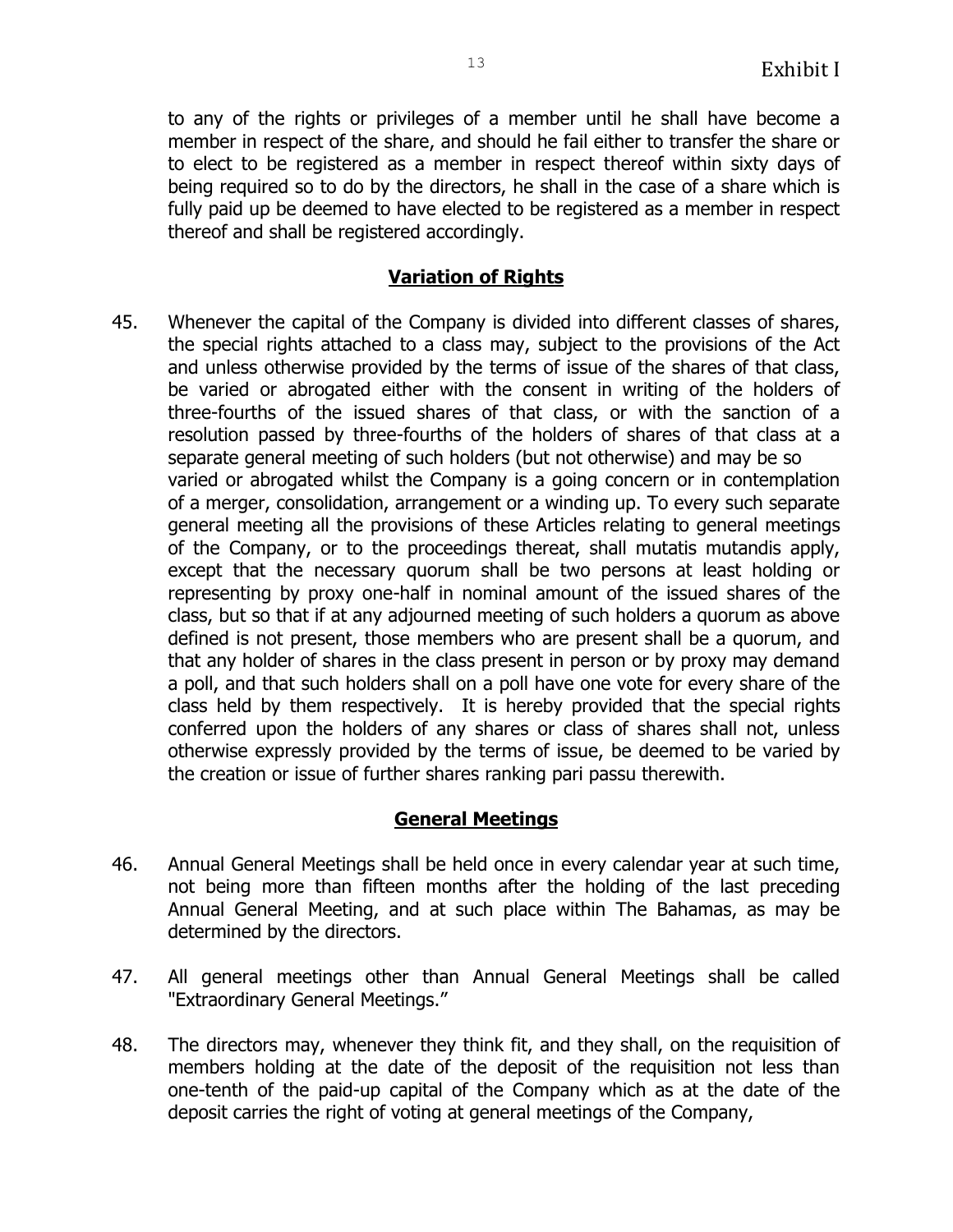immediately proceed duly to convene an Extraordinary General Meeting, and in case of such requisition, the following provisions shall have effect:-

- (1) The requisition shall state the objects of the meeting, and shall be signed by the requisitionists and deposited at the office, and may consist of several documents in like form, each signed by one or more requisitionists. A requisition by joint holders of a share shall be signed by all such holders.
- (2) If the directors do not within twenty-one days from the date of the deposit of the requisition proceed duly to convene a meeting, the requisitionists, or a majority of them in value, may themselves or by the secretary of the Company convene the meeting, but any meeting so convened shall not be held after the expiration of three months from the date of the deposit.
- (3) A meeting convened under this Article by the requisitionists shall be convened in the same manner, as nearly as possible, as that in which meetings are to be convened by directors.

# **Notices of General Meetings**

- 49. The Directors shall determine whether a general meeting is to be held as an electronic general meeting and / or a physical general meeting and any reference to the place at which a meeting is to be held shall include, in the case of an electronic general meeting, the applicable electronic platform. The notice of a general meeting shall specify whether the meeting shall be an electronic general meeting in addition to or in lieu of the physical general meeting<sup>15</sup>.
- 50. The notice of general meeting (including any notice given by means of a website) shall specify the place, date and time of the physical meeting (if any), details of any electronic platform for the meeting, whether the meeting will be an Annual General Meeting or an Extraordinary General Meeting, and the general nature of the business to be transacted; and there shall appear with reasonable prominence on every such notice a statement that a member entitled to attend and vote at the meeting is entitled to appoint a proxy to attend and vote instead of the member, and that a proxy need not be a member of the Company. If the notice is made available by means of a website, it must be available until the conclusion of the meeting. The electronic platform may vary from meeting to meeting as the Directors, in their sole discretion, see fit<sup>16</sup>.
- 51. Routine business shall mean and include only business transacted at an Annual General Meeting of the following classes, that is to say: (a) Declaring dividends;

j.

<sup>&</sup>lt;sup>15</sup> Effective December 9, 2020

<sup>16</sup> Effective December 9, 2020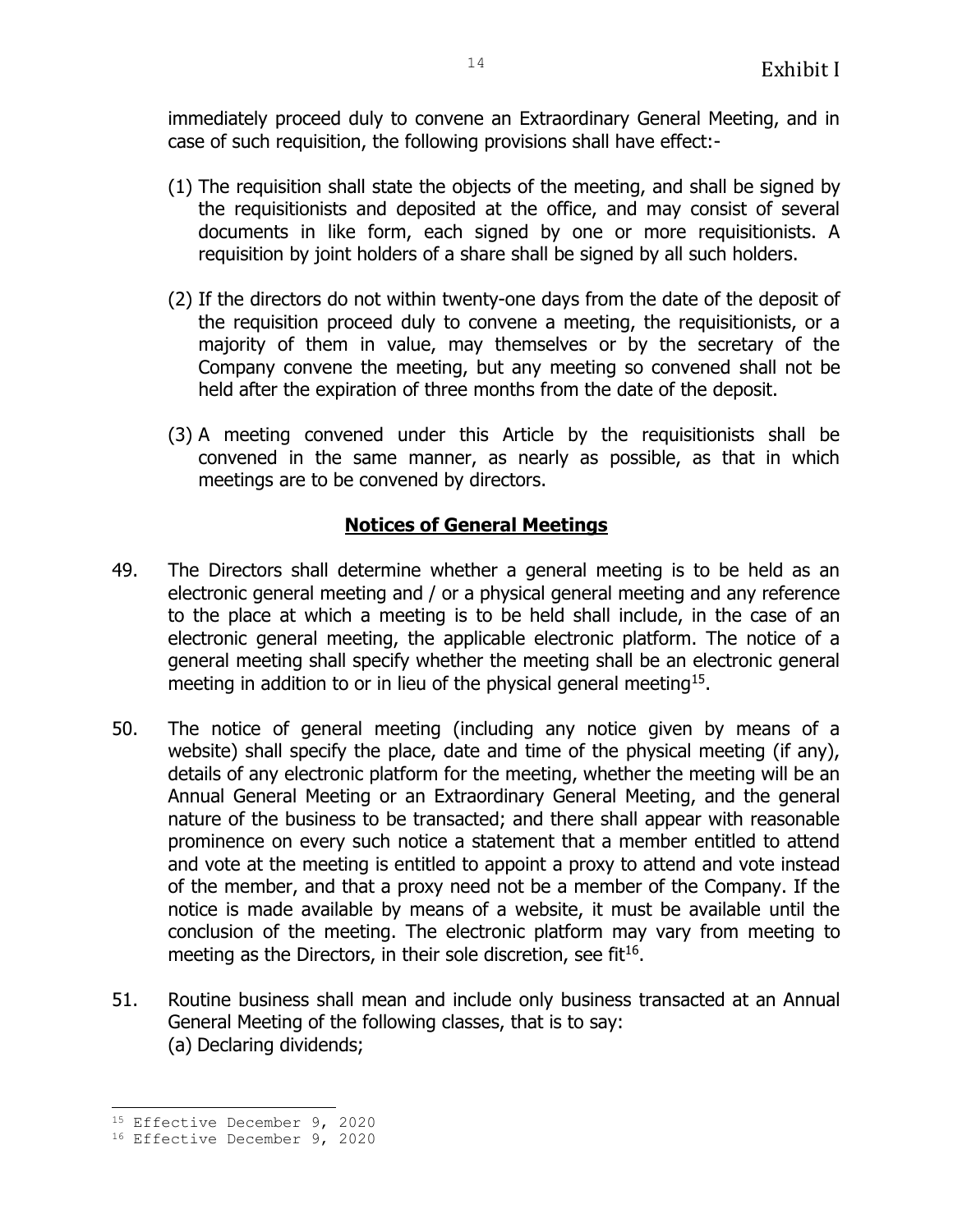- (b) Reading and considering the balance sheets, the reports of the directors and Auditors, and other accounts and documents required to be annexed to the balance sheet;
- (c) Appointing and fixing the remuneration of the Auditors, subject to Article  $138^{17}$ ;
- (d) Electing directors in the place of those retiring, and fixing the remuneration or extra remuneration of such directors, subject to Article 88<sup>18</sup>.
- 52. The accidental omission to give notice of a meeting to, or the non-receipt of notice of a meeting by, any person or member entitled to receive notice shall not invalidate the proceedings at that meeting.

## **Proceedings at General Meetings**

- 53. No business shall be transacted at any general meeting unless a quorum is present when the meeting proceeds to business except to take measures to obtain a quorum.
- 53A. Members attending a general meeting by electronic means shall be counted in the quorum for, and entitled to vote at, the general meeting in addition to those members (if any) attending the general meeting at the physical meeting location and any reference in these Articles to a person being "present" or "a show of hands" at a meeting shall include presence or a show of hands by electronic means. The meeting shall be duly constituted and its proceedings valid if the chair of the general meeting is satisfied that adequate facilities are available throughout the meeting to ensure that members attending the general meeting by electronic means are able to speak and vote at it. Temporary or limited disruptions in electronic communications shall not render a general meeting or any resolutions passed at it invalid provided that members representing a quorum are present when the vote is taken. The Directors' responsibility in respect of an electronic general meeting shall be limited to the responsibility to make available a functioning electronic platform. Each member attending the meeting electronically shall be responsible for obtaining and maintaining his own Internet connections<sup>19</sup>.
- 53B. The Directors may authorise any voting application, system or facility for electronic general meetings as they see fit and the Directors and/or the Chairman of the meeting may make any arrangement and impose any reasonable requirement or restriction they consider necessary or desirable to ensure the identification of those taking part in a general meeting and the security of the electronic communication<sup>20</sup>.

÷,

<sup>&</sup>lt;sup>17</sup> Effective May 31, 2001.

<sup>&</sup>lt;sup>18</sup> Effective May 31, 2001.

<sup>19</sup> Effective December 9, 2020

<sup>20</sup> Effective December 9, 2020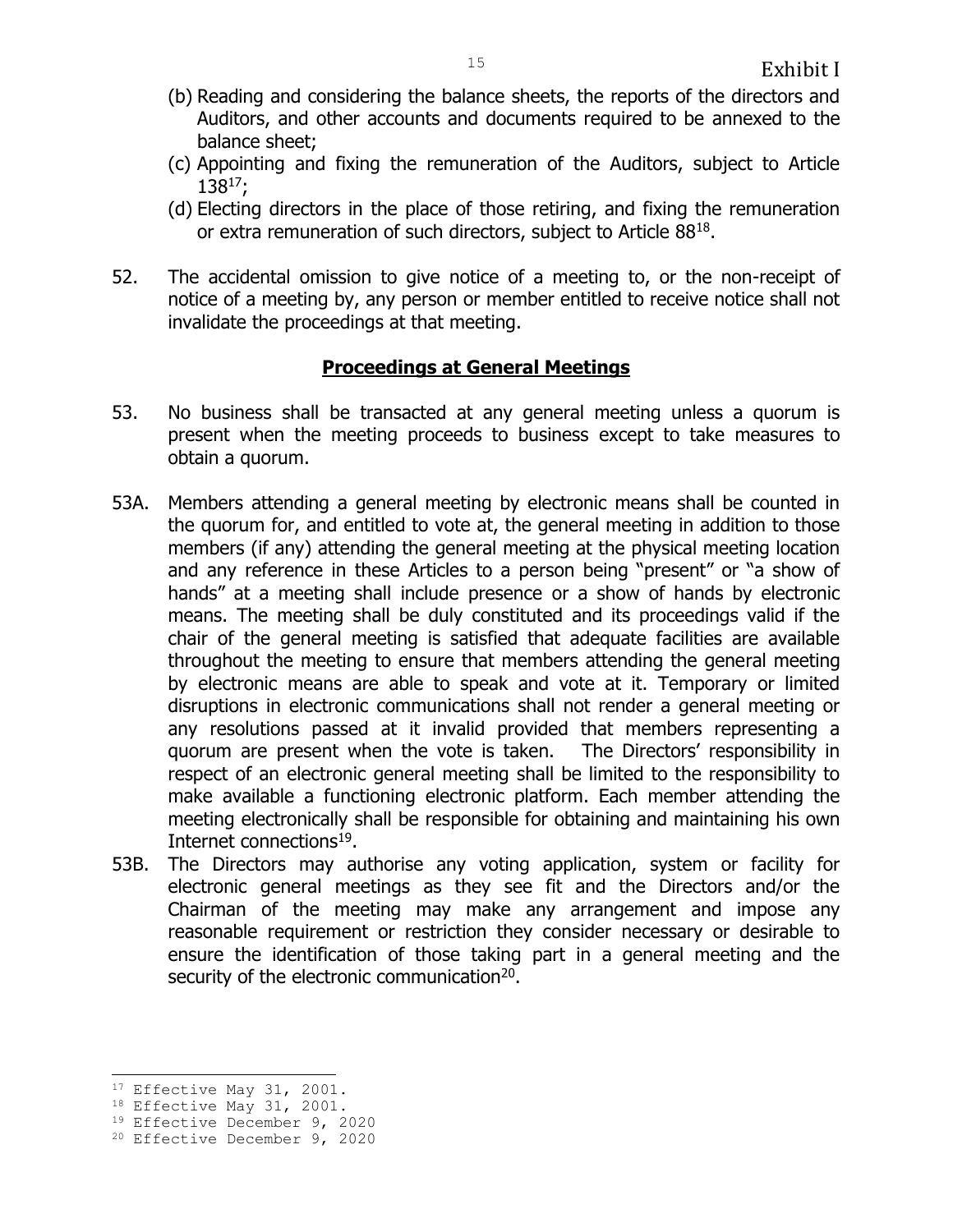- 54. A quorum shall consist of members present in person or by proxy holding or representing one-fifth in value of the subscribed and issued shares of the Company carrying the right to vote at general meetings.
- 55. If within half an hour from the time appointed for the meeting a quorum is not present, the meeting, if convened on the requisition of members, shall be dissolved. In any other case it shall stand adjourned to the same day two weeks thereafter at the same time and place, and if at such adjourned meeting a quorum is not present within thirty minutes of the appointed time for holding the meeting, the members present shall constitute a quorum.
- 56. The Chairman of the Board of Directors, or in his absence the Vice Chairman<sup>21</sup> or in his absence a director, shall preside as Chairman at every general meeting. In their absence the members present shall choose some director to be Chairman, or if no director be present, or if all the directors present decline to take the Chair, they shall choose some member present to be Chairman.
- 57. The Chairman may, with the consent of any meeting at which a quorum is present (and shall if so directed by the meeting) adjourn the meeting from time to time and from place to place, but no business shall be transacted at any adjourned meeting except business which might lawfully have been transacted at the meeting from which the adjournment took place. When a meeting is adjourned for thirty days or more, notice of the adjourned meeting shall be given as in the case of an original meeting. Save as aforesaid, it shall not be necessary to give any notice of an adjournment or of the business to be transacted at an adjourned meeting.
- 58. At any general meeting a resolution put to the vote of the meeting shall be decided on a show of hands unless a poll is (before or on the declaration of the result of the show of hands) demanded by any member present in person or by proxy and entitled to vote. A demand for a poll may be withdrawn. Unless a poll be demanded (and the demand be not withdrawn) a declaration by the Chairman that a resolution has been carried, or carried unanimously, or by a particular majority, or lost, and an entry to that effect be made in the minute book, shall be conclusive evidence of the fact without proof of the number or proportion of the votes recorded for or against such resolution.
- 59. If any votes shall be counted which ought not to have been counted, or might have been rejected, the error shall not vitiate the resolution unless it be pointed out at the same meeting, or at any adjournment thereof, and not in that case unless it shall in the opinion of the Chairman of the meeting be of sufficient magnitude to vitiate the resolution.

ı.  $21$  Effective July 30, 2014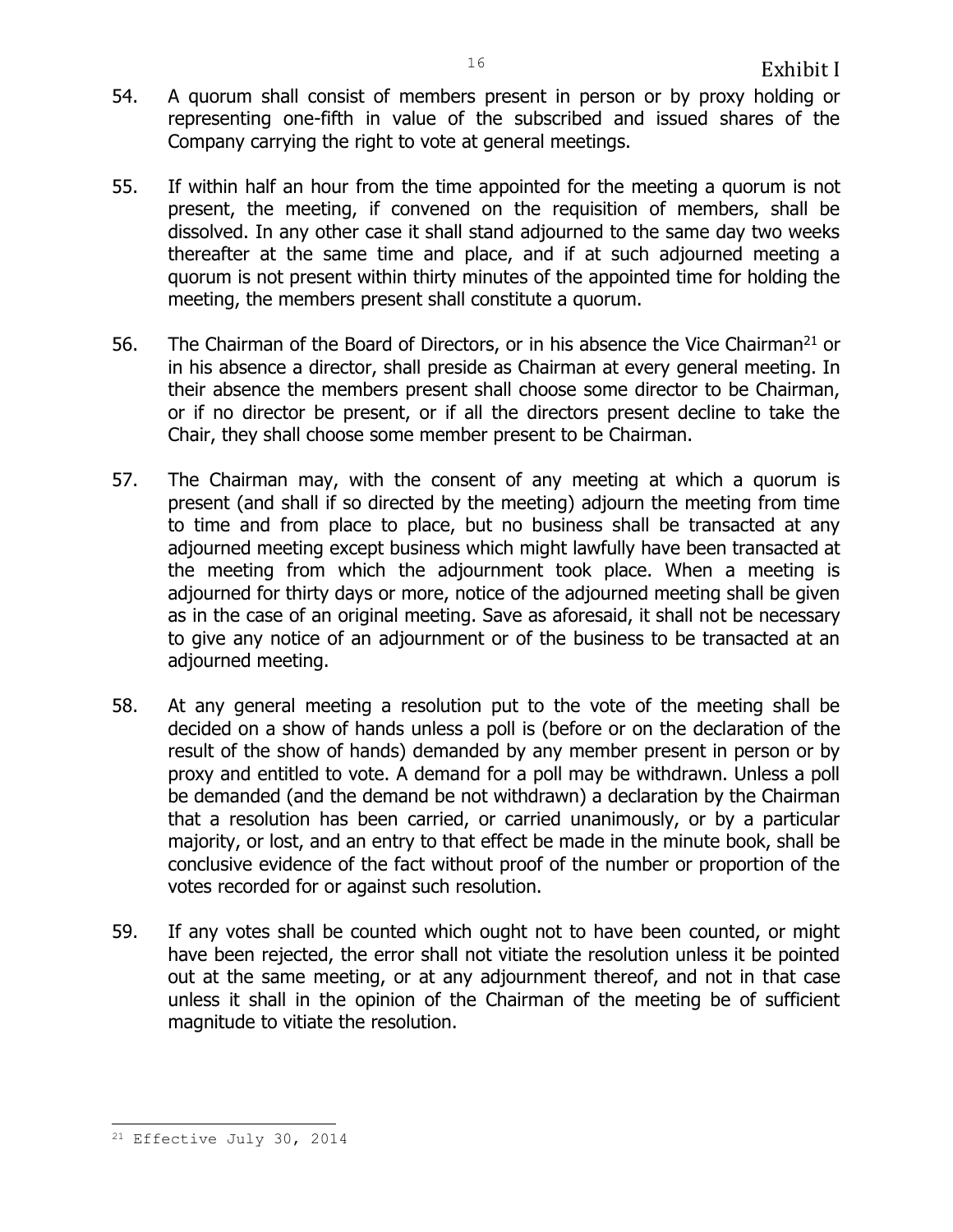- 60. If a poll is duly demanded, (and the demand be not withdrawn) it shall be taken in such manner (including the use of ballot or voting papers or tickets) as the Chairman may direct. The Chairman may (and if so requested shall) appoint scrutineers and may adjourn the meeting to some place and time fixed by him for the purpose of declaring the result of the poll.
- 61. A poll demanded on the election of a Chairman or on a question of adjournment shall be taken forthwith. A poll demanded on any other question shall be taken either immediately or at such subsequent time (not being more than thirty days from the date of the meeting) and place as the Chairman may direct. The result of a poll shall be deemed to be the resolution of the meeting at which the poll was demanded. No notice need be given of a poll not taken immediately.
- 62. In the case of an equality of votes, whether on a show of hands or on a poll, the Chairman of the meeting at which the show of hands takes place or at which the poll is demanded shall be entitled to call for a second vote on the matter.
- 63. The demand for a poll shall not prevent the continuance of a meeting for the transaction of any business other than the question on which the poll has been demanded.

# **Votes of Members**

- 64. Subject to any rights or restrictions for the time being attached to any class or classes of shares, on a show of hands every member present in person shall have one vote, and on a poll every member present in person or by proxy shall have one vote for every share of which he is the holder.
- 65. In the case of joint holders of a share, the vote of the senior who tenders a vote, whether in person or by proxy, shall be accepted to the exclusion of the votes of the other joint holders, and for this purpose seniority shall be determined by the order in which the names stand on the register of members.
- 66. No member shall, unless the directors otherwise determine, be entitled to vote at a general meeting either personally or by proxy, or to exercise any privilege as a member unless all calls or other sums presently payable by him in respect of shares in the Company have been paid.
- 67. No objection shall be raised to the qualification of any voter except at the meeting or adjourned meeting at which the vote objected to is given or tendered, and every vote not disallowed at such meeting shall be valid for all purposes. Any such objection made in due time shall be referred to the Chairman of the meeting whose decision shall be final and conclusive.
- 68. On a poll, a person entitled to more than one vote need not use all his votes or cast all the votes he uses in the same way.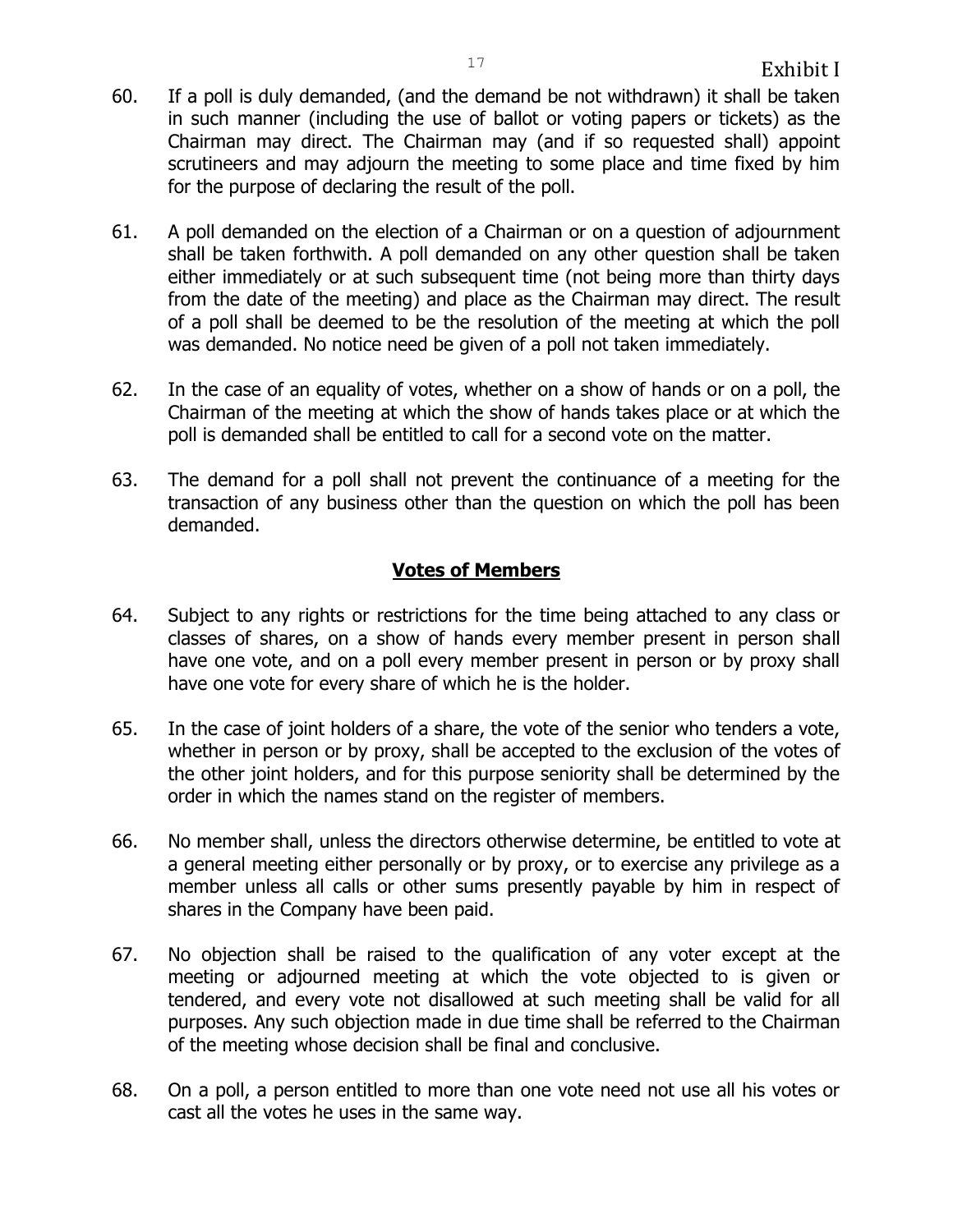- 69. The instrument appointing a proxy shall be in writing under the hand of the appointor or of his attorney duly authorised in writing, or if the appointor is a corporation, under its common seal or under the hand of an officer or attorney so authorised. A person appointed to act as a proxy need not be a member of the Company.
- 70. The instrument appointing a proxy and the power of attorney or other authority (if any) under which it is signed, or a notarially certified copy of such power or authority, shall be deposited at the office or other place indicated in the notice of meeting 48 hours or more before the time appointed for holding the meeting or adjourned meeting.
- 71. An instrument of proxy may be in such form as the directors shall prescribe or approve. The proxy shall be deemed to include the right to demand, or join in demanding, a poll and shall (except and to the extent to which the proxy is specially directed to vote for or against any proposal) include power generally to act at the meeting for the person giving the proxy. A proxy shall, unless the contrary is stated thereon, be valid as well for any adjournment of the meeting as for the meeting to which it relates and need not be witnessed.
- 72. The directors may, at the cost of the Company, issue forms of proxy for use by the members with or without inserting therein the names of any of the directors or of any other persons as proxies. Except in the case of a meeting at which only routine business is to be transacted, forms of proxy shall be so issued to all members entitled to receive notices of the meeting, and shall be so worded that a proxy may be directed to vote either for or against any of the resolutions to be proposed.
- 73. A vote given in accordance with the terms of an instrument of proxy shall be valid, notwithstanding the previous death or insanity of the principal or revocation of the proxy, or of the authority under which the proxy was executed, or the transfer of the share in respect of which the proxy is given, provided that no intimation in writing of such death, insanity, revocation or transfer shall have been received by the Company at the office before the commencement of the meeting or adjourned meeting at which the proxy is used.

## **Corporation Acting by Representatives**

74. Any corporation which is a member of the Company may by resolution of its directors or other governing body authorise such person as it thinks fit to act as its representative at any meeting of the Company or of any class of members of the Company, and the person so authorised shall be entitled to exercise the same powers on behalf of such corporation as the corporation could exercise if it were an individual member of the Company.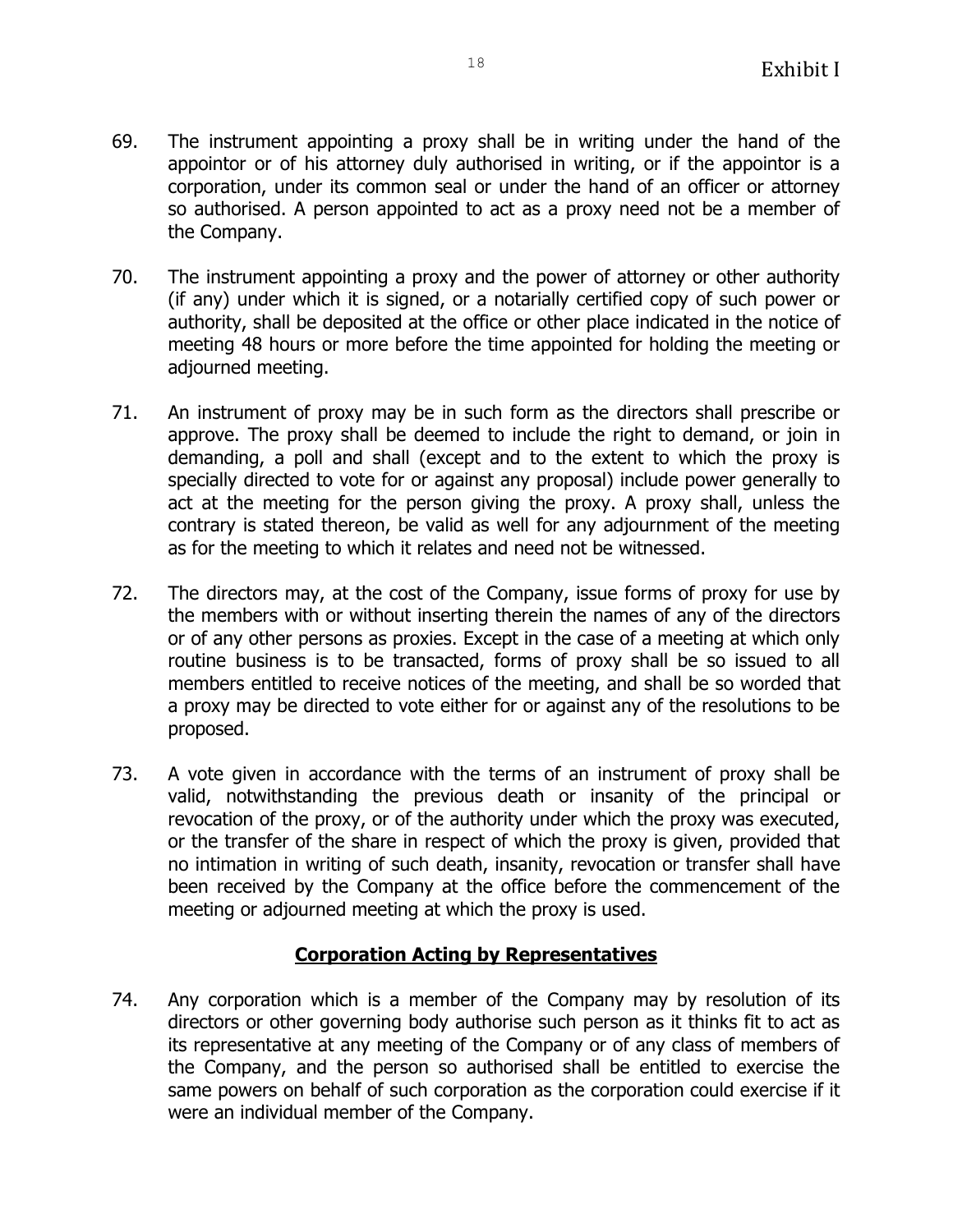## **Directors**

- 75. Subject as hereinafter provided, the Directors shall be a minimum of five (5) and a maximum of eight (8) and the majority of whom (i) shall be independent of any instrumentality of the Government of The Bahamas and/or (ii) cannot be an employee or officer of the Company or any of its affiliates. A Director shall not require any qualification by way of holding any shares or other securities of the Company<sup>22</sup>.
- 76. Articles 75 shall not be amended except by the affirmative vote of three-fourths of the members.

# **Appointment and Retirement of Directors**

- 77. (1) All Directors shall be appointed annually and at every Annual General Meeting all directors shall retire from office at the end of the meeting.<sup>23</sup>
- 78. A retiring director at the end of his annual term shall be eligible for re-election, although no director shall have a right to be re-elected.<sup>24</sup>
- 79. The office of a director shall be vacated in any of the following events, namely: (1) if he becomes bankrupt, or suspends payment, or compounds with his creditors;
	- (2) if he is found lunatic or becomes of unsound mind;
	- (3) if by notice in writing to the Company, he resigns his office;
	- (4) if he is requested in writing by members holding or representing more than one-half in value of the subscribed and issued shares of the Company having the right to attend and vote at general meetings to vacate his office;
	- (5) if he is removed from office by resolution at a general meeting;
	- (6) if he becomes prohibited by law or by the Act from acting as a director;
- 80. The Company at the meeting at which a director retires shall fill up the vacated office by electing a person thereto, and in default the retiring director shall be deemed to have been re-elected unless at such meeting it is expressly resolved not to fill up such vacated office, or unless a resolution for the re-election of such director shall have been put to the meeting and lost, or unless such director shall have given notice in writing to the Company that he is unwilling to be re-elected.

This Article is subject to the requirement that at all times the majority of the Board of Directors must be: (i) independent of any instrumentality of the

÷,

<sup>22</sup> Effective June 30, 2010

<sup>&</sup>lt;sup>23</sup> Effectve July 20<sup>th</sup>, 2016

<sup>24</sup> Effective November 16, 2017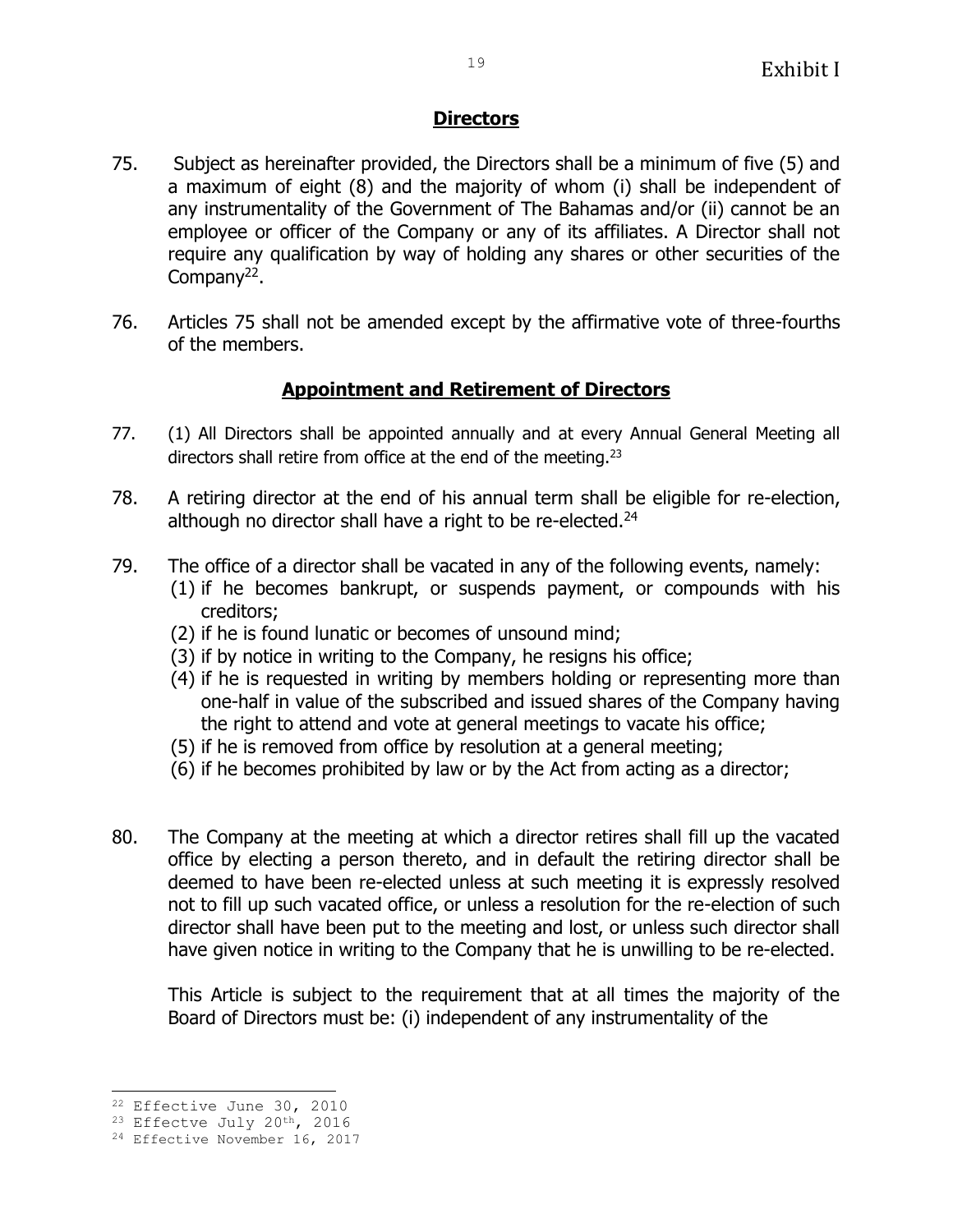Government of the Commonwealth of The Bahamas and/or (ii) cannot be an employee or officer of the Company or any of its affiliates<sup>25</sup>.

- 81. No person other than a director or whose term has expired shall, unless recommended by the directors for election, be eligible for the office of a director at any general meeting unless not less than three nor more than fourteen clear days (save where special notice has been given of intention to appoint that person as a director in place of a director intended to be removed from office) before the day appointed for the meeting there shall have been given to the Secretary notice in writing by some member, duly qualified to be present and vote at the meeting for which such notice is given, of his intention to propose such person for election, and also notice in writing signed by the person to be proposed of his willingness to be elected. This Article is subject to the requirement that at all times at least four members of the Board of Directors must be independent of any instrumentality of the Government of the Commonwealth of The Bahamas or of the Company or any of its affiliates $26$ .
- 82. The Company may by resolution of members of which notice has been given remove any director before the expiration of his period of office, notwithstanding any other provision of these Articles or of any agreement between the Company and such director, but without prejudice to any claim such director may have for damages under and by virtue of such agreement. The notice of removal shall be in writing and signed by the member or members making the same, or in the case of a member being a Company, signed by one of its Directors on its behalf, and shall take effect upon lodgement at the office.
- 83. The Company may by resolution of members of which notice has been given appoint another person in place of a director removed from office under the last preceding Article, and in default thereof the vacancy may be filled by the directors as a casual vacancy. A person appointed hereunder shall complete the term of the removed director<sup>27</sup>.
- 84. The directors shall have power at any time and from time to time to appoint any person to be a director either to fill a casual vacancy or as an additional director, but so that the total number of directors shall not at any time exceed the maximum number fixed by or in accordance with these Articles. Any director so appointed shall complete the term of the removed director $^{28}$ .

#### **Director or Officer Contracting with the Company**

85. (1) Provided there are at least three directors who are not officers or employees of the Company or any of its affiliates, and who are independent of any

<sup>÷,</sup> <sup>25</sup> Effective June 15, 2010

<sup>26</sup> Effective June 15, 2010

<sup>&</sup>lt;sup>27</sup> Effective June 15, 2010

<sup>28</sup> Effective June 15, 2010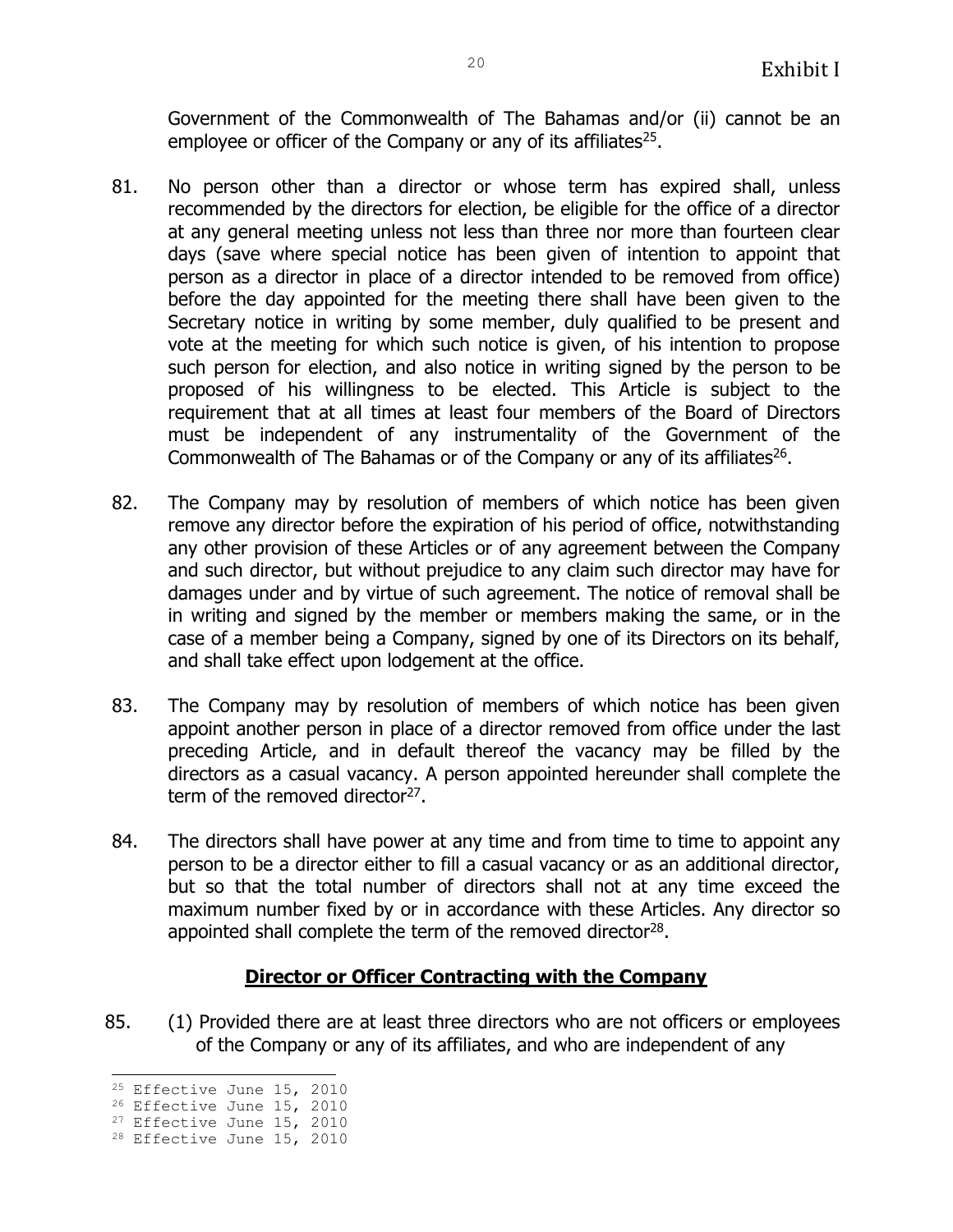instrumentality of the Government<sup>29</sup>, a director may hold any other office or place of profit under the Company (other than the office of Auditor) and he or any firm of which he is a member may act in a professional capacity for the Company in conjunction with his office of director, for such period and on such terms (as to remuneration and otherwise) as the directors may determine.

- (2) No director or officer or intending director or officer shall be disqualified by his office from contracting or dealing with the Company either as vendor, purchaser, or otherwise, nor shall any such contract, or any contract or arrangement entered into by or on behalf of the Company in which any director or officer shall be in any way interested, be avoided.
- (3) Nor shall any director or officer so contracting or dealing, or being so interested, be liable to account to the Company for any profit realised by any such contract or arrangement by reason of such director or officer holding that office or the fiduciary relation thereby established.
- (4) Articles 86 (1) and (2) are subject to the requirement that the nature of the Director's interest must be disclosed at the meeting of the directors at which the contract or arrangement is considered, if the interest then exists, or in any other case at the first meeting of the directors after the acquisition of the interest.
- (5) A director having disclosed the interest as aforesaid shall be entitled to be counted in the quorum present at such meeting and to vote as a director in respect of any contract or arrangement in which an interest has been disclosed.
- (6) A general notice that a director is a member of any specified firm or Company and is to be regarded as interested in all transactions with that firm or Company, shall be a sufficient disclosure under this Article as regards such director and the said transactions, and after such general notice it shall not be necessary for such director to give a special notice relating to any particular transaction with that firm or Company, provided such notice is given at a meeting of the directors or brought up and read at the next meeting of the directors after it is given.

## **Director or Officer Holding Concurrent Office**

86. Subject to Section 85(1) of the Act and Article 75 hereof a director or officer may be or become a director or officer of, or, otherwise interested in, any company promoted by the Company or in which the Company may be interested as

j.

<sup>29</sup> Effective June 15, 2010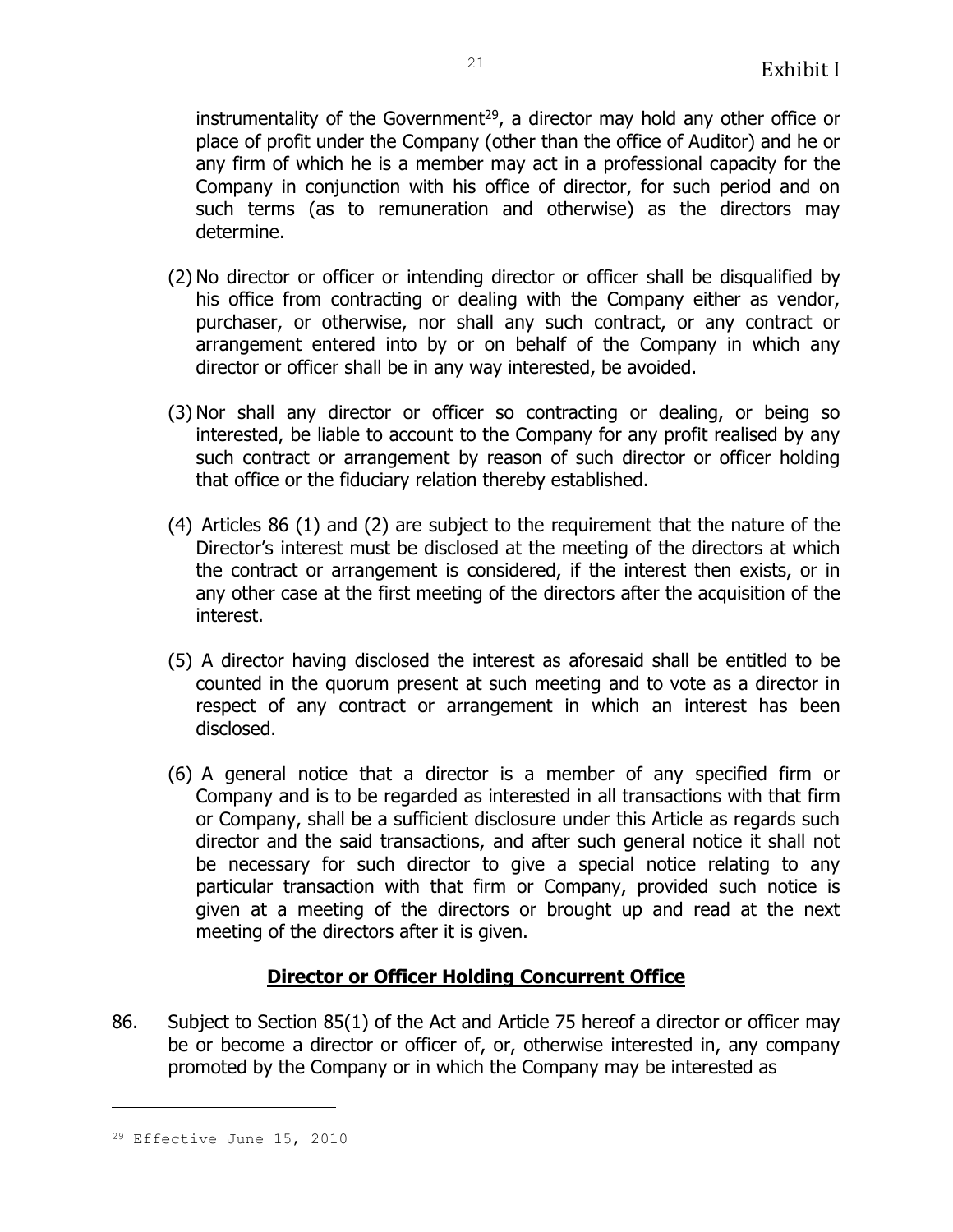shareholder or otherwise, and no such director or officer shall be accountable for any remuneration or other benefits received by him as a director or officer of, or from his interest in, such other company.

# **Remuneration of Directors**

- 87. The directors shall be paid out of the funds of the Company by way of remuneration for their services such sums as the directors may from time to time determine, and such remuneration shall be divided among them in such manner as the directors may determine, and in default of such determination within the year equally. The directors may by resolution also vote extra remuneration to the directors, or to any director, and either for one year or a longer or shorter period. The directors may repay to any director all such reasonable travelling and other expenses as he may incur in attending meetings of the directors, or of committees of the directors, or general meetings, or which he may otherwise incur in or about the business of the Company.
- 88. Any director who serves on any committee, or who devotes special attention to the business of the Company, or who otherwise performs services which in the opinion of the directors are outside the scope of the ordinary duties of a director, may be paid such extra remuneration by way of salary, percentage of profits or otherwise as the directors may determine.
- 89. A director holding the office of Chairman or Vice Chairman of the Board of Directors, or President, or any other executive office shall receive such remuneration by way of salary, percentage of profits or otherwise as the directors may determine.

# **Proceedings of Directors**

- 90. The directors may meet together at such time or times and place or places as they may determine for the dispatch of business, adjourn, and otherwise regulate their meetings and proceedings as they think fit, except that the directors shall meet for the purpose of appointing the Chairman $30$  and Vice Chairman $31$  of the Board of Directors and officers pursuant to the provisions of Article 108 immediately following the Annual General Meeting in each year, and it shall not be necessary to give any notice in respect of such meeting.
- 91. The Chairman of the Board of Directors shall act as Chairman of all meetings of the members and of the directors. He shall also perform all such other duties as may be prescribed by these Articles, the Company in general meeting or the directors<sup>32</sup>.

<sup>÷,</sup> 30 Effective June 15, 2010

<sup>&</sup>lt;sup>31</sup> Effective July 30, 2014

<sup>&</sup>lt;sup>32</sup> Effective June 15, 2010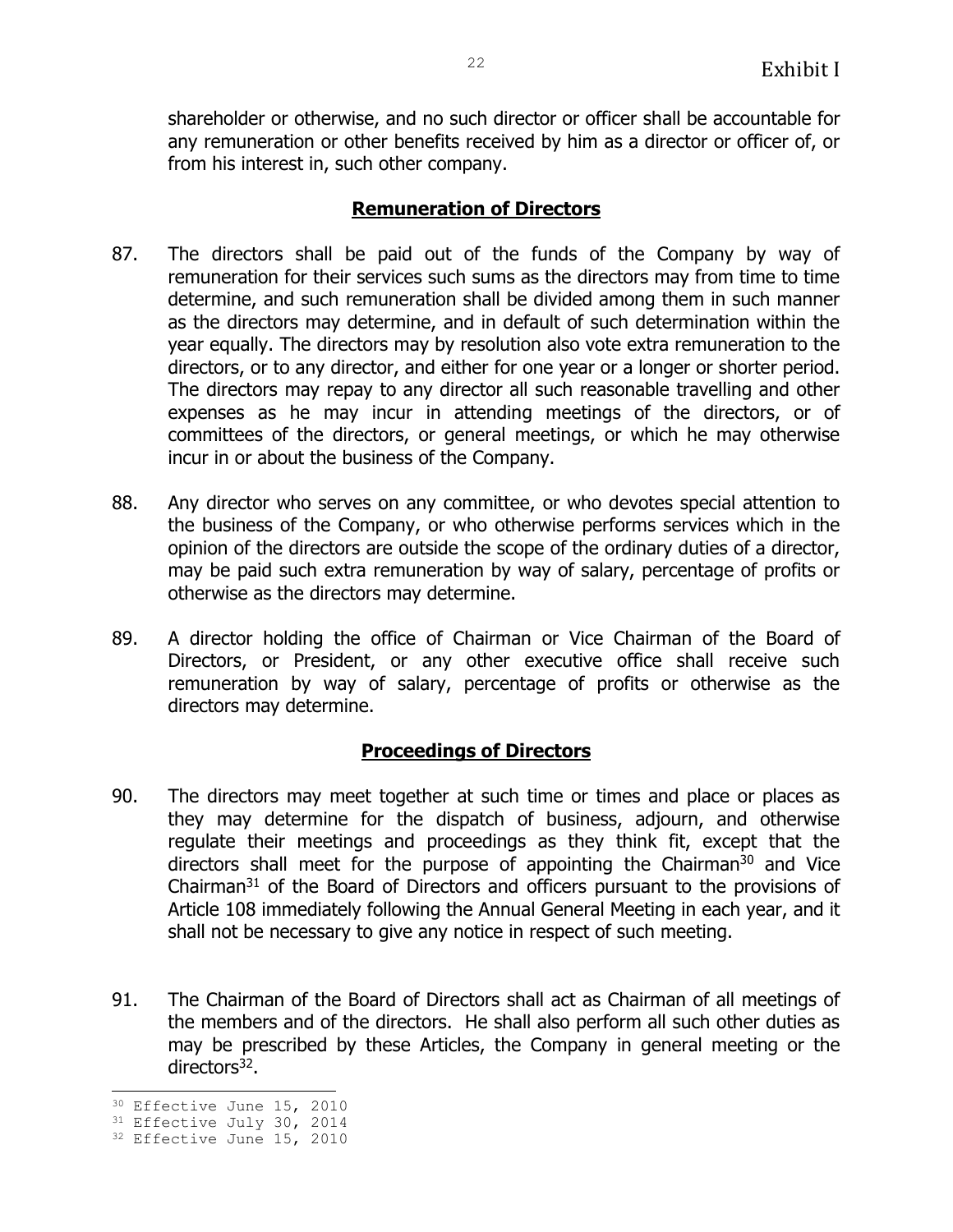- 92. The Vice Chairman of the Board of Directors shall perform the responsibilities of the Chairman in his absence. The Vice Chairman shall participate closely with the Chairman to develop and implement company strategy and perform such other responsibilities as as may be prescribed by these Articles, the Company in general meeting, the Chairman or the directors $^{33}$ .
- 93. The quorum necessary for the transaction of the business of the Directors shall be a majority of the Directors who are independent of the instrumentality of the Government and/or are not employees or officers of the Company or its affiliates<sup>34</sup>.
- 94. The Chairman, the Vice Chairman<sup>35</sup> of the Board of Directors, the President, or any three other directors may at any time convene a meeting of the directors. Every director shall be entitled to such notice of every meeting of the directors as may be from time to time determined by the directors, and every such notice shall be in writing or by cable, radiogram, telegram, e-mail or any other electronic communication. Questions arising at any meeting shall be decided by a majority of votes, and in case of an equality of votes, the Chairman shall have a second or casting vote<sup>36</sup>.
- 95. A director unable to attend any meeting of the directors may authorise any other director to vote for him at that meeting, and in that event the director so authorised shall have a vote for each director by whom he is so authorised in addition to his own vote. Any such authority must be in writing or by cable, fax, radiogram, telegram or e-mail which must be produced at the meeting at which the same is to be used, and be left with the Secretary for filing. Alternatively, the director unable to attend such meeting may, with the consent of all the directors, participate in such meeting by means of a telephone or such other communication facilities that permit all persons participating in the meeting to hear each other and recognise each others' voices.
- 96. A meeting of the directors for the time being at which a quorum is present shall be competent to exercise all or any of the authorities, powers and discretions by or under these Articles of the Company for the time being vested in or exercisable by the directors generally.
- 97. The Chairman of the Board of Directors, or in his absence the Vice Chairman<sup>37</sup> or in his absence the directors present shall choose one of their number to be Chairman of the meeting.

÷,

<sup>33</sup> Effective July 30, 2014

<sup>&</sup>lt;sup>34</sup> Effective June 30, 2011

<sup>&</sup>lt;sup>35</sup> Effectie July 30, 2014

<sup>36</sup> Effective June 15, 2010 <sup>37</sup> Effective July 30, 2014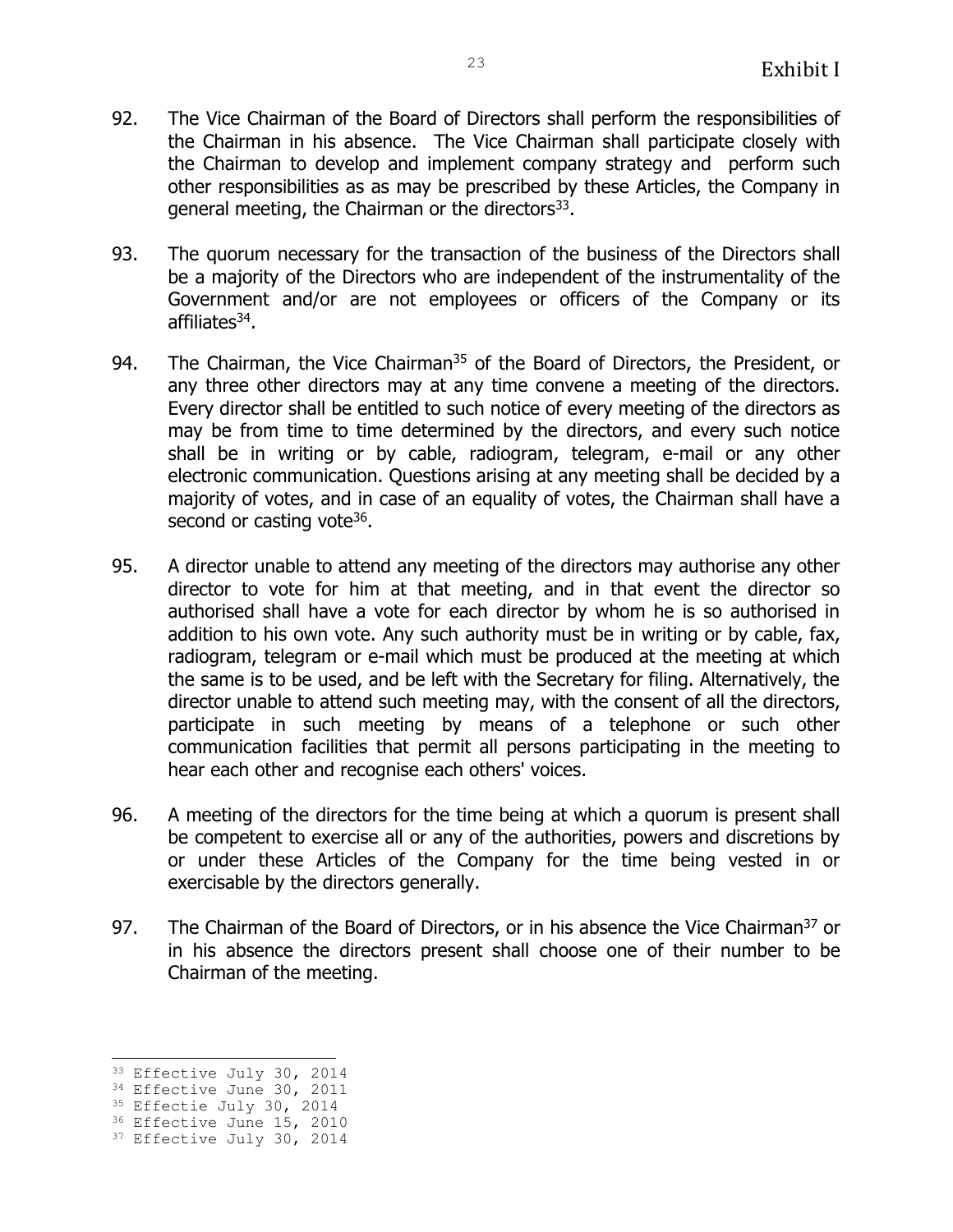- 98. The continuing directors may act notwithstanding any vacancies, but if and so long as the number of directors is reduced below the minimum number fixed by or in accordance with these Articles, the continuing directors or director may act for the purpose of filling up such vacancies or of summoning general meetings of the Company, but not for any other purpose.
- 99. All acts done at any meeting of the directors, or by any person acting as a director, shall, notwithstanding that it shall afterwards be discovered that there was some defect in the appointment or continuance in office of any such directors or persons acting as aforesaid, or that they or any of them were disqualified, or had vacated office, or were not entitled to vote, be as valid as if every such person had been duly appointed or had duly continued in office and was qualified and had continued to be a director, and had been entitled to be a director.
- 100. When all the directors in person sign the minutes of a meeting of the directors, the same shall be deemed to have been duly held notwithstanding that no notice or insufficient notice of such meeting may have been given, or that the directors have not actually come together, or that there may have been technical defects in the proceedings. And a resolution in writing, in one or more parts, signed by all the directors shall be as valid and effectual as if it had been passed at a meeting of the directors duly called and constituted.

## **Powers of Directors**

101. The business of the Company shall be managed by the directors who may exercise all such powers of the Company as are not by the Act or by these Articles required to be exercised by the Company in general meeting, subject nevertheless to any regulations of these Articles, to the provisions of the Act, and to such regulations being not inconsistent with the aforesaid regulations or provisions as may be prescribed by the company in general meeting; but no regulation made by the company in general meeting shall invalidate any prior act of the directors which would have been valid if that regulation had not been made.

## **Borrowing Powers**

102. The directors may exercise all the powers of the Company to borrow, raise or secure money and to mortgage or charge its undertaking and property and to issue debentures and other securities, whether outright or as collateral security for any debt, liability or obligation of the Company or of any third party. Subject to Sections 30 and 31 of the Act, the Company may give financial assistance to any person by means of a loan, guarantee or otherwise for any purpose including the purchase of shares in the Company.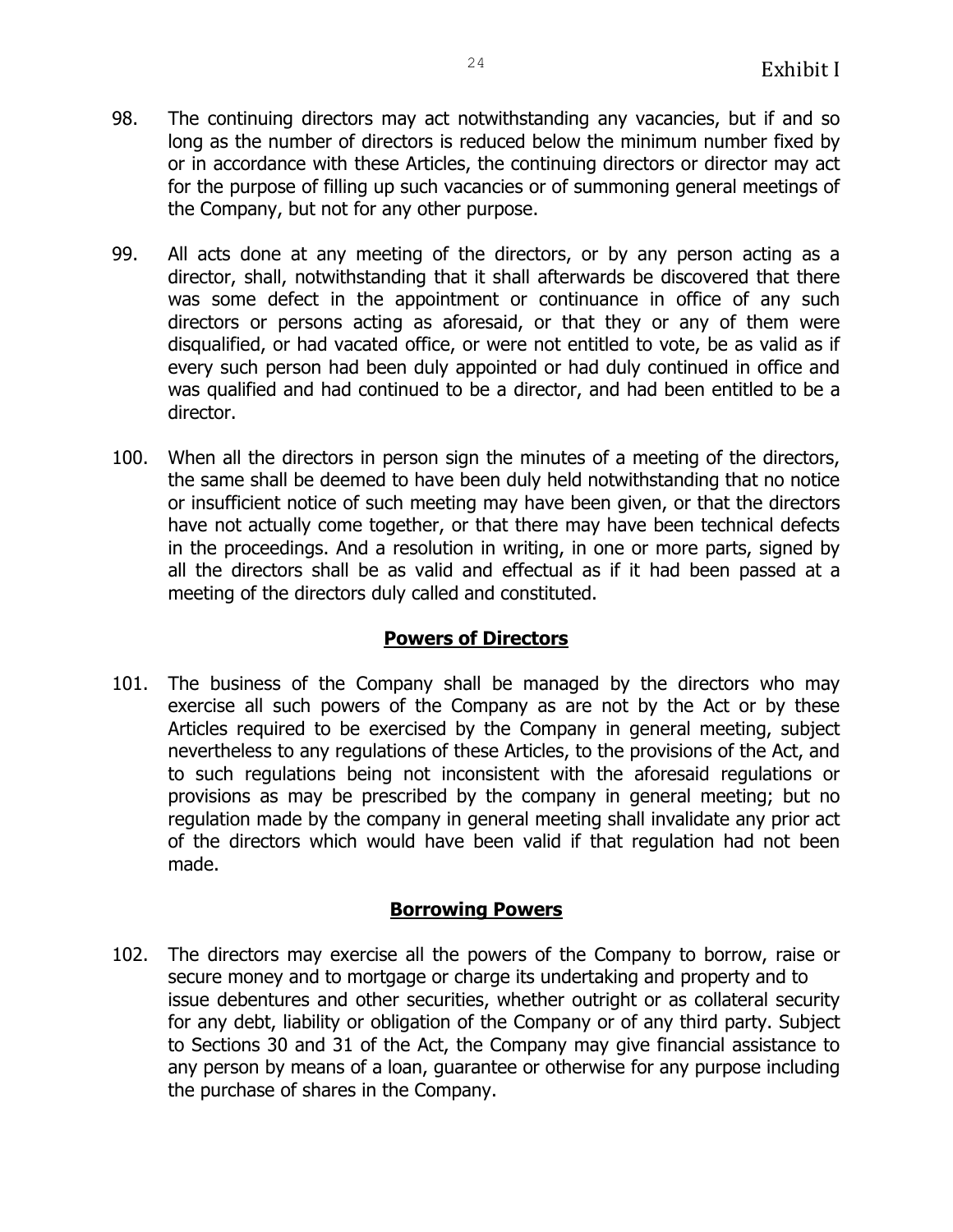103. The directors may raise or secure the repayment of such sum or sums in such manner and upon such terms and conditions in all respects as they think fit, and in particular, and without limiting the generality of the foregoing, by the issue of notes, bonds, perpetual or redeemable debentures or debenture stock of every kind, or any mortgage, charge, or other security on the undertaking or the whole or any part of the property of the Company (both present and future), including its uncalled capital for the time being.

#### **Local Management**

104. (1) The directors may, from time to time, provide for the management of the affairs of the Company abroad in such manner as they shall think fit, and the provisions contained in the four next following paragraphs shall be without prejudice to the general powers conferred by this paragraph.

(2) The directors may, from time to time, and at any time, establish any local boards or agencies for managing any of the affairs of the Company abroad, and may appoint any persons to be members of any such local board, or any managers or agents, and may fix their remuneration.

(3) The directors may, from time to time, and at any time delegate to any persons so appointed any of the powers, authorities, and discretions for the time being vested in the directors, and may authorise the members for the time being of any such local board, or any of them, to fill up any vacancies therein, and to act notwithstanding vacancies, and any such appointment or delegation may be made on such terms and subject to such conditions as the directors may think fit, and the directors may at any time remove any person so appointed, and may annul or vary any such delegation.

(4)The directors may, at any time, and from time to time, by power of attorney under the seal, appoint any person to be the attorneys of the Company for such purposes and with such powers, authorities and discretions (not exceeding those vested in or exercisable by the directors under these Articles), and for such period and subject to such conditions as the directors may from time to time think fit; and any such appointment may (if the directors think fit) be made in favour of the members or any of the members of any local board established as aforesaid, or in favour of any company, or of the members, directors, nominees, or managers of any company or firm, or otherwise in favour of any fluctuating body of persons, whether nominated directly or indirectly by the directors; and any such power of attorney may contain such provisions for the protection or convenience of persons dealing with such attorneys as the directors think fit.

(5) Any such delegates or attorneys as aforesaid may be authorised by the directors to sub-delegate all or any of the powers, authorities, and discretions for the time being vested in them.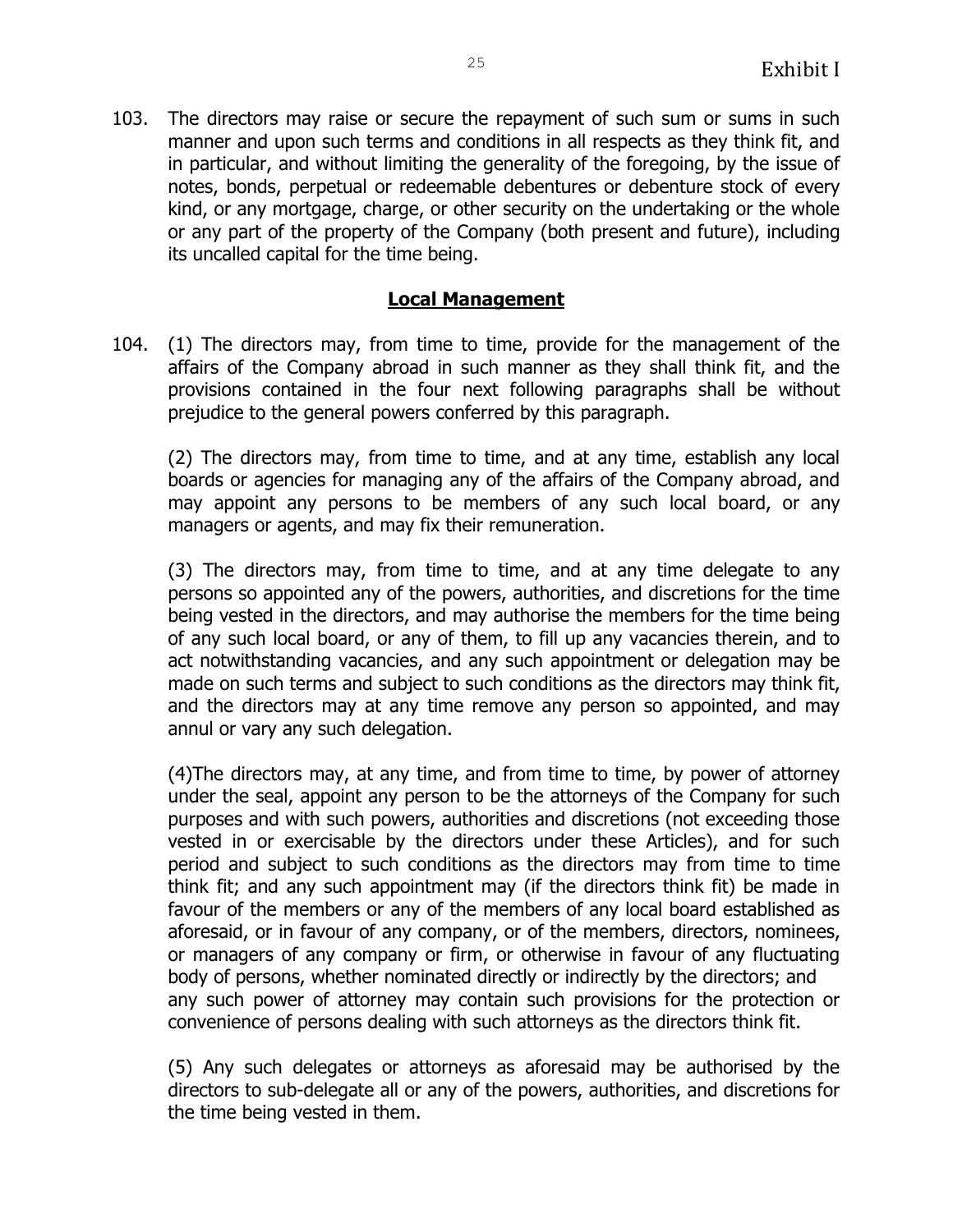- 105. The directors may exercise the powers conferred on the Company by Section 26 of the Act.
- 106. The Company, or the directors on behalf of the Company, may cause to be kept in any place outside The Bahamas a copy of its register of members, and the directors may make and vary such regulations as they may think fit respecting the keeping of any such copy register.
- 107. The directors may comply with the requirements of any foreign law which in their opinion it shall in the interests of the Company be necessary or expedient to comply with.

#### **Officers**

- 108. The officers of the Company shall be appointed annually by the directors, at the first meeting of the directors following the Annual General Meeting in each year, and shall consist of a President, one or more Vice Presidents, a Secretary and a Treasurer, and such other officers, whether or not including one or more Assistant Secretaries, and one or more Assistant Treasurers, as the directors may from time to time think necessary.
- 109. The officers, in addition to the duties prescribed by these Articles, shall perform such other duties as may be prescribed from time to time by the directors. They shall hold office until their successors are elected or appointed, but any officer may be removed at any time by the Company in general meeting or by the directors. If any office becomes vacant during the year, the directors may fill the same for the unexpired term.
- 110. Any person may hold more than one of these offices, and no officer need be a member of the Company.

#### **President**

111. The President if and when elected or appointed shall have the general supervision of the affairs of the Company and shall make such reports to the directors and shareholders as he may deem necessary or as may be required of him, and perform all such other duties as are incident to his office or may be prescribed by the directors.

## **Vice Presidents**

112. Vice-Presidents if and when elected or appointed shall perform such duties as may be prescribed by the President or the directors.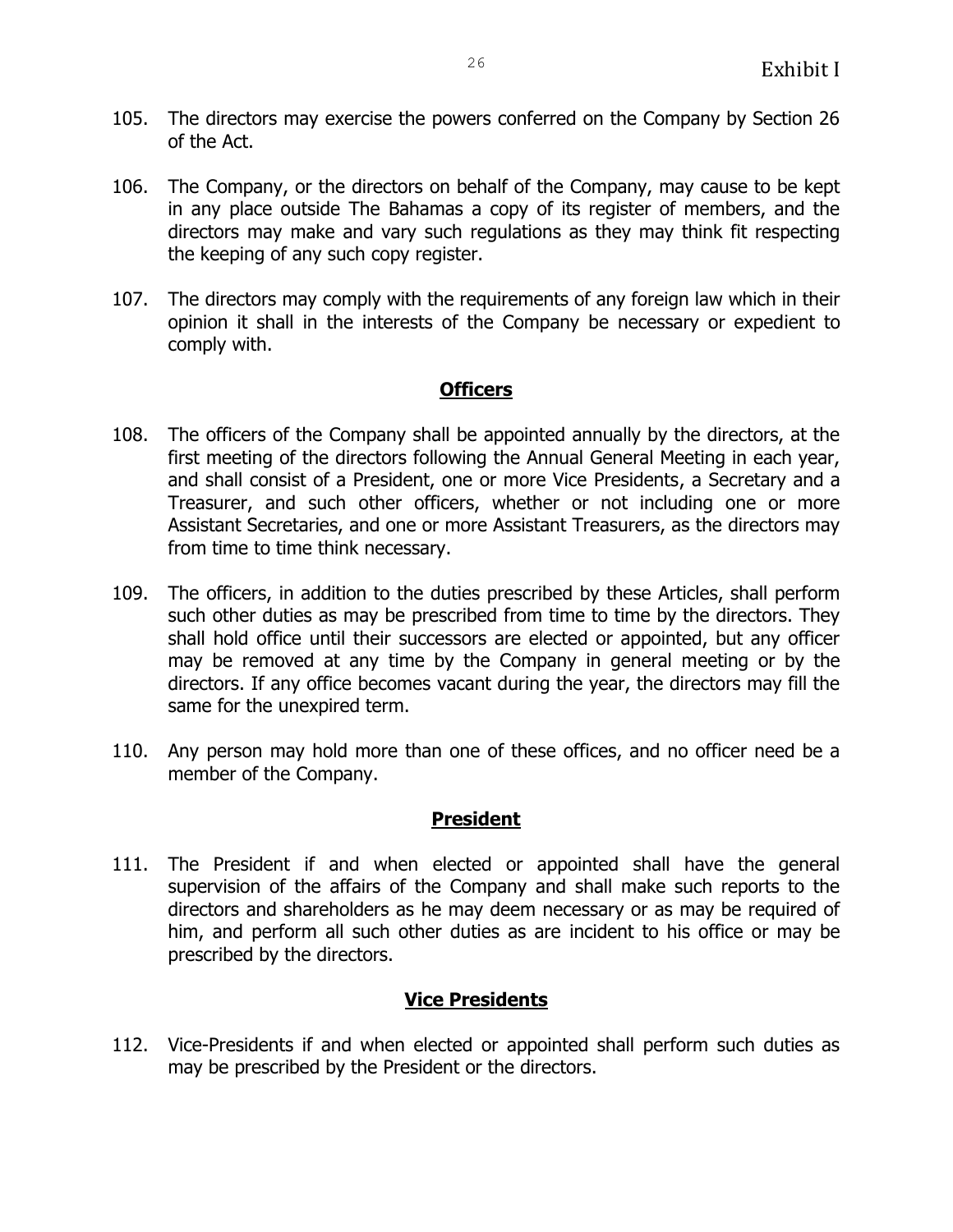### **Treasurer**

113. The Treasurer if and when elected or appointed shall have the custody of the funds and securities of the Company and shall deposit to the credit of the Company, with a bank to be selected by the directors, all the funds of the Company. He shall keep regular books of account and shall sign or countersign such documents or instruments as require his signature, and shall perform such other duties as may be prescribed by the directors.

#### **Secretary**

114. The Secretary shall attend and keep the minutes of the meetings of the members, of the directors, and of all committees of directors. He shall also summon meetings, and keep such other books and records of the Company and the directors as may be required by the Company in general meeting, or the directors, and perform such other duties as may be prescribed by these Articles, the Company in general meeting, or the directors.

## **The Seal**

115. The directors shall provide for the safe custody of the seal, and without prejudice to Articles 104, 115 and 116, every instrument to which the seal shall be affixed shall be signed unless otherwise provided by the directors, by a director and witnessed by the Secretary, another director or officer of the Company.

## **Authentication of Documents**

- 116. Any director or the Secretary or any person appointed by the directors for the purpose shall have power to authenticate any document affecting the constitution of the Company, any resolution passed by the company or the directors, or any books, records, documents and accounts relating to the business of the Company, and to certify copies thereof or any extracts therefrom as true copies or extracts; and where any books, records, documents or accounts are elsewhere than at the Registered Office the local manager or other officer of the Company having custody thereof shall be deemed to be a person appointed by the directors as aforesaid.
- 117. A document purporting to be a copy of a resolution of the directors or members or an extract from the minutes of a meeting of the directors or members which is certified as such in accordance with the provisions of the last preceding article shall be conclusive evidence in favour of all persons dealing with the Company upon the faith thereof that such resolution has been duly passed or, as the case may be, that such extract is a true and accurate record of a duly constituted meeting of the directors or members.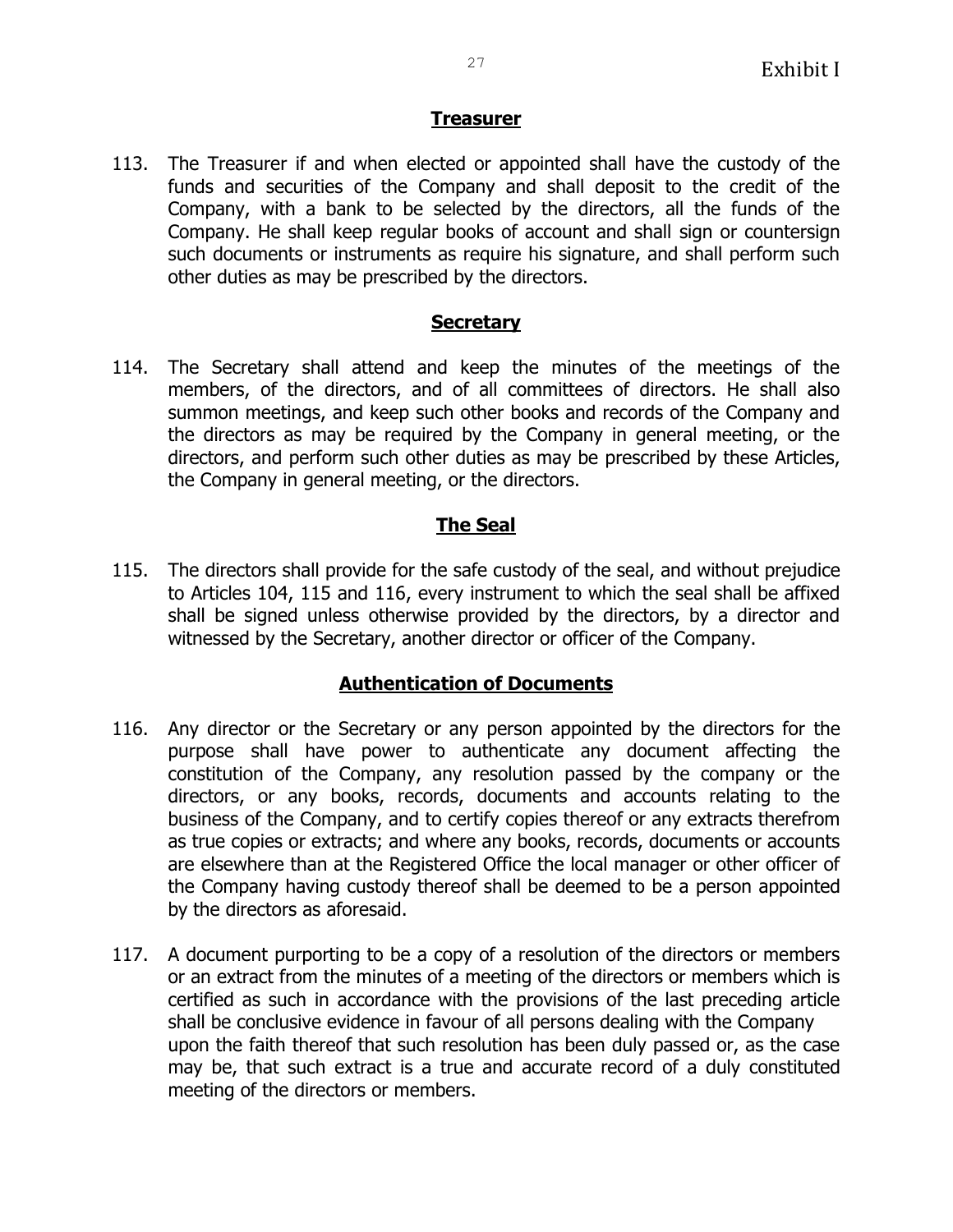## **Dividends**

- 118. Subject to Section 61 of the Act and subject to any preferential or other special rights for the time being attached to any class of shares, the directors may from time to time declare and pay such dividends as appear to the directors to be justified by the profits or surplus of the Company.
- 119. The directors may from time to time pay to the members such interim dividends as in their judgment the profits or surplus of the Company justifies.
- 120. The directors may deduct from any dividend payable to any member all sums of money (if any) presently payable by him to the Company on account of calls or otherwise.
- 121. The directors may retain any dividends payable on shares on which the Company has a lien, and may apply the same in or towards satisfaction of the debts, liabilities or engagements in respect of which the lien exists.
- 122. The directors may retain the dividends payable upon shares in respect of which any person is under the provisions as to the transmission of shares hereinbefore contained entitled to become a member, or which any person under those provisions is entitled to transfer, until such person shall become a member in respect of such shares or shall duly transfer the same.
- 123. The payment by the directors of any unclaimed dividend into a separate account shall not constitute the Company a trustee in respect thereof, and any dividend unclaimed after a period of six years from the date of declaration of such dividend shall be forfeited and shall revert to the Company.
- 124. Any dividend may be paid by cheque or warrant sent through the post to the registered address of the member or person entitled thereto, and in case of joint holders to any one of such joint holders, or to such person and such address as the holder or joint holders may direct. Every such cheque or warrant shall be made payable to the order of the person to whom it is sent, or to such person as the holder or joint holders may direct, and payment of the cheque or warrant, if purporting to be endorsed, shall be a good discharge to the Company. Every such cheque or warrant shall be sent at the risk of the person entitled to the money represented thereby.
- 125. If several persons are registered as joint holders of any share, any one of them may give effectual receipts for any dividend or other monies payable on or in respect of the share.
- 126. Notice of any dividend that may have been declared whether interim or otherwise, shall be given to each member either by advertisement or by notice in manner hereinafter mentioned.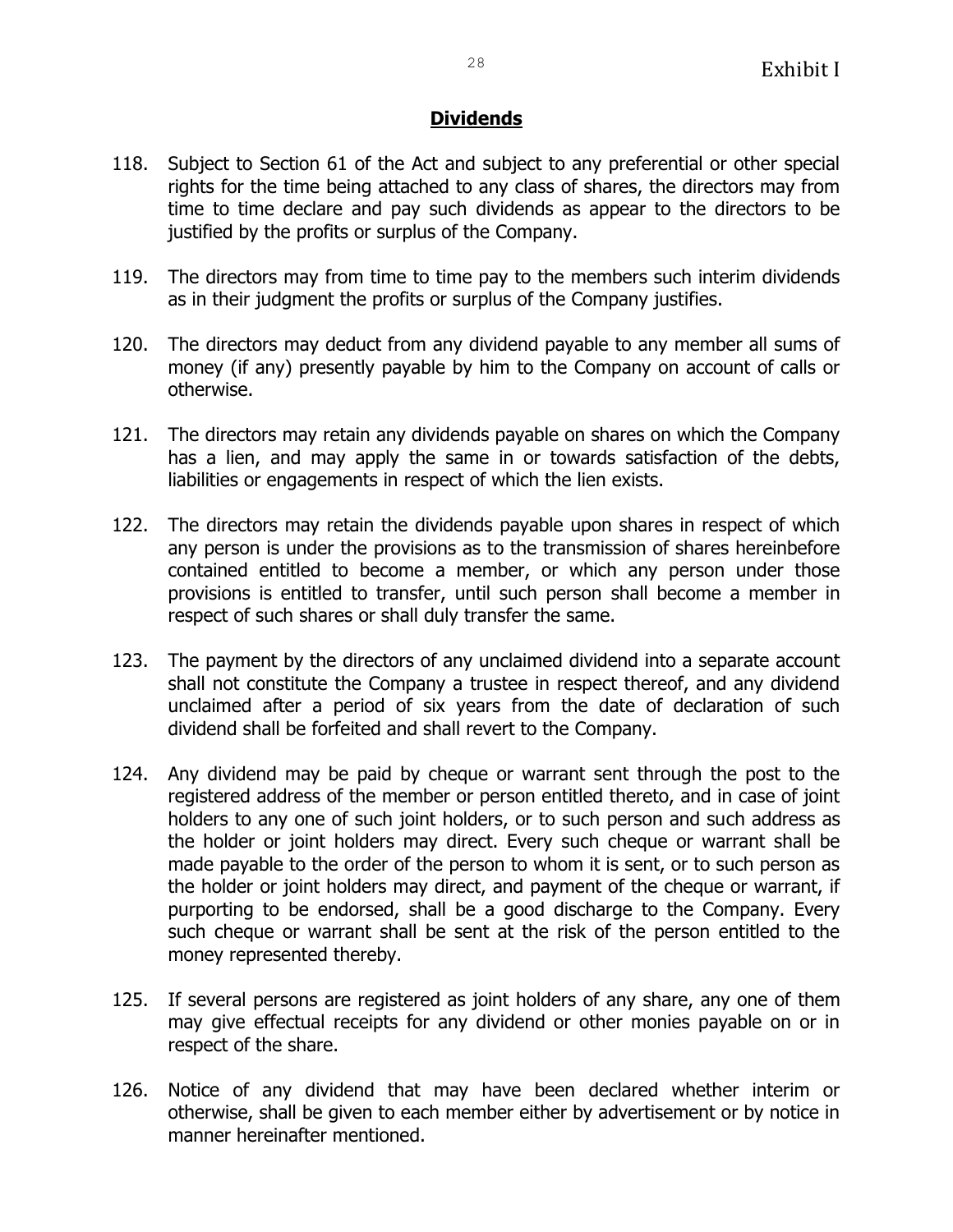- 127. No dividend shall bear interest as against the Company.
- 128. Any general meeting declaring a dividend may direct payment of such dividend wholly or in part by the distribution of specific assets, and in particular, of paid up shares, debentures, or debenture stock of the company, or paid up shares, debentures or debenture stock of any other Company, or in any one or more of such ways, and the directors shall give effect to such resolutions; and, where any difficulty arises in regard to the distribution, they may settle the same as they think expedient.

## **Minutes and Books**

- 129. The directors shall cause minutes to be made in books to be provided for the purpose:-
	- (1) of all appointments of officers made by the directors;
	- (2) of the names of the directors present at each meeting of directors and of any committee of directors; and
	- (3) of all resolutions and proceedings at all meetings of the Company, and of any class of members of the Company, and of the directors, and of committees of directors.
- 130. The directors shall duly comply with all statutory provisions in regard to keeping a register of directors and managers and a register of members, and in regard to the filing of a list of directors and managers with their names, addresses and occupations and such amendments thereto in accordance with the statutory provisions.
- 131. Any register, index, minute book, book of account, or other book required by these Articles or by Act to be kept by the Company may be kept either by making entries in bound books or by recording them in any other manner. But in any case in which bound books are not used, the directors shall take adequate precautions for guarding against falsification and for facilitating its discovery.

#### **Accounts**

- 132. The directors shall cause to be kept such books of account as are necessary to give a true and fair view of the state of the Company's affairs and to explain its transactions.
- 133. The books of account shall be kept at one of the offices of the Company. No member (other than a director) shall have any right of inspecting any account or book or document of the Company except as conferred by Act or authorised by the directors or by ordinary resolution of the Company.
- 134. At the Annual General meeting in every year the directors shall lay before the Company a profit and loss account, and a balance sheet, containing a summary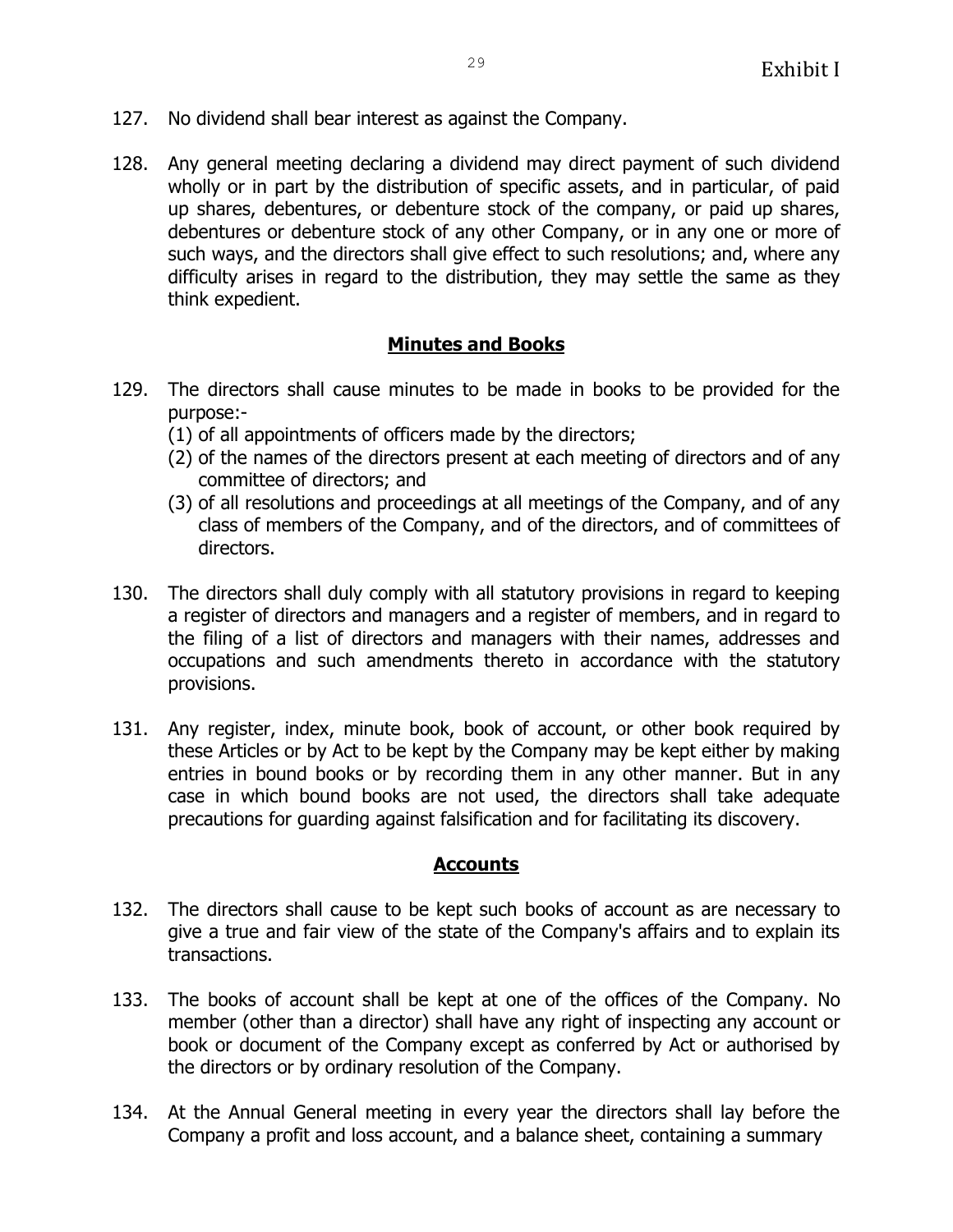of the property and liabilities of the Company, made up to a date not more than nine months before the meeting, from the date up to which the last preceding account and balance sheet were made up.

135. Every such balance sheet shall be accompanied by the report of the Auditors, and by a report of the directors as to the state and condition of the Company and as to the amount which the directors recommend to be paid out of the profits by way of dividend or bonus to the members, and each such balance sheet and report of the directors shall be signed by two directors.

## **Audit**

- 136. Once at least in every year the accounts of the Company shall be examined, and the correctness of the profit and loss account and balance sheet ascertained by one or more auditors.
- 137. The Company at each Annual General Meeting shall appoint Auditors to hold office until the next Annual General Meeting. No person shall be qualified for appointment as an Auditor who is a member of a director or other officer (except an Auditor) or servant of the Company, or a partner or employee of any such person, or is a corporation.
- 138. Unless otherwise determined by the Company in general meeting, the remuneration of the Auditors shall be fixed by the directors.
- 139. (1) The Auditors of the Company shall have a right of access at all times to the books and accounts and vouchers of the Company, and shall be entitled to require from the directors and officers of the Company such information and explanations as may be necessary for the performance of their duties.

(2) The Auditors shall make a report to the shareholders on the accounts examined by them, and on every balance sheet laid before the Company in general meeting during their tenure of office.

- 140. All acts done by any person acting as an Auditor shall, as regards all persons dealing in good faith with the Company, be valid, notwithstanding that there was some defect in his appointment or that he was at the time of his appointment not qualified for appointment.
- 141. Every account of the Company, when audited and approved by a general meeting, shall be conclusive, except as regards any material<sup>38</sup> error discovered therein within three months next after the approval thereof. Whenever any such error is discovered within that period, the account shall forthwith be corrected, and thenceforth shall be conclusive.

ı. 38 Effective June 15, 2010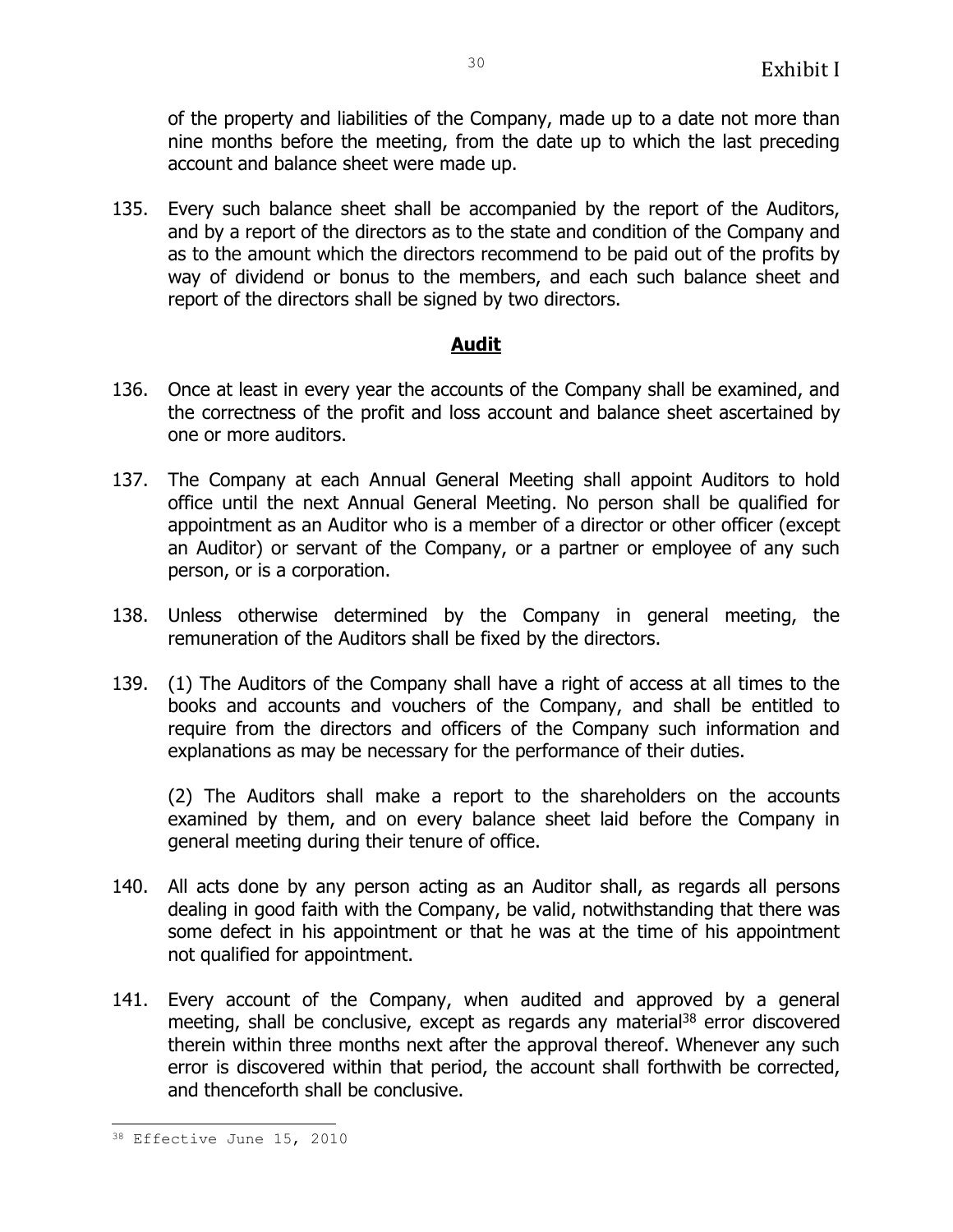### **Notices**

- 142. A notice or other document may be served by the Company upon any member or director either personally or by sending it through the post in a prepaid envelope or wrapper addressed to such member or director at his registered address. All notices or other documents which are sent to an address outside the country from which dispatched shall be sent by airmail.
- 143. All notices with respect to any shares registered in the names of joint holders shall be given to that one whose name stands first in the register, and notice so given shall be sufficient notice to all such joint holders.
- 144. Any notice or other document delivered or sent by post to or left at the registered address of any member in pursuance of these Articles shall, notwithstanding that such member be then dead or bankrupt, and whether or not the Company have notice of his death or bankruptcy, be deemed to have been duly served in respect of any share registered in the name of such member as sole or joint holder, and service of such notice or other document shall be deemed good and sufficient service on all persons interested (whether jointly with or as claiming through or under him) in the share.
- 145. Any notice required to be, or which may be given by advertisement, shall be advertised in three successive issues of two daily newspapers of general circulation in The Bahamas and in each place outside The Bahamas in which a branch register of members is kept and in such other place or places (if any) as the directors may determine.
- 146. The signature to any such notice to be given by the Company may be written, typewritten, printed or otherwise mechanically reproduced.
- 147. Any notice, or other document, if served by post, shall be deemed to have been served the day on which the envelope or wrapper containing the same was posted<sup>39</sup>; and in proving such service it shall be sufficient to prove that the envelope or wrapper containing the notice, or other document, was properly addressed, stamped and posted.
- 148. Any member may from time to time file a notice with a transfer agent of the Company requiring all notices which he may be entitled to receive to be sent either permanently or temporarily to an address other than his registered address.

ı.

<sup>39</sup> Effective May 31, 2001.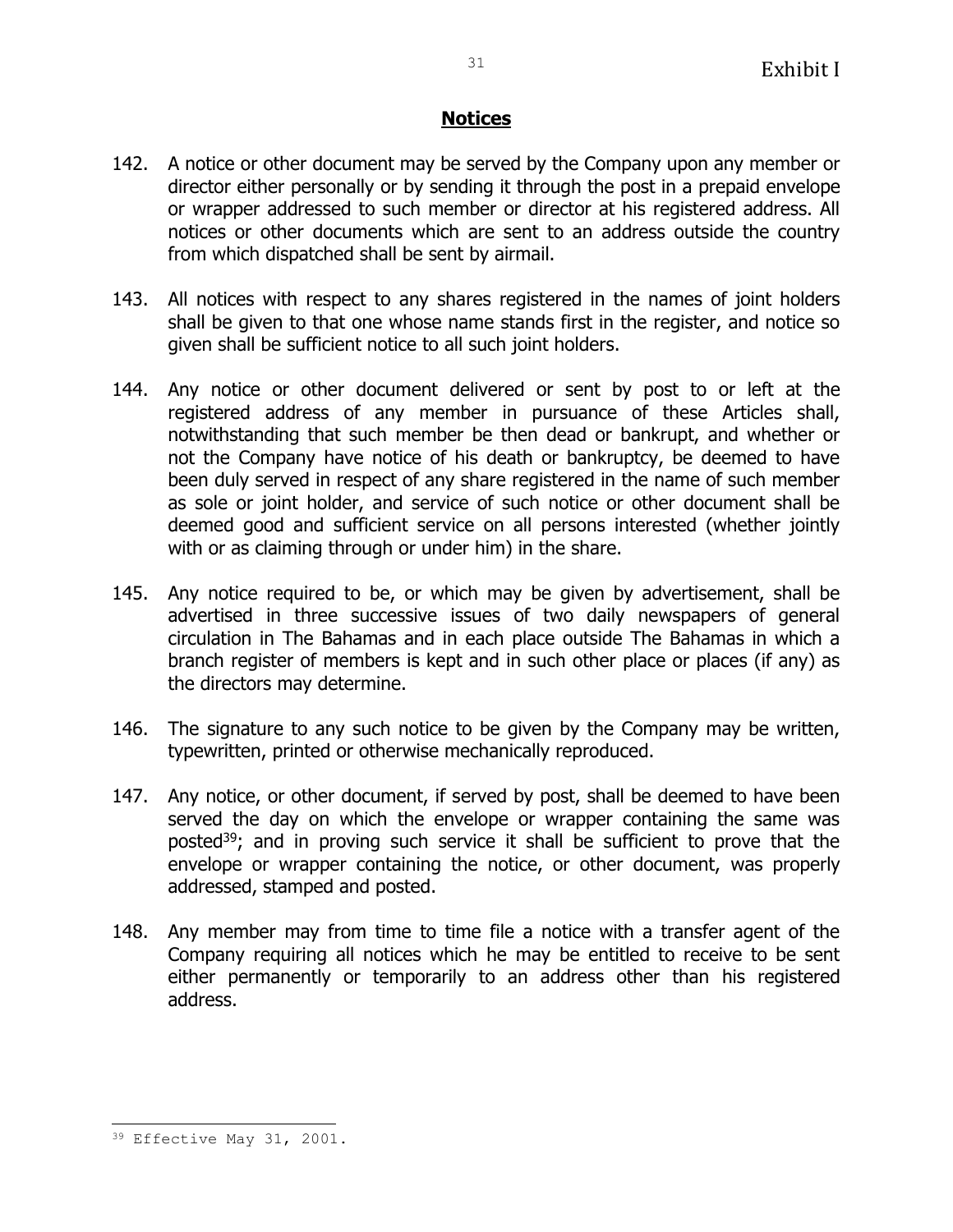# **Indemnity**

149. Subject to the provisions of the Act, every present and future director and officer of the Company, and the personal representative of every deceased director and officer of the Company, shall be entitled, without prejudice to any other rights he may have, to be indemnified by the Company against, and it shall be the duty of the directors out of the funds of the Company to pay all costs, losses and expenses (including, without prejudice to the generality of the foregoing, all reasonable legal costs and attorneys' fees) which any such director or officer may incur or become liable to by reason of any contract entered into, or any act or thing done by him as such director or officer, or in any way in the discharge of his duties (including reasonable travelling expenses) or in connection with any claim, action, suit or proceeding of whatever nature in which he may be involved as a party or otherwise by reason of his having served as a director or officer of the Company or by reason of any action alleged to have been taken or omitted by him as any such director or officer, whether or not he continues to be such director or officer, including amounts paid or incurred in connection with reasonable settlements made with the approval of the directors then in office, including those involved with a view to curtailment of costs of litigation. No such indemnity or reimbursement shall relate to any expense incurred or settlement made in connection with any matter arising out of the negligence or misconduct of such director or officer as determined either by a court of competent jurisdiction or, in the absence of such determination, by such directors as aforesaid acting on the advice of counsel. The Company and its directors, officers, employees and agents shall not be liable to anyone for making any determination as to the existence of liability, or for making any payment hereunder on the basis of such determination.

# **Winding Up**

150. If the Company shall be wound up (whether the liquidation is voluntary, under supervision, or by the Court) the Liquidator may, with the authority of a resolution of members divide among the members in specie or kind the whole or any part of the assets of the Company and whether or not the assets shall consist of property of one kind or shall consist of properties of different kinds, and may for such purpose set such value as he deems fair upon any one or more class or classes of property and may determine how such division shall be carried out as between the members of different classes. The Liquidator may with the like authority, vest any part of the assets in trustees upon such trusts for the benefit of members as the Liquidator with the like authority shall think fit, and the liquidation of the Company may be closed and the Company dissolved, but so that no contributory shall be compelled to accept any shares in respect of which there is a liability.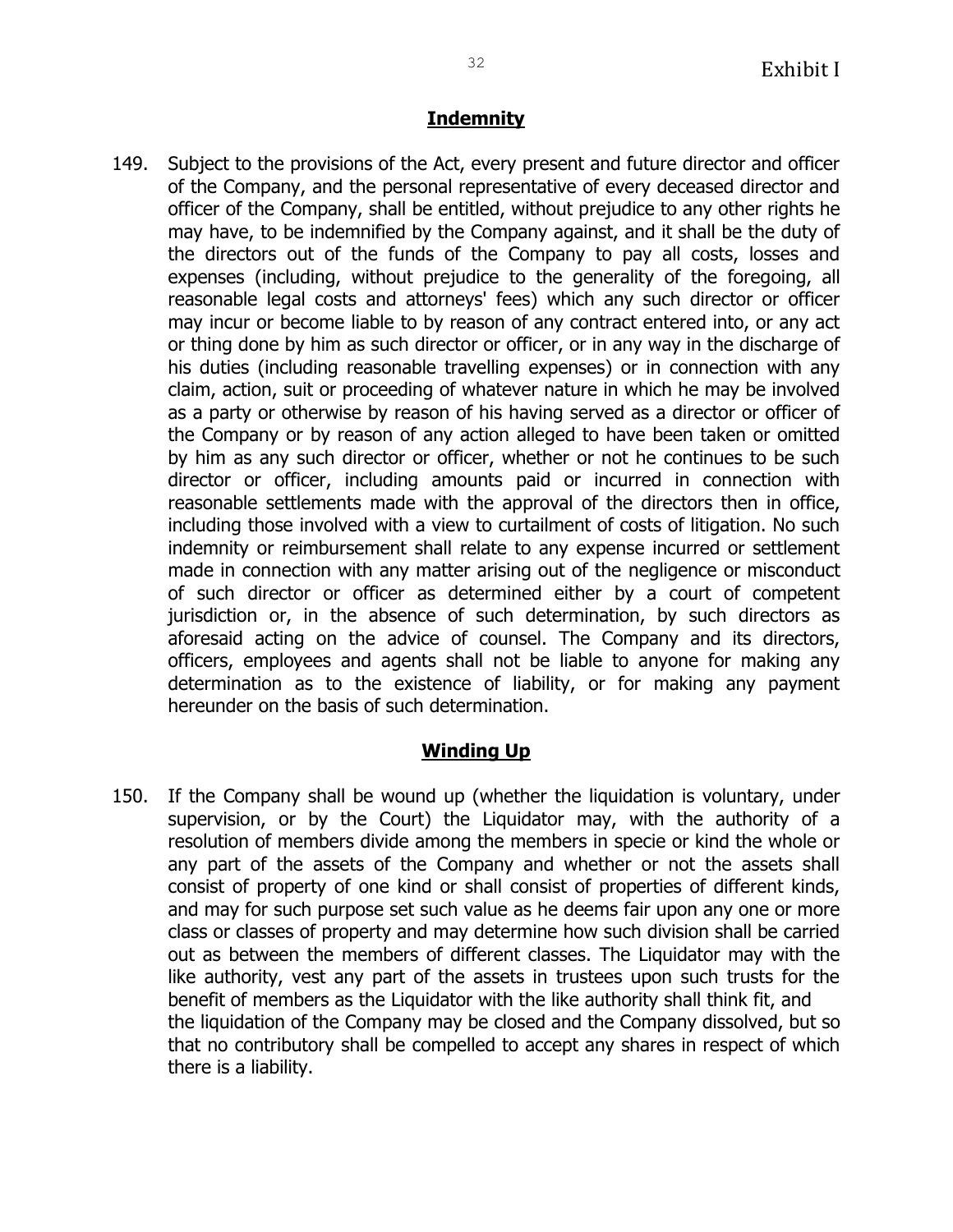### First Schedule<sup>40</sup>

## **Rights attaching to the Series Six B\$5.75% Non-Voting Cumulative Redeemable Preference Shares of B\$0.01 par value each**

The Company's authorized capital includes 103,500 Series Six 5.75% Non-Voting Cumulative Redeemable Non-Convertible Preference Shares ("Series 6") of B\$0.01 par value with a face value of B\$1,000 each. The rights, privileges, restrictions and conditions attaching to each of the Series 6 are as follows:

#### **Dividends**

The holders of Series 6 Preference Shares shall be entitled to receive and the Company shall pay thereon, as and when declared by the Board, fixed preferential cumulative cash dividends at the rate of 5.75% for Series 6 Preference Shares semi-annually. Such dividends shall accrue from and including the Issue Date and subject as hereunder provided, shall be payable semi-annually in arrears each year on April 30 and October 31 (each of which dates is hereinafter referred to as a "dividend date"), commencing on October 31, 2014. No dividends shall be declared or paid on the ordinary shares of the Company or any shares ranking after the Series 6 Preference Shares unless all accrued and unpaid dividends of the Series 6 Preference Shares have been declared and paid.

If on any dividend date a dividend accrued to and payable on such date is not paid in full on the Series 6 Preference Shares then issued and outstanding, the dividend or the unpaid part thereof shall be paid on a subsequent dividend date or dividend dates determined by the Board on which the Company shall have sufficient funds properly applicable to the payment of the same.

Any dividends declared on the Series 6 Preference Shares shall be paid by wire transfer, direct debit, bank draft or check to each holder of Series 6 Preference Shares pursuant to the wire or direct debit information that appears on the books of the Company for such Shareholder, or forwarding by prepaid first class mail, mailed on the dividend date, addressed to each holder of Series 6 Preference Shares at his address as it appears on the books of the Company or, in the case of joint holders, to the address as it appears on the books of the Company or, in the case of joint holders, to the address of that one of the joint holders whose name stands first in the books of the Company, a check or bank draft for such dividends payable to, and in the name of, all such holders (failing written instructions from the holder(s) to the contrary).

The mailing or delivery of any such dividend payment in the foregoing manner shall satisfy such dividends to the extent of the sum represented by such payment unless such payment is not made to the Shareholders appearing on the register at the close of business on such day as may be determined in advance from time to time by the Board.

ı. <sup>40</sup> Issued May 25, 2014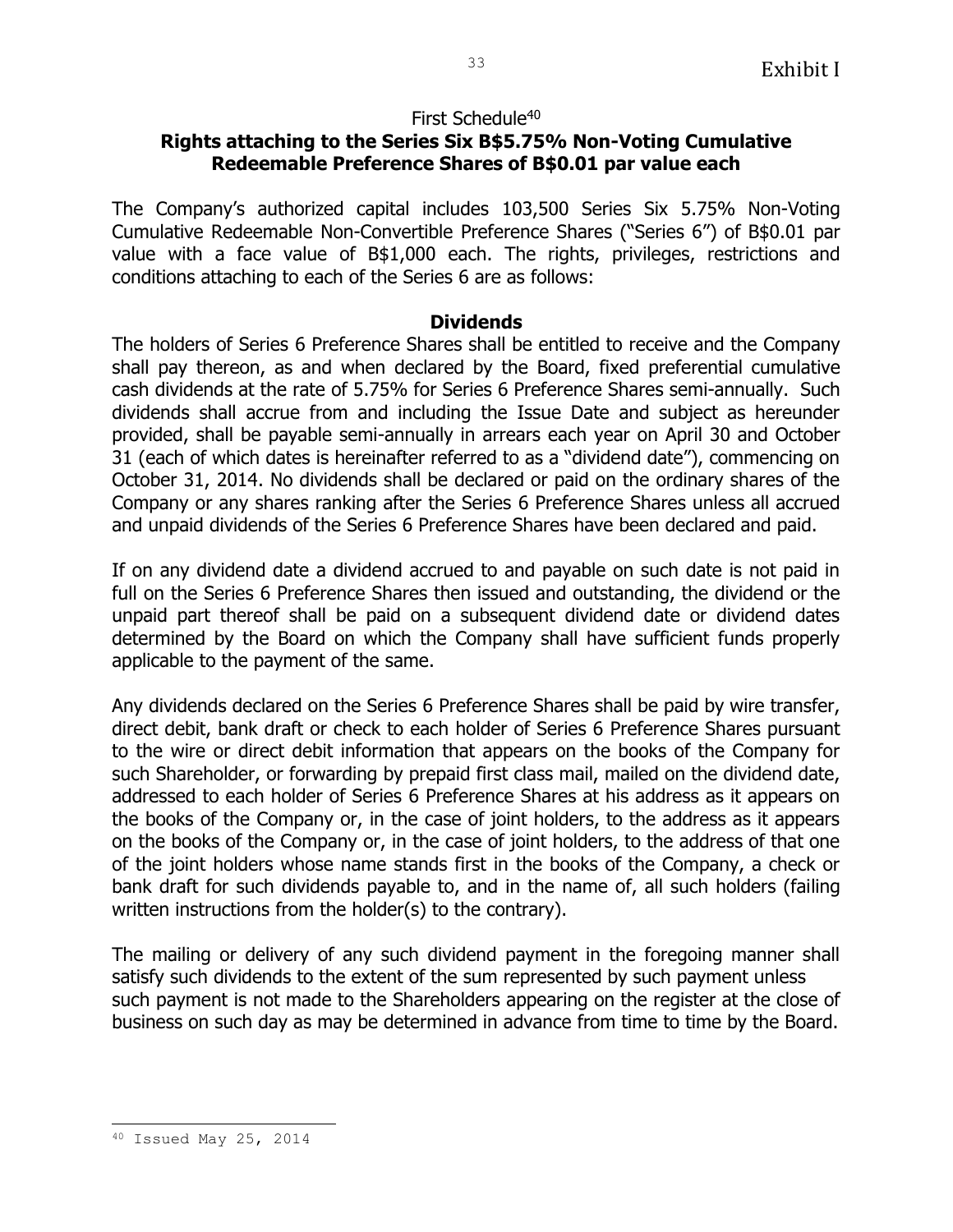Dividends which are represented by checks or bank drafts which have not been presented to the Company's bankers for payment or which otherwise remain unclaimed for a period of 6 years from the date on which they were declared to be payable shall be forfeited to the Company.

#### **Voting Rights**

Holders of Series 6 Preference Shares shall not be entitled to receive notice of, attend, vote at, or be heard at any meeting of the shareholders of the Company, except with respect to such matters as to which voting rights are accorded to the holders of the Series 6 Preference Shares, provided however that each Preference Share shall be entitled to one vote on any resolution to authorize a liquidation, dissolution or windingup of the Company or other distribution of the assets of the Company for the purpose of winding up its affairs. Series 6 Preference Shares shall also be entitled to vote separately as a series upon any proposal to amend the Company's Memorandum and Articles of Association to:

- Increase the maximum number of authorized shares of any class of shares of the Company having rights or privileges ranking in priority to or equal with the Series 6 Preference Shares;
- Effect an exchange, reclassification or cancellation of all or part of the Series 6 Preference Shares; or
- Create a new class of shares ranking in priority to the Series 6 Preference Shares or to alter any of the preferences, rights, privileges or powers attached to the Preference Shares.

Moreover, if the Company does not pay dividends on the Series 6 Preference Shares for two consecutive dividend dates, the holders of the Series of Preference Shares affected may elect (and if necessary in concert with holders of other preference share series) one Director to serve on the Company's Board of Directors until the Company has paid all accumulated dividends which the Company owes on Preference Shares; provided however that in the event dividends remain unpaid for two consecutive dividend dates as to Series Preference Shares, the Series 6 Preference Shareholders shall vote collectively for one Director as aforesaid.

#### **Redemption**

The Series 6 Preference Shares will mature and be repaid at 100% of their principal amount on May 25, 2024 or such earlier date as the Directors may determine (the "Redemption Date"), provided however that the Company will not redeem any of the Series 6 Preference Shares prior to the third anniversary of the Issue Date of the Preference Shares. On the Redemption Date, the Company shall redeem all of the Series 6 Preference Shares at a redemption price of B\$1,000 per share, together with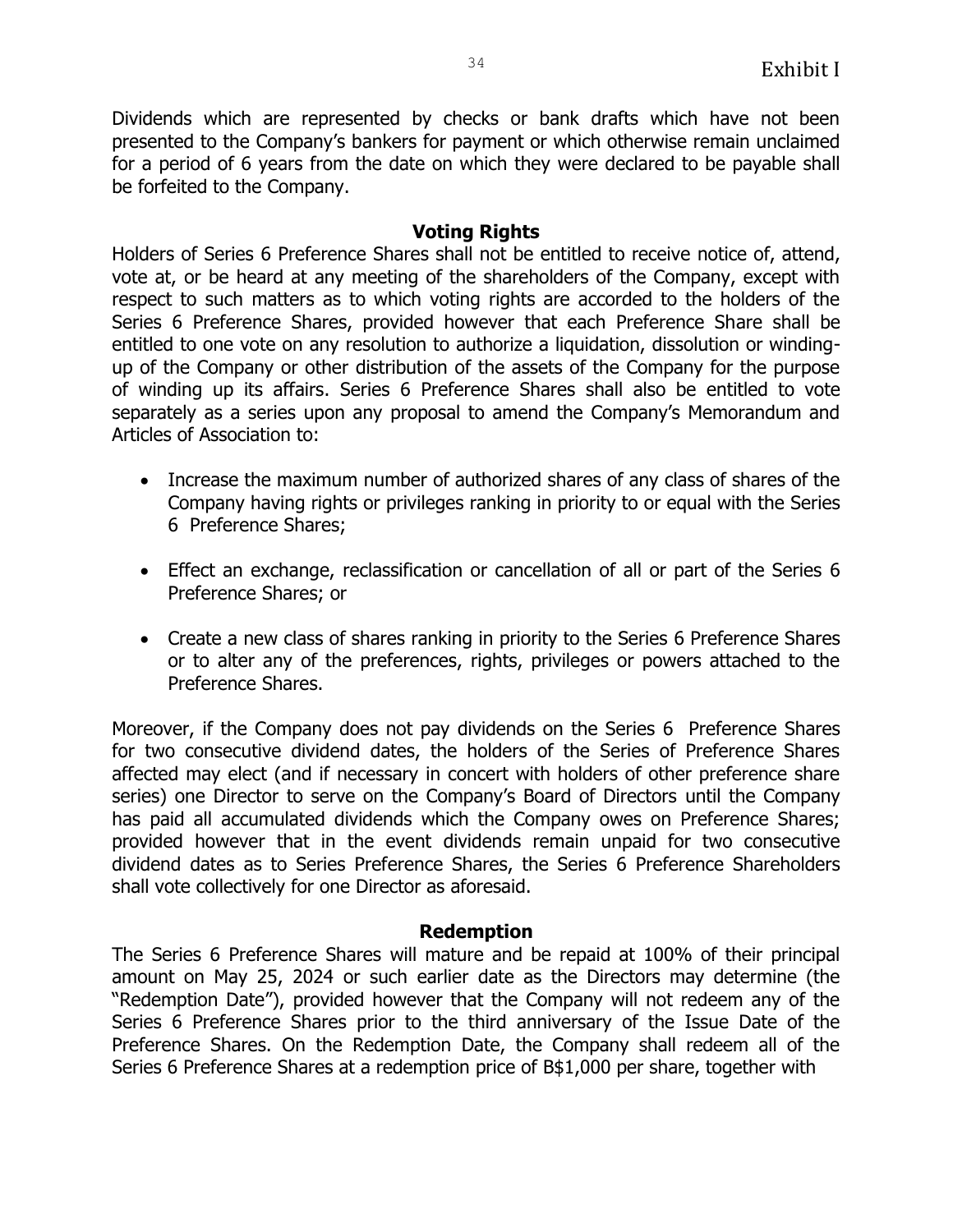an amount equal to all accrued and unpaid cumulative dividends thereon up to but excluding the Redemption Date, the whole constituting and herein referred to as the "Redemption Price."

#### **Early Redemption**

In any case of early redemption of the Series 6 Preference Shares, the Company shall not less than 90 days before the Redemption Date send by prepaid first class mail or deliver to the registered address of each person who at the date not more than 7 days prior to the date of mailing or delivery is a holder of Series 6 Preference Shares to be redeemed, a notice in writing of the intention of the Company to redeem the Series 6 Preference Shares registered in the name of such holder. Accidental failure or omission to give such notice to one or more holders and such notice shall have the same force and effect as if given in due time. Such notice shall set out the number of Series 6 Preference Shares held by the person to whom it is addressed which are to be redeemed, the Redemption Price, and the Redemption Date.

On the Redemption Date, the Company shall pay or cause to be paid to the holders of the Preference Shares to be redeemed, the Redemption Price, in respect of the Series 6 Preference Shares being redeemed, which payment shall be made by wire transfer, direct debit, bank draft or check payable to the holder thereof in Bahamian Dollars. From and after the Redemption Date, the Series 6 Preference Shares called for redemption shall cease to be entitled to dividends or any other participation in the assets of the Company and the holders thereof shall not be entitled to exercise any of their other rights as shareholders in respect thereof.

The Company shall have the right any time on or after the mailing or delivery of notice of its intention to redeem the Series 6 Preference Shares, to deposit the Redemption Price of the Series 6 Preference Shares called for redemption to a special account in any specified bank or any specified trust company in The Bahamas named in such notice of redemption or in a subsequent notice to the holders of the Series 6 Preference Shares in respect of which the deposit is made, to be paid without interest to or to the order of the respective holders of the Series 6 Preference Shares whose shares have been called for redemption. Upon such deposit being made or upon the Redemption Date, whichever is later, the Series 6 Preference Shares in respect of which such deposit shall have been redeemed and the rights of the holders thereof after such deposit or the Redemption Date, as the case may be, shall be limited to receiving their portion of the amount so deposited without interest. Any interest allowed on such deposit shall belong to the Company.

#### **Liquidation Rights**

In the event of the liquidation, dissolution or winding up of the Company or other distribution of assets of the Company for the purpose of winding up its affairs, the holder of Series 6 Preference Shares shall be entitled to receive an amount equal to the par value per share of all Series 6 Preference Shares held by such holder, together with any premium paid thereon (the "Principal" amount) and together with an amount equal to all accrued but unpaid cumulative dividends thereon, before any amount shall be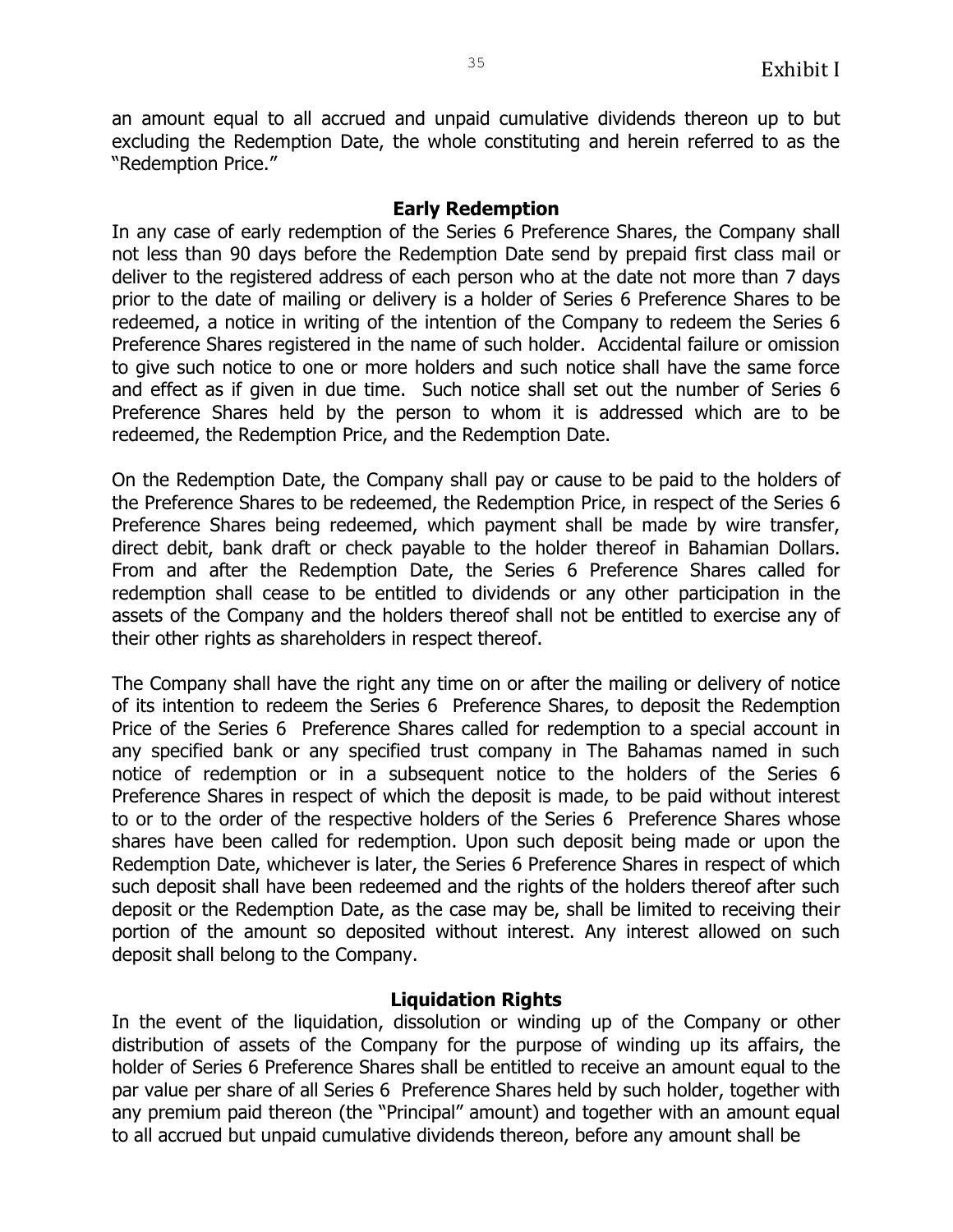paid or any assets distributed to the holders of the ordinary shares or any other class of shares ranking junior to the Series 6 Preference Shares. Thereafter, the holders of the Series 6 Preference Shares are not entitled to any other distribution of the assets of the Company.

## **Resale Restriction**

Series 6 can only be sold or ownership transferred in accordance with the securities regulations of the Commonwealth of The Bahamas.

# **Second Schedule**<sup>41</sup>

## **Rights attaching to the Series Nine B\$6.25% Non-Voting Cumulative Redeemable Preference Shares of B\$0.01 par value each**

The Company's authorized capital includes 65,500 Series Nine 6.25% Non-Voting Cumulative Redeemable Non-Convertible Preference Shares ("Series 9") of B\$0.01 par value with a face value of B\$1,000 each. The rights, privileges, restrictions and conditions attaching to each of the Series 9 are as follows:

#### **Dividends**

The holders of Series 9 Preference Shares shall be entitled to receive and the Company shall pay thereon, as and when declared by the Board, fixed preferential cumulative cash dividends at the rate of 6.25% for Series 9 Preference Shares annually. Such dividends shall accrue from and including the Issue Date and subject as hereunder provided, shall be payable semi-annually in arrears each year on June 30 and December 31 (each of which dates is hereinafter referred to as a "dividend date"), commencing on December 31, 2015. No dividends shall be declared or paid on the ordinary shares of the Company or any shares ranking after the Series 9 Preference Shares unless all accrued and unpaid dividends of the Series 9 Preference Shares have been declared and paid.

If on any dividend date a dividend accrued to and payable on such date is not paid in full on the Series 9 Preference Shares then issued and outstanding, the dividend or the unpaid part thereof shall be paid on a subsequent dividend date or dividend dates determined by the Board on which the Company shall have sufficient funds properly applicable to the payment of the same.

Any dividends declared on the Series 9 Preference Shares shall be paid by wire transfer, direct debit, bank draft or check to each holder of Series 9 Preference Shares pursuant to the wire or direct debit information that appears on the books of the Company for such Shareholder, or forwarding by prepaid first class mail, mailed on the dividend date, addressed to each holder of Series 9 Preference Shares at his address as it appears on the books of the Company or, in the case of joint holders, to the address as it appears

ı. 41 Issued April 10, 2015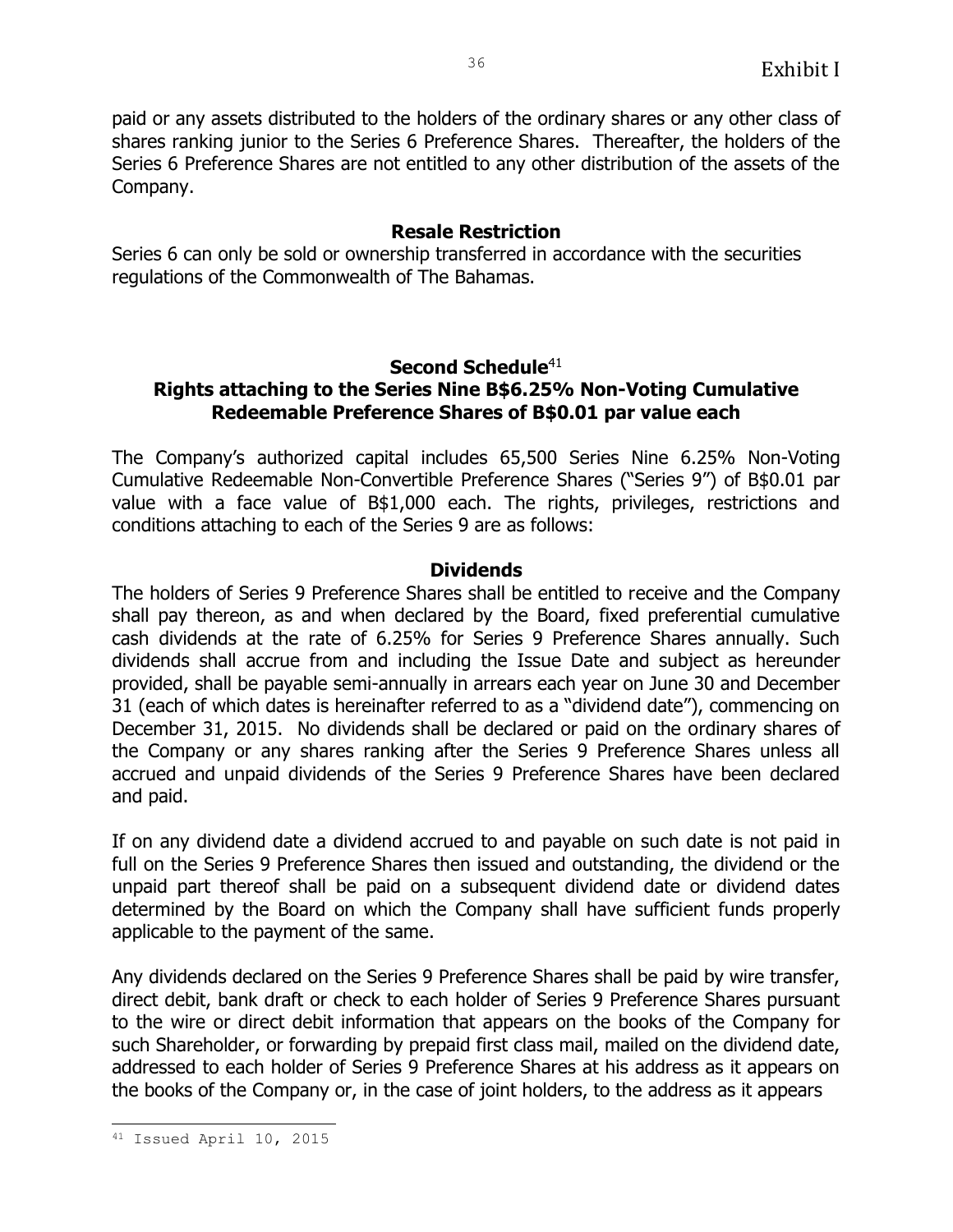on the books of the Company or, in the case of joint holders, to the address of that one of the joint holders whose name stands first in the books of the Company, a check or bank draft for such dividends payable to, and in the name of, all such holders (failing written instructions from the holder(s) to the contrary).

The mailing or delivery of any such dividend payment in the foregoing manner shall satisfy such dividends to the extent of the sum represented by such payment unless such payment is not made to the Shareholders appearing on the register at the close of business on such day as may be determined in advance from time to time by the Board.

Dividends which are represented by checks or bank drafts which have not been presented to the Company's bankers for payment or which otherwise remain unclaimed for a period of 6 years from the date on which they were declared to be payable shall be forfeited to the Company.

#### **Voting Rights**

Holders of Series 9 Preference Shares shall not be entitled to receive notice of, attend, vote at, or be heard at any meeting of the shareholders of the Company, except with respect to such matters as to which voting rights are accorded to the holders of the Series 9 Preference Shares, provided however that each Preference Share shall be entitled to one vote on any resolution to authorize a liquidation, dissolution or windingup of the Company or other distribution of the assets of the Company for the purpose of winding up its affairs. Series 9 Preference Shares shall also be entitled to vote separately as a series upon any proposal to amend the Company's Memorandum and Articles of Association to:

- Increase the maximum number of authorized shares of any class of shares of the Company having rights or privileges ranking in priority to or equal with the Series 9 Preference Shares;
- Effect an exchange, reclassification or cancellation of all or part of the Series 9 Preference Shares; or
- Create a new class of shares ranking in priority to the Series 9 Preference Shares or to alter any of the preferences, rights, privileges or powers attached to the Preference Shares.

Moreover, if the Company does not pay dividends on the Series 9 Preference Shares for two consecutive dividend dates, the holders of the Series of Preference Shares affected may elect (and if necessary in concert with holders of other preference share series) one Director to serve on the Company's Board of Directors until the Company has paid all accumulated dividends which the Company owes on Preference Shares; provided however that in the event dividends remain unpaid for two consecutive dividend dates as to Series Preference Shares, the Series 9 Preference Shareholders shall vote collectively for one Director as aforesaid.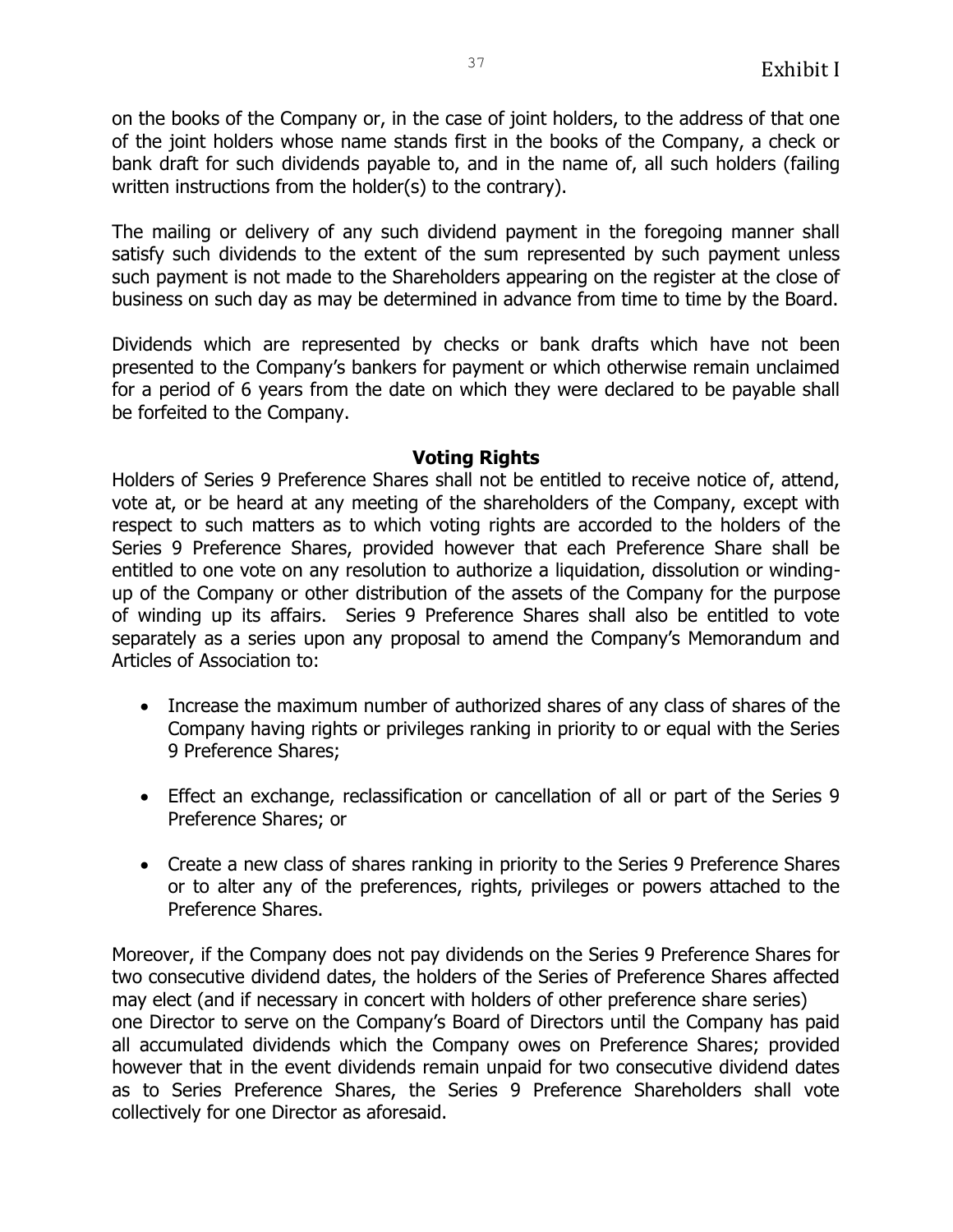#### **Redemption**

The Series 9 Preference Shares will mature and be repaid at 100% of their principal amount on April 10, 2025 or such earlier date as the Directors may determine (the "Redemption Date"), provided however that the Company will not redeem any of the Series 9 Preference Shares prior to the third anniversary of the Issue Date of the Preference Shares. On the Redemption Date, the Company shall redeem all of the Series 9 Preference Shares at a redemption price of B\$1,000 per share, together with an amount equal to all accrued and unpaid cumulative dividends thereon up to but excluding the Redemption Date, the whole constituting and herein referred to as the "Redemption Price."

#### **Early Redemption**

In any case of early redemption of the Series 9 Preference Shares, the Company shall not less than 90 days before the Redemption Date send by prepaid first class mail or deliver to the registered address of each person who at the date not more than 7 days prior to the date of mailing or delivery is a holder of Series 9 Preference Shares to be redeemed, a notice in writing of the intention of the Company to redeem the Series 9 Preference Shares registered in the name of such holder. Accidental failure or omission to give such notice to one or more holders and such notice shall have the same force and effect as if given in due time. Such notice shall set out the number of Series 9 Preference Shares held by the person to whom it is addressed which are to be redeemed, the Redemption Price, and the Redemption Date.

On the Redemption Date, the Company shall pay or cause to be paid to the holders of the Preference Shares to be redeemed, the Redemption Price, in respect of the Series 9 Preference Shares being redeemed, which payment shall be made by wire transfer, direct debit, bank draft or check payable to the holder thereof in Bahamian Dollars.

From and after the Redemption Date, the Series 9 Preference Shares called for redemption shall cease to be entitled to dividends or any other participation in the assets of the Company and the holders thereof shall not be entitled to exercise any of their other rights as shareholders in respect thereof.

The Company shall have the right any time on or after the mailing or delivery of notice of its intention to redeem the Series 9 Preference Shares, to deposit the Redemption Price of the Series 9 Preference Shares called for redemption to a special account in any specified bank or any specified trust company in The Bahamas named in such notice of redemption or in a subsequent notice to the holders of the Series 9 Preference Shares in respect of which the deposit is made, to be paid without interest to or to the order of the respective holders of the Series 9 Preference Shares whose shares have been called for redemption. Upon such deposit being made or upon the Redemption Date, whichever is later, the Series 9 Preference Shares in respect of which such deposit shall have been redeemed and the rights of the holders thereof after such deposit or the Redemption Date, as the case may be, shall be limited to receiving their portion of the amount so deposited without interest. Any interest allowed on such deposit shall belong to the Company.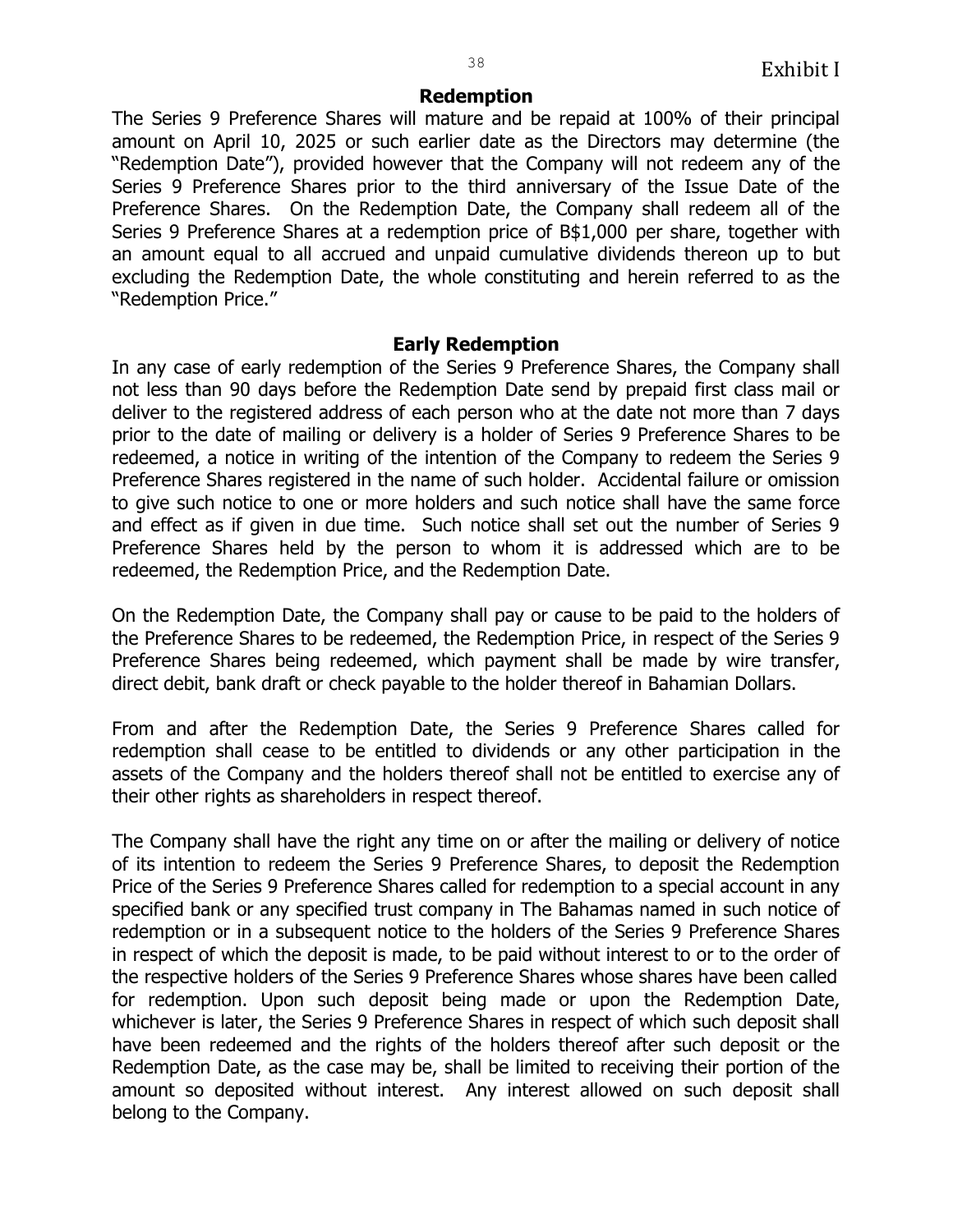#### **Liquidation Rights**

In the event of the liquidation, dissolution or winding up of the Company or other distribution of assets of the Company for the purpose of winding up its affairs, the holder of Series 9 Preference Shares shall be entitled to receive an amount equal to the par value per share of all Series 9 Preference Shares held by such holder, together with any premium paid thereon (the "Principal" amount) and together with an amount equal to all accrued but unpaid cumulative dividends thereon, before any amount shall be paid or any assets distributed to the holders of the ordinary shares or any other class of shares ranking junior to the Series 9 Preference Shares. Thereafter, the holders of the Series 9 Preference Shares are not entitled to any other distribution of the assets of the Company.

#### **Resale Restriction**

Series 9 can only be sold or ownership transferred in accordance with the securities regulations of the Commonwealth of The Bahamas.

# **Third Schedule<sup>42</sup>**

## **Rights attaching to the Series Thirteen 6.25% Non-Voting Cumulative Redeemable Preference Shares of B\$0.01 par value each**

The Company's authorized capital includes 26,000 Series Thirteen 6.25% Non-Voting Cumulative Redeemable Non-Convertible Preference Shares ("Series 13") of B\$0.01 par value with a face value of B\$1,000 each. The rights, privileges, restrictions and conditions attaching to each of the Series 13 are as follows:

#### **Dividends**

The holders of Series 13 Preference Shares shall be entitled to receive and the Company shall pay thereon, as and when declared by the Board, fixed preferential cumulative cash dividends at the rate of 6.25% for Series 13 Preference Shares annually. Such dividends shall accrue from and including the Issue Date and subject as hereunder provided, shall be payable semi-annually in arrears each year on June 30 and December 31 (each of which dates is hereinafter referred to as a "dividend date"), commencing on December 31, 2016. No dividends shall be declared or paid on the ordinary shares of the Company or any shares ranking after the Series 13 Preference Shares unless all accrued and unpaid dividends of the Series 13 Preference Shares have been declared and paid.

If on any dividend date a dividend accrued to and payable on such date is not paid in full on the Series 13 Preference Shares then issued and outstanding, the dividend or the unpaid part thereof shall be paid on a subsequent dividend date or dividend dates determined by the Board on which the Company shall have sufficient funds properly applicable to the payment of the same.

ı.

<sup>42</sup> Issued November 16, 2017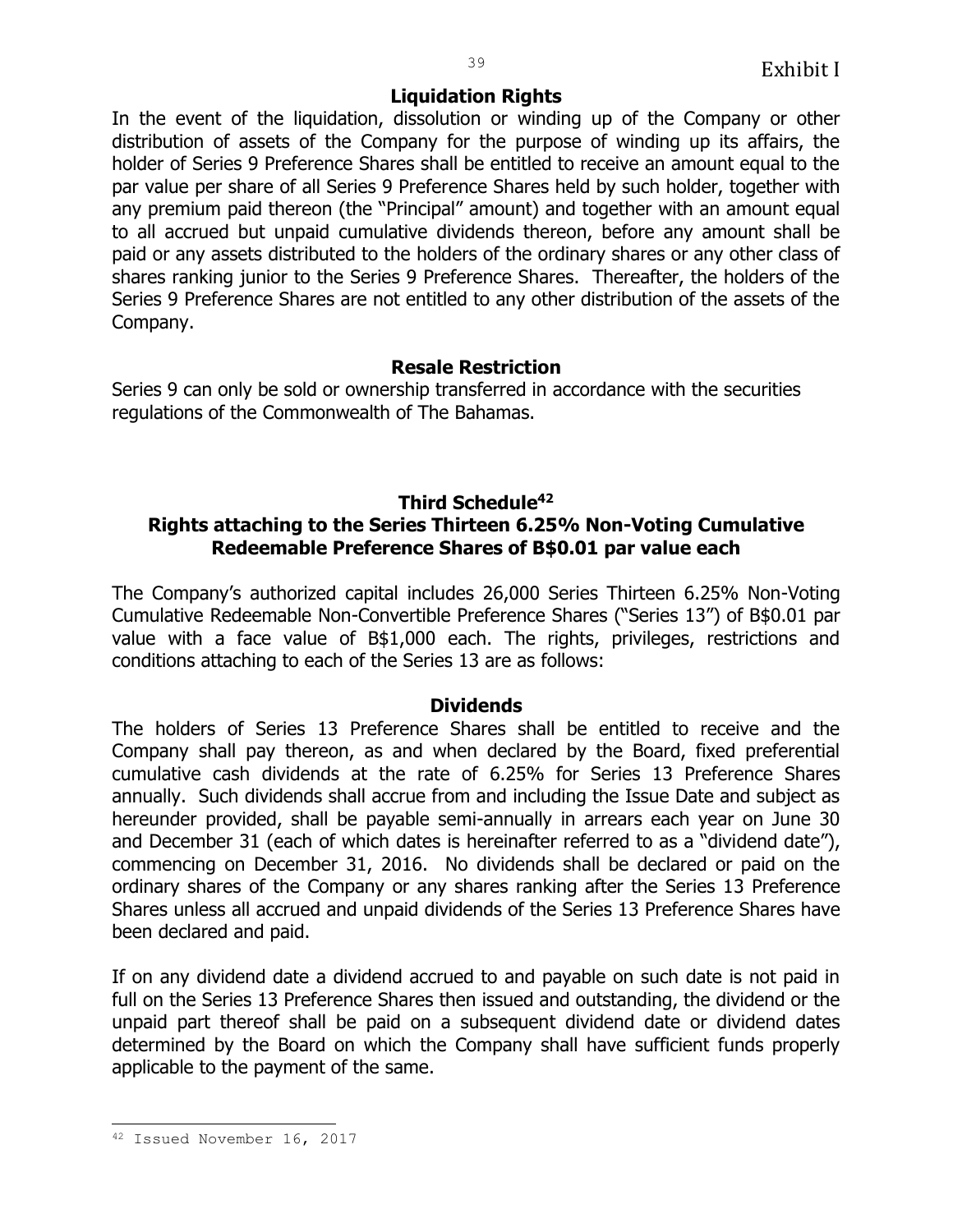Any dividends declared on the Series 13 Preference Shares shall be paid by wire transfer, direct debit, bank draft or check to each holder of Series 13 Preference Shares pursuant to the wire or direct debit information that appears on the books of the Company for such Shareholder, or forwarding by prepaid first class mail, mailed on the dividend date, addressed to each holder of Series 13 Preference Shares at his address as it appears on the books of the Company or, in the case of joint holders, to the address as it appears on the books of the Company or, in the case of joint holders, to the address of that one of the joint holders whose name stands first in the books of the Company, a check or bank draft for such dividends payable to, and in the name of, all such holders (failing written instructions from the holder(s) to the contrary).

The mailing or delivery of any such dividend payment in the foregoing manner shall satisfy such dividends to the extent of the sum represented by such payment unless such payment is not made to the Shareholders appearing on the register at the close of business on such day as may be determined in advance from time to time by the Board.

Dividends which are represented by checks or bank drafts which have not been presented to the Company's bankers for payment or which otherwise remain unclaimed for a period of 6 years from the date on which they were declared to be payable shall be forfeited to the Company.

#### **Voting Rights**

Holders of Series 13 Preference Shares shall not be entitled to receive notice of, attend, vote at, or be heard at any meeting of the shareholders of the Company, except with respect to such matters as to which voting rights are accorded to the holders of the Series 13 Preference Shares, provided however that each Preference Share shall be entitled to one vote on any resolution to authorize a liquidation, dissolution or windingup of the Company or other distribution of the assets of the Company for the purpose of winding up its affairs. Series 13 Preference Shares shall also be entitled to vote separately as a series upon any proposal to amend the Company's Memorandum and Articles of Association to:

- Increase the maximum number of authorized shares of any class of shares of the Company having rights or privileges ranking in priority to or equal with the Series 13 Preference Shares;
- Effect an exchange, reclassification or cancellation of all or part of the Series 13 Preference Shares; or
- Create a new class of shares ranking in priority to the Series 13 Preference Shares or to alter any of the preferences, rights, privileges or powers attached to the Preference Shares.

Moreover, if the Company does not pay dividends on the Series 13 Preference Shares for two consecutive dividend dates, the holders of the Series of Preference Shares affected may elect (and if necessary in concert with holders of other preference share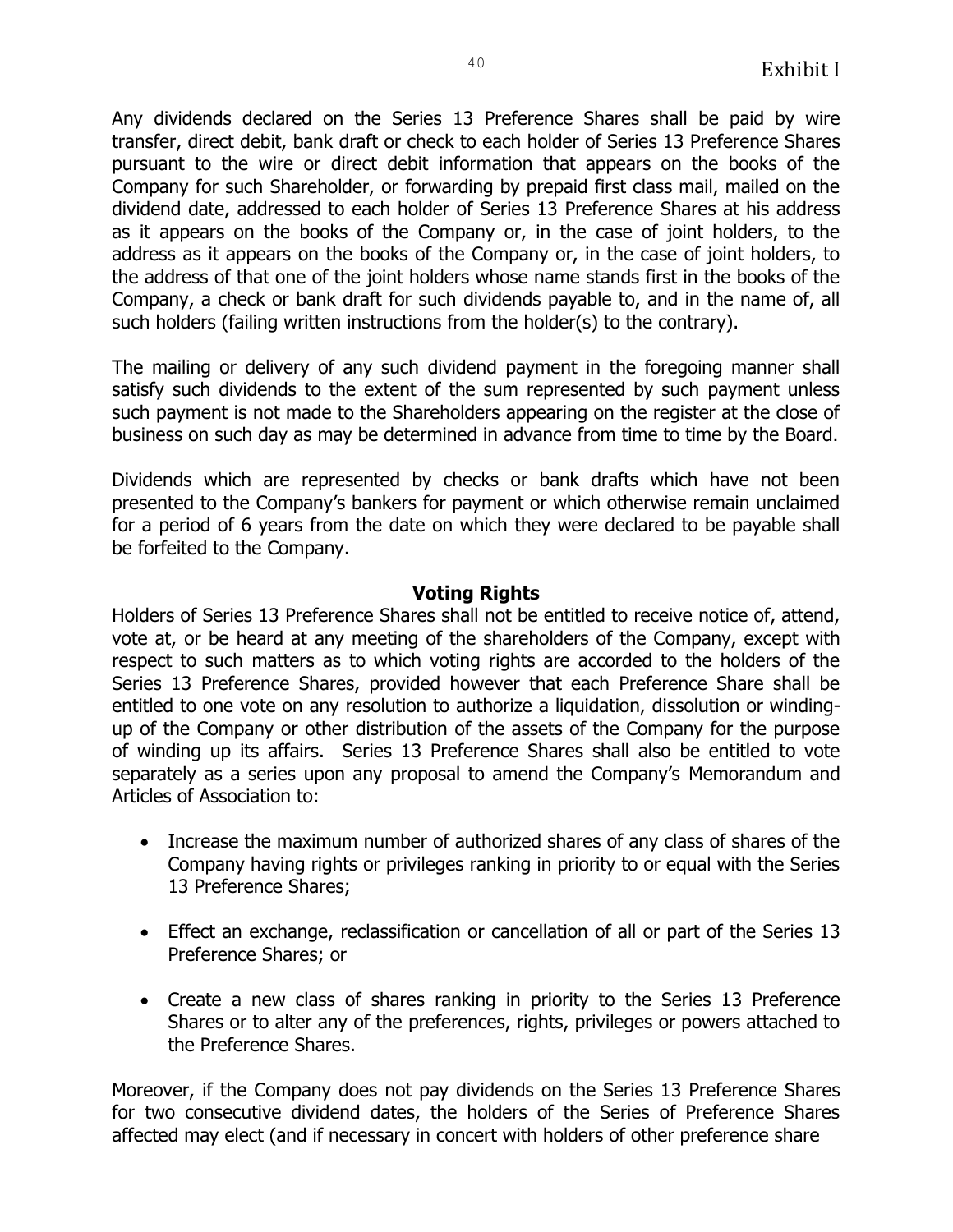series) one Director to serve on the Company's Board of Directors until the Company has paid all accumulated dividends which the Company owes on Preference Shares; provided however that in the event dividends remain unpaid for two consecutive dividend dates as to Series Preference Shares, the Series 13 Preference Shareholders shall vote collectively for one Director as aforesaid.

#### **Redemption**

The Series 13 Preference Shares will mature and be repaid at 100% of their principal amount on June 30<sup>th</sup> 2026 or such earlier date as the Directors may determine (the "Redemption Date"), provided however that the Company will not redeem any of the Series 13 Preference Shares prior to the third anniversary of the Issue Date of the Preference Shares. On the Redemption Date, the Company shall redeem all of the Series 13 Preference Shares at a redemption price of B\$1,000 per share, together with an amount equal to all accrued and unpaid cumulative dividends thereon up to but excluding the Redemption Date, the whole constituting and herein referred to as the "Redemption Price."

#### **Early Redemption**

In any case of early redemption of the Series 13 Preference Shares, the Company shall not less than 90 days before the Redemption Date send by prepaid first class mail or deliver to the registered address of each person who at the date not more than 7 days prior to the date of mailing or delivery is a holder of Series 13 Preference Shares to be redeemed, a notice in writing of the intention of the Company to redeem the Series 13 Preference Shares registered in the name of such holder. Accidental failure or omission to give such notice to one or more holders and such notice shall have the same force and effect as if given in due time. Such notice shall set out the number of Series 13 Preference Shares held by the person to whom it is addressed which are to be redeemed, the Redemption Price, and the Redemption Date.

On the Redemption Date, the Company shall pay or cause to be paid to the holders of the Preference Shares to be redeemed, the Redemption Price, in respect of the Series 13 Preference Shares being redeemed, which payment shall be made by wire transfer, direct debit, bank draft or check payable to the holder thereof in Bahamian Dollars. From and after the Redemption Date, the Series 13 Preference Shares called for redemption shall cease to be entitled to dividends or any other participation in the assets of the Company and the holders thereof shall not be entitled to exercise any of their other rights as shareholders in respect thereof.

The Company shall have the right any time on or after the mailing or delivery of notice of its intention to redeem the Series 13 Preference Shares, to deposit the Redemption Price of the Series 13 Preference Shares called for redemption to a special account in any specified bank or any specified trust company in The Bahamas named in such notice of redemption or in a subsequent notice to the holders of the Series 13 Preference Shares in respect of which the deposit is made, to be paid without interest to or to the order of the respective holders of the Series 13 Preference Shares whose shares have been called for redemption. Upon such deposit being made or upon the